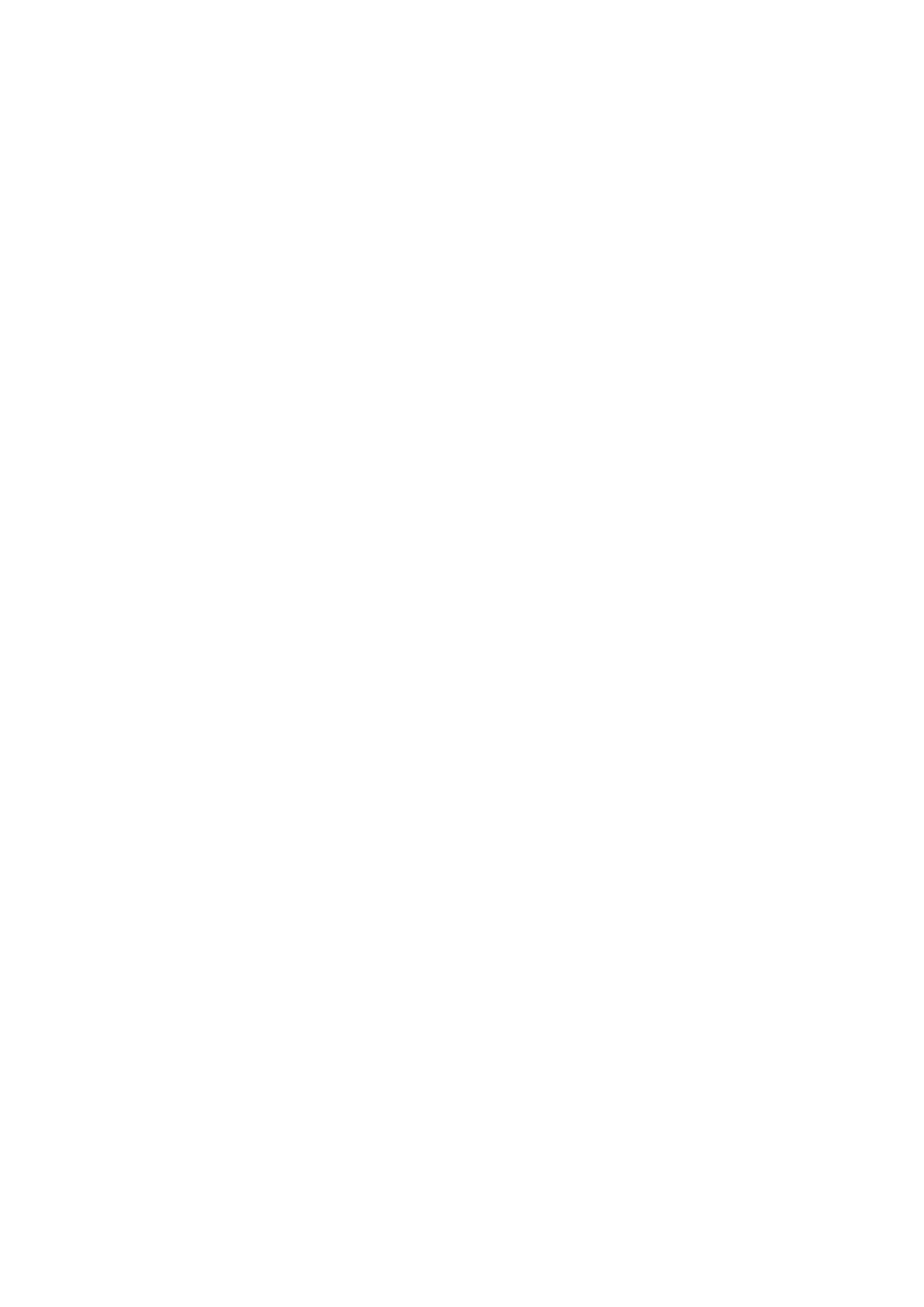## Contents of Volume 3

| Section I.                                        |    |  |  |
|---------------------------------------------------|----|--|--|
| Submissions relating to structures within         |    |  |  |
| <b>Ballymote-Tobercurry Municipal District</b>    |    |  |  |
|                                                   |    |  |  |
| Section II.                                       |    |  |  |
| <b>Submissions relating to structures located</b> |    |  |  |
| within Sligo Municipal District                   | 23 |  |  |
|                                                   |    |  |  |
| List of persons and organisations                 | 47 |  |  |
| that made submissions on the RPS                  |    |  |  |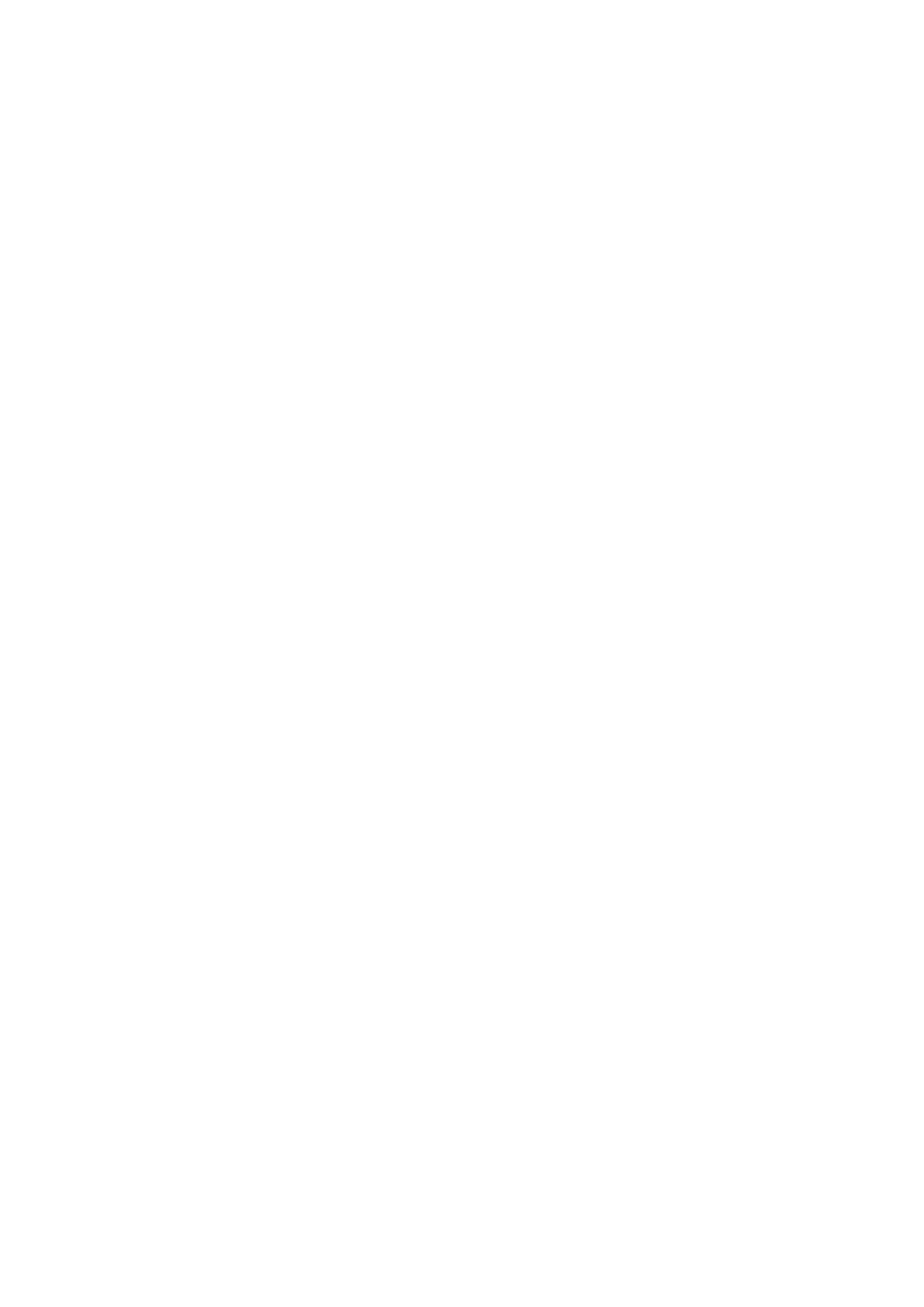Section I.

**Submissions relating to structures within the Ballymote-Tobercurry Municipal District**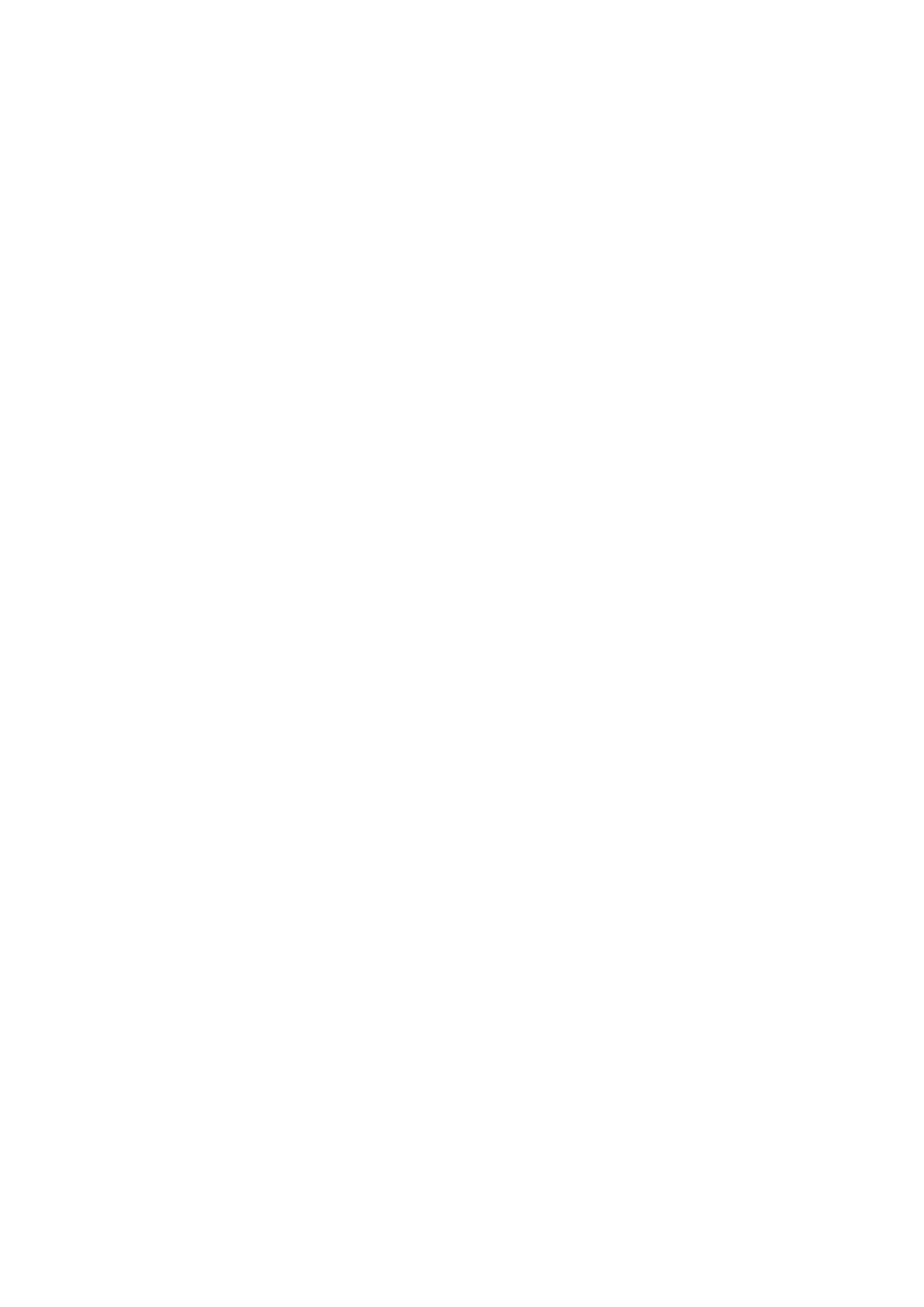### **RPS Submission no. 1** 22 September 2016

Brendan Connaughton

CDP RPS no. 90 – Thatched cottage, Easky

#### **Issue no. 1**

This submission supports the retention of RPS no. 90 on the Record of Protected Structures, but objects to the required standard of repairs and works to such buildings. In particular, the cost of rethatching a cottage in 2016, relative to the available grant from the Department, is problematic.

#### **Opinion**

The support for retaining this building on the Record of Protected Structures is noted.

The architectural value of each building on the RPS must be protected and to this end, buildings must be repaired and maintained to a high standard, retaining the character and features of interest of the particular building. The level of grant aid available from the Department of AHRRGA for such works is a matter outside the jurisdiction of the County Council.

#### **Recommendation**

No change to the RPS.

### **RPS Submission no. 4** 28 September 2016

Joe Fleming, Bishop of Killala CDP RPS no. 275, 292, 341

#### **Issue no. 1**

This submission queries the retention of RPS no. 275 (St. Adamman's RC Church) and RPS no. 341 (Star of the Sea Church (RC)) on the Record of Protected Structures, on the basis that the buildings were included on the RPS following their complete renovation where none of the original features were retained.

#### **Opinion**

The decision to include these buildings on the RPS for the County was based on the recommendations of the Minister for Environment, Heritage and Local Government following a survey of the architectural heritage of County Sligo, completed in 2006 and known as the National Inventory of Architectural Heritage (NIAH). These structures have been given a *Regional* rating in the NIAH based on their architectural, artistic and social interest.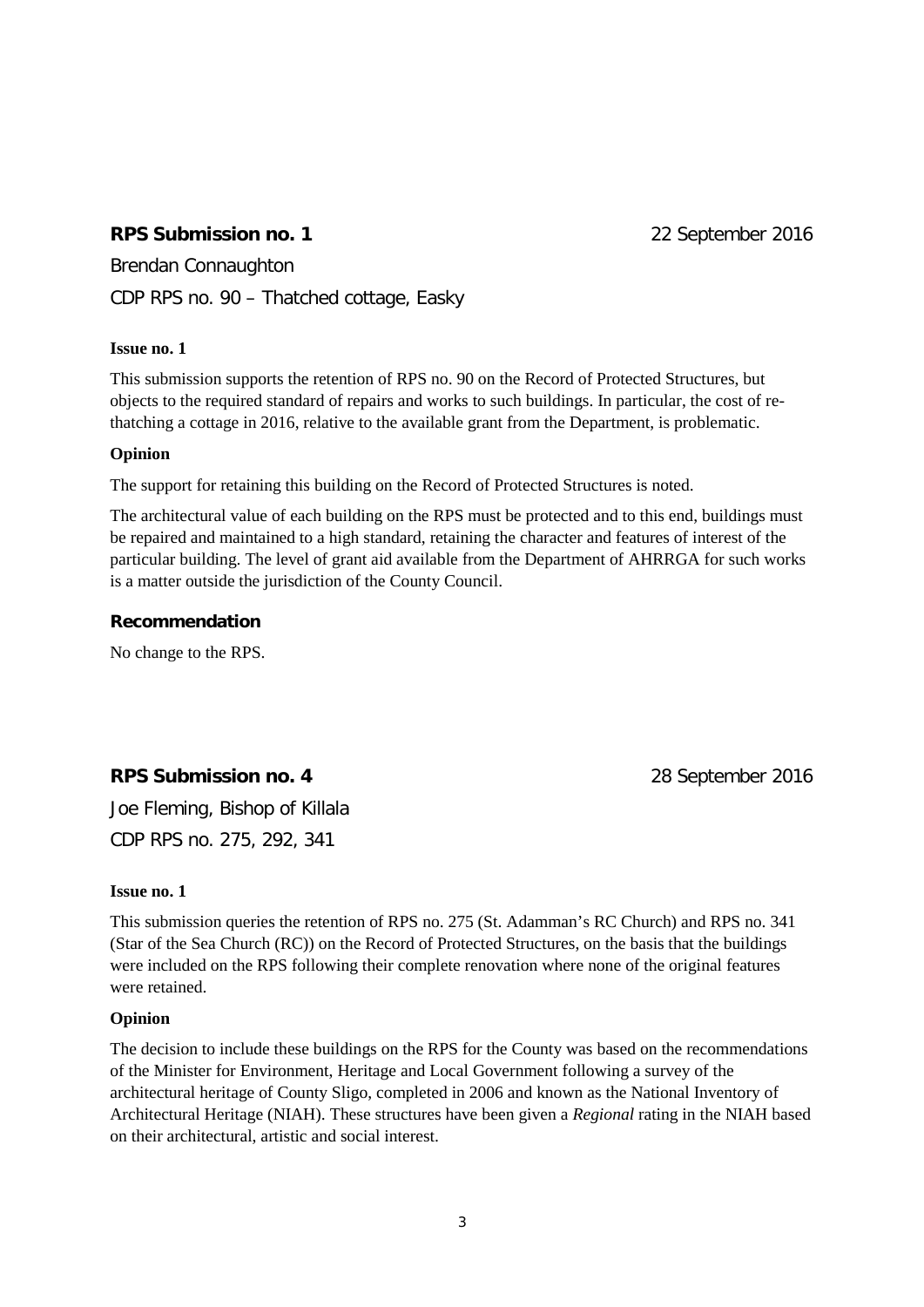The NIAH appraisal of the structures read as follows:

**RPS no. 275** - *This Catholic Church is an imposing local landmark with considerable social and historical interest. The ashlar stone dressings, fine tracery to the chancel window, and the free-standing bell are of particular interest.*

**RPS no. 341** - *This recently renovated church is a good example of the simple local parish church. Well-executed chancel arch, stained and coloured glass windows are features typical of the type. The building is a local landmark. It is also of considerable social importance.*

Based on the above appraisals from the NIAH and following consideration of the submission and the structures by the Planning Section, it is considered that these structures continue to merit protection.

#### **Recommendation**

No change to the RPS.

#### **Issue no. 2**

This submission supports the retention of RPS no. 292 (Templeboy Catholic Church) on the Record of Protected Structures.

#### **Opinion**

The support for the retention of RPS no. 292 on the Record of Protected Structures is noted.

#### **Recommendation**

No change to the RPS.

### **RPS Submission no. 5** 28 September 2016

Neil Egan CDP RPS no. 71 – Banada Abbey Convent and Church

#### **Issue no. 1**

This submission requests assurance from the Council that certain buildings on the site of Banada Abbey Convent and Church are not included in the Record of Protected Structures.

#### **Opinion**

A protected structure is defined as any structure or specified part of the structure which is included in the RPS. The meaning of the term "structure" is expanded to include the land within the curtilage of the structure and any other structures within that curtilage.

The *protected structure* status applies to all the buildings and structures within the curtilage of Banada Abbey Convent and Church. There may be elements of the site which are not worthy of retention and conservation. However, a determination of this nature cannot be made in the absence of a comprehensive survey and assessment of the existing structures on site, prepared by a Conservation Architect.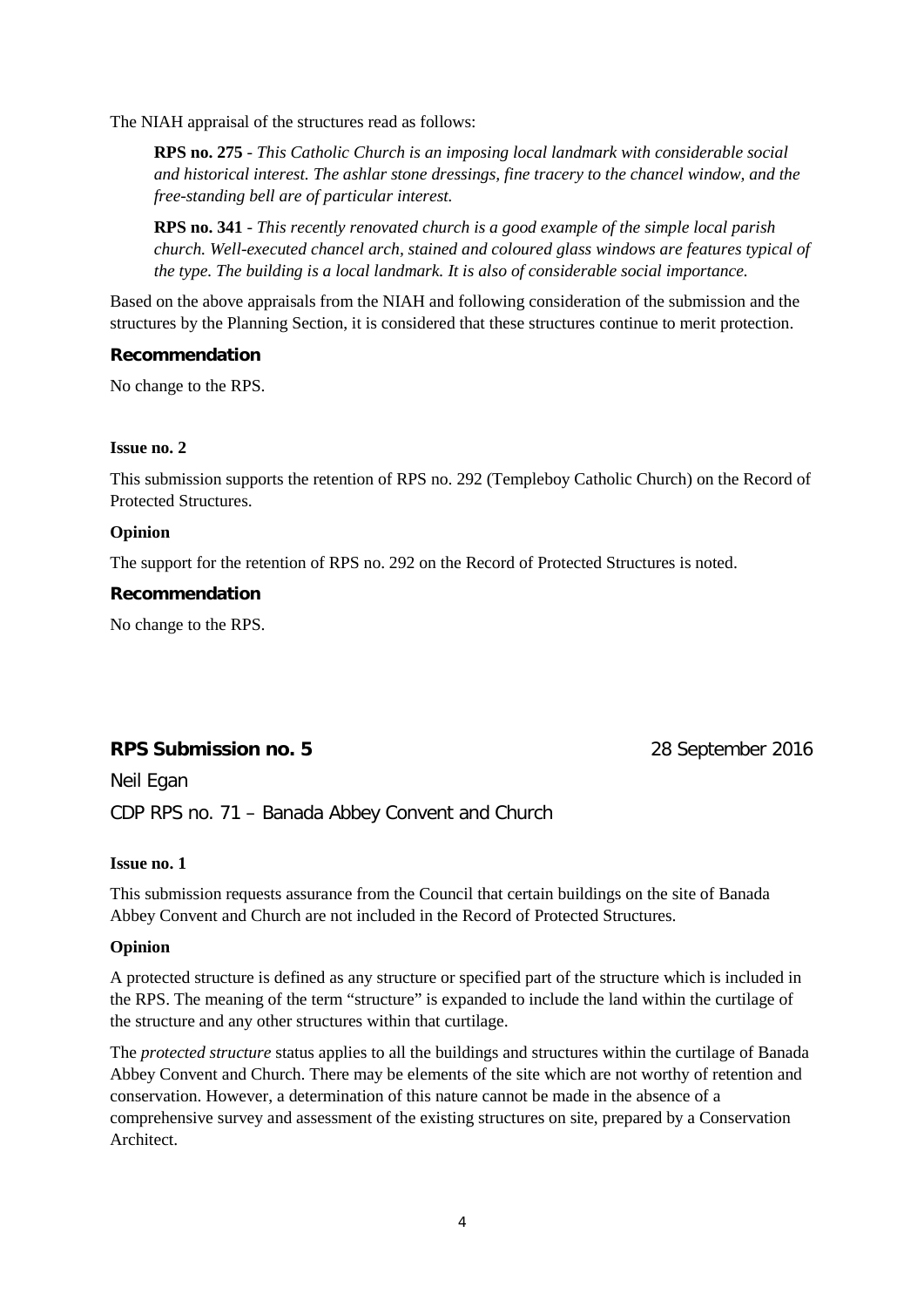Such a report would be required in the context of pre –planning consultations and/or a planning application for development on the site.

#### **Recommendation**

No change to the RPS.

### **RPS Submission no. 11** 24 October 2016

Michael Conmy (PlanDesign Associates) on behalf of Matthew Cavanagh CDP RPS no. 139 – Roslea Cottage, Easky

#### **Issue no. 1**

This submission requests the removal of Roslea Cottage (a two-storey farm house) from the Record of Protected Structures. A report on the condition of the building accompanies the submission. It is argued that the property is not suitable to be retained on the RPS on account of its poor condition. The value of the house is said to be limited to the 'very features that will be lost by the necessary replacement works', i.e. sash windows, cast iron gutters, natural slate roof.

#### **Opinion**

The decision to include this building on the RPS for the County was based on the recommendation of the Minister for Environment, Heritage and Local Government following a survey of the architectural heritage of County Sligo, completed in 2006 and known as the National Inventory of Architectural Heritage (NIAH). This structure has been given a *Regional* rating in the NIAH based on its architectural interest.

The NIAH appraisal of the structure reads as follows:

*This distinctive little house sits comfortably in the landscape and retains many original features including sash windows and wrought-iron gates.*

The document *Architectural Heritage Protection – Guidelines for Planning Authorities* advises that deletions of structures from the RPS will only take place where the planning authority considers that the protection of a structure, or part of a structure, is no longer warranted. This will generally take place only when the structure has **entirely** lost its special interest value through major accident or where new information has come to light which proves that the special interests value was mistakenly attributed.

The report accompanying this submission provides a very brief description of the condition of the building, illustrated with several photographs. It suggests that the sash windows are beyond repair, but it does not appear that the windows were examined in detail. A close-up photograph of two external windows does not amount to a thorough examination. It is likely that these windows can be repaired. Similarly, cast-iron gutters and the natural slate roof can be repaired or replaced to conservation standard without impacting on the character of the building.

The report is not convincing in indicating that Roslea Cottage has lost its special interest. It merely illustrates that the building is in a very poor condition resulting from years of consistent neglect. This is not a valid reason for deletion from the RPS.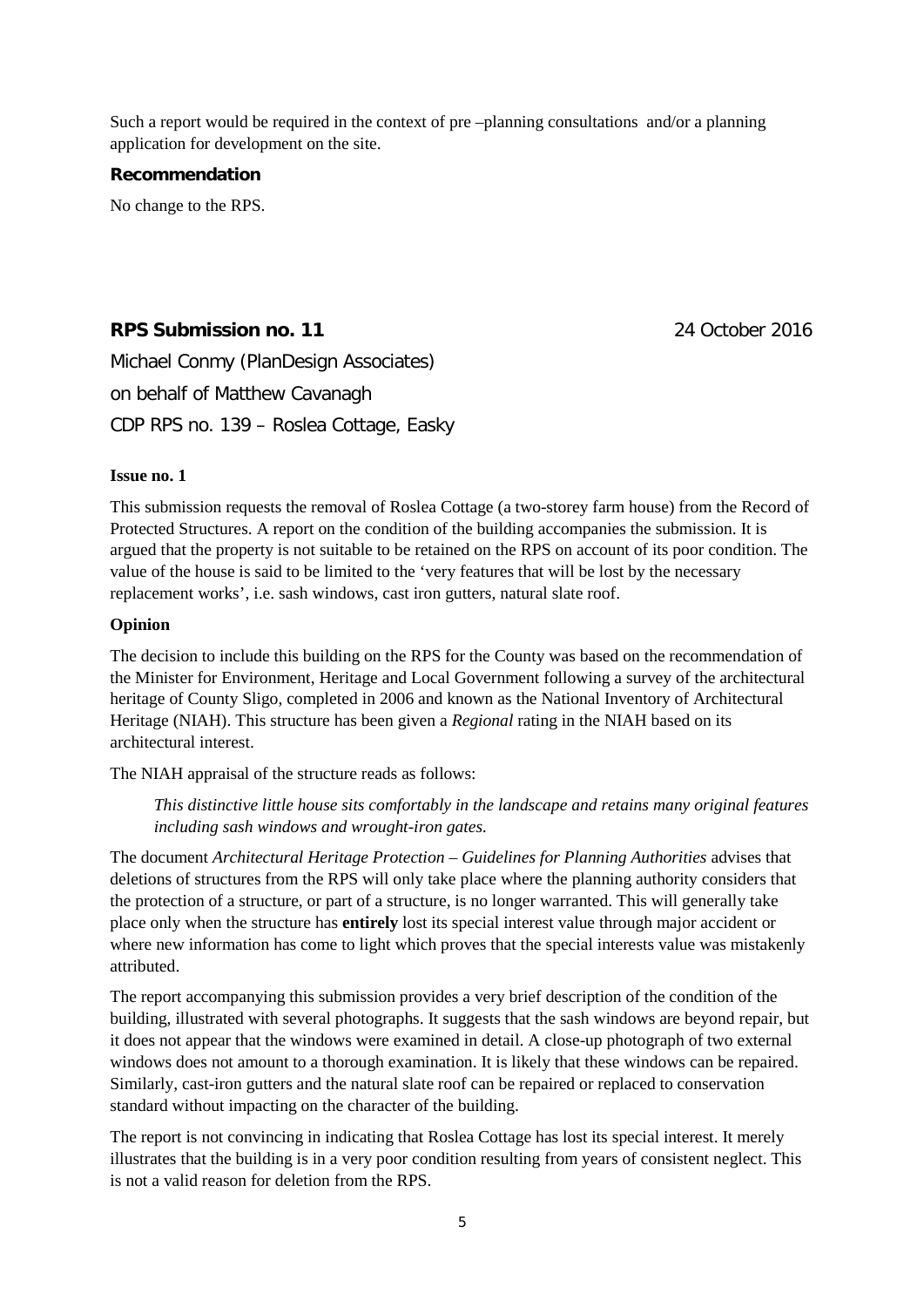Given the absence of comprehensive information supporting the deletion of this building from the RPS, and having regard to the NIAH appraisal of the building, it is not considered appropriate to remove this structure from the RPS. This structure merits continued protection.

#### **Recommendation**

No change to the RPS.

### **RPS Submission no. 12 3 November 2016**

Dermott Mc Dermott CDP RPS no. 214 - Church View, Gorteen

#### **Issue no. 1**

This submission requests the removal of the above property from the Record of Protected Structures for financial reasons. The cost of protecting the structure without grant aid is prohibitive. Grant aid was refused to the property owner in 2011. D. Dermott is of the opinion that the property is not of national, regional or local significance.

#### **Opinion**

This building has been on the County Record of Protected Structures since 2005, when it was included on the RPS on foot of a recommendation from the Heritage Consultancy Services LTD (HCS), commissioned by Sligo County Council. The HCS appraised the building as follows:

*Church View is a modest late 19th Century dwelling located just outside the village of Gorteen. It gets its name from its historic view of the Church of Ireland located to the south. The house is of architectural and artistic merit in that it retains its natural slate roof, timber sash windows and cast-iron gateway. Church View is an attractive house situated in a picturesque location, and forms a significant part of the overall character of Gorteen.*

Based on the above appraisal and following consideration of the structure by the Planning Section, it is considered that this structures merits protection.

#### **Recommendation**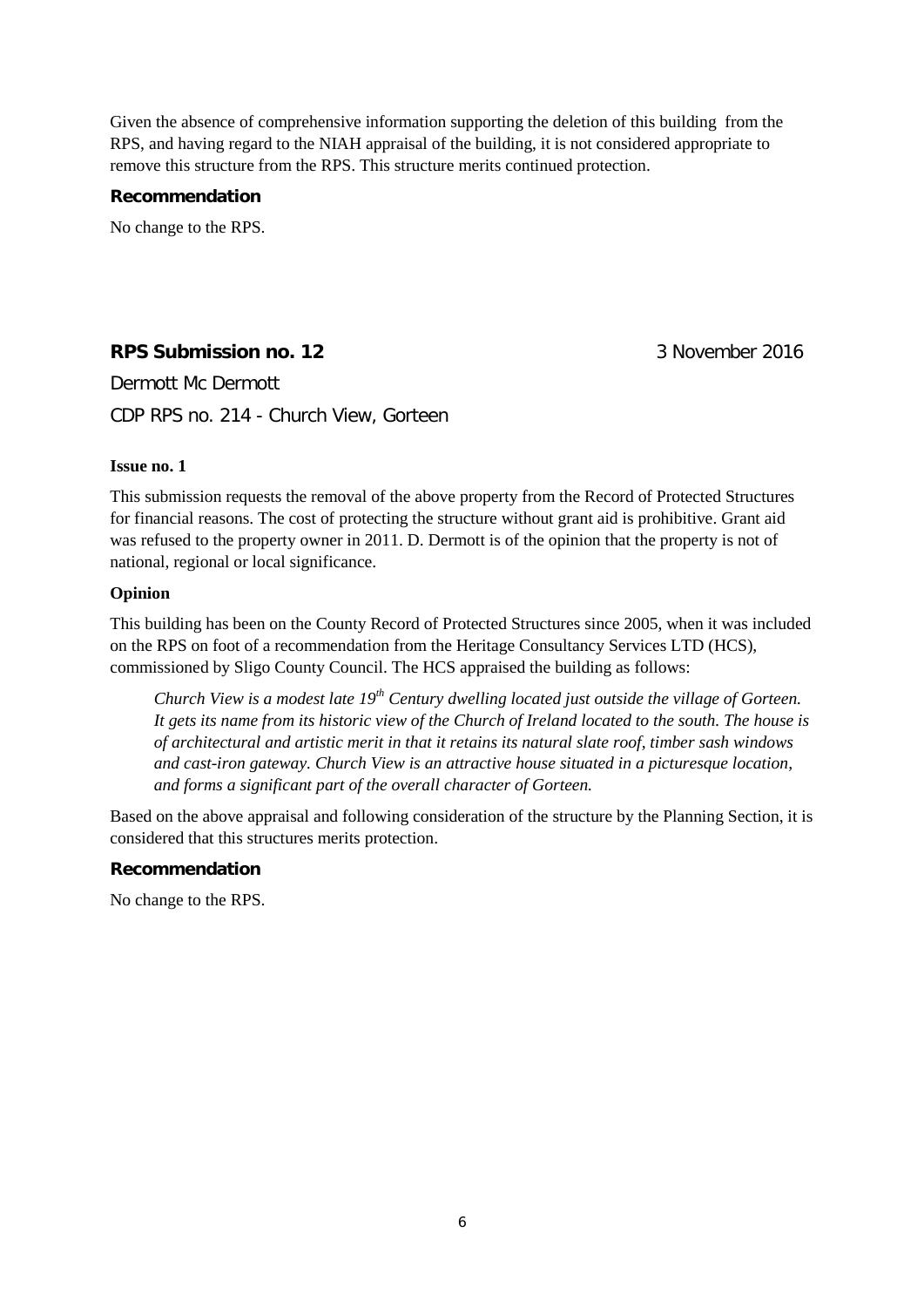### **RPS Submission no. 14 Participally 14 Participally 14 Participally 14 Participally 14 Participally 16 Participally 16 Participally 16 Participally 16 Participally 16 Participally 16 Participally 16**

Very Rev. Patrick J.Holleran P.P. CDP RPS no. 354 - St Joseph's (Rockfield) Church RC

### **Issue no. 1**

This submission requests the removal of the above property from the Record of Protected Structures. The reasons given for this request include the increased financial costs of repairing and insuring the property.

### **Opinion**

The decision to include this building on the RPS for the County was based on the recommendation of the Minister for Environment, Heritage and Local Government following a survey of the architectural heritage of County Sligo, completed in 2006 and known as the National Inventory of Architectural Heritage (NIAH). This structure has been given a *Regional* rating in the NIAH based on its architectural interest.

The NIAH appraisal of the structure reads as follows:

*This well composed substantial church is of considerable social significance as the ecclesiastical centre for the Roman Catholic community in the locality. It is a representative example of the new approach to the catholic church at the beginning of the twentieth century. It retains many original features both internally and externally. The church forms an appealing centrepiece in the village and contributes to the character of the locality, with its distinctive rendered panels in relief and moulded string courses and cornices, enlivening the streetscape.*

The Reverend's reasons for removing the church from the RPS do not conform with the requirements of the document *Architectural Heritage Protection – Guidelines for Planning Authorities* regarding the deletion of structures from a RPS.

Based on the above appraisal from the NIAH and following consideration of the structure by the Planning Section, it is considered that this structure merits protection.

### **Recommendation**

No change to the RPS.

### **RPS Submission no. 16** 14 November 2016

Gabriel Gavigan on behalf of the late Mary Gavaghan CDP RPS no. 281 – Aclare Pharmacy, Aclare

#### **Issue no. 1**

This submission requests the removal of the above building from the Record of Protected Structures. It is considered that this building does not merit retention on the RPS.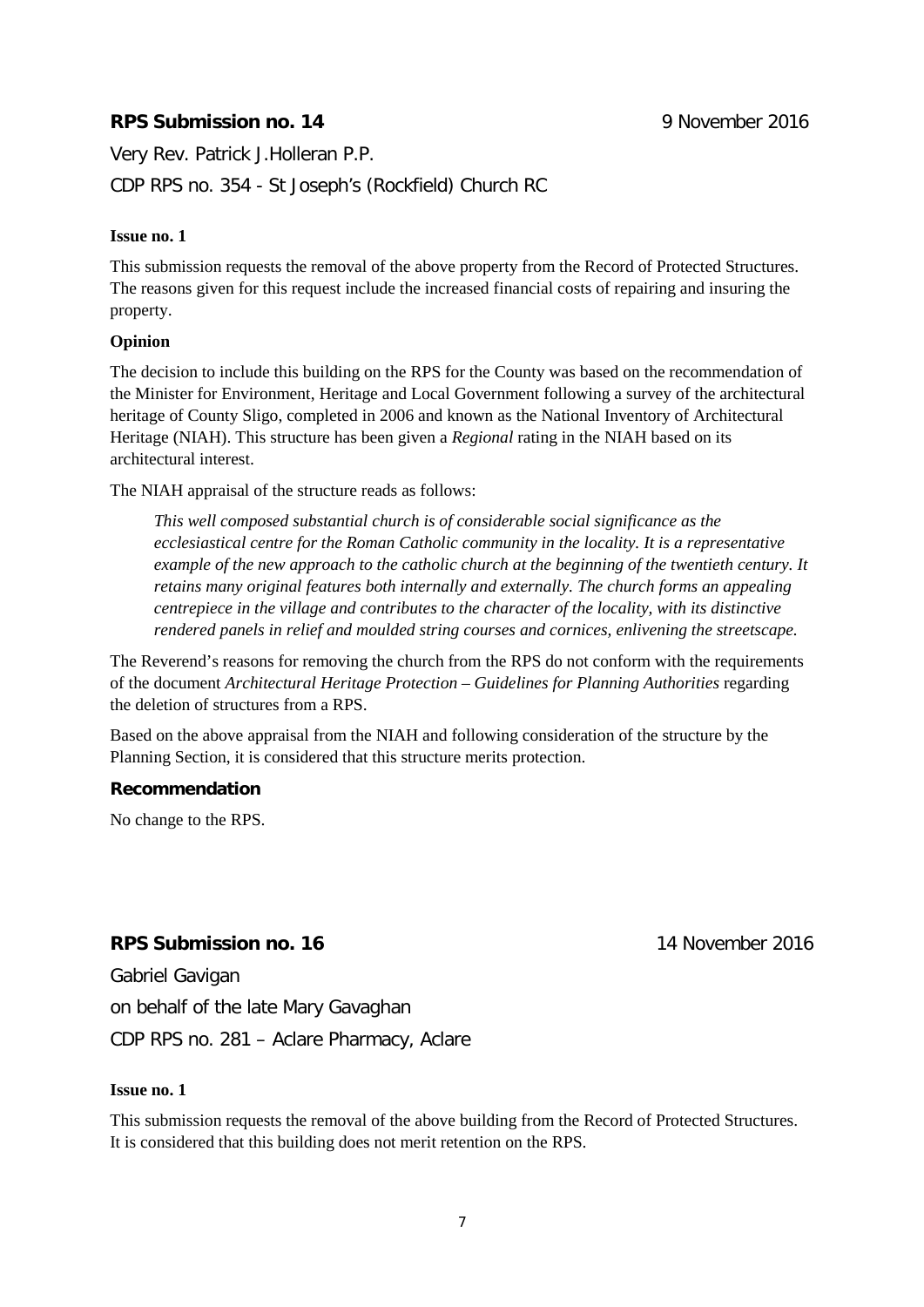#### **Opinion**

The decision to include this building on the RPS for the County was based on the recommendation of the Minister for Environment, Heritage and Local Government following a survey of the architectural heritage of County Sligo, completed in 2006 and known as the National Inventory of Architectural Heritage (NIAH). This structure has been given a *Regional* rating in the NIAH based on its architectural interest.

The NIAH appraisal of the structure reads as follows:

*This unpretentious shop retains sash windows, painted sills, painted smooth render, natural slate and plain corbelled chimneys all of which are the ubiquitous palette that typifies the rural Irish village.*

Based on the above appraisal and following consideration of the structure by the Planning Section, it is considered that this structures merits protection and contributes significantly to the streetscape in Aclare.

#### **Recommendation**

No change to the RPS.

### **RPS Submission no. 17 11 November 2016**

May Coen and Marian Maloney

CDP RPS - 277 – Lisconny House Servants Quarter

#### **Issue no. 1**

This submission requests the removal of the above structure from the County Sligo RPS on the grounds that it is a very old building and is in poor condition. Photographs of the building have been included with the submission.

#### **Opinion**

The decision to include this building on the RPS for the County was based on the recommendation of Heritage Consultancy Services LTD (HCS), commissioned in 2004 by Sligo County Council.

The HCS description and appraisal of the building are follows:

*Detached, three to four-bay, two-storey rendered former servants quarter to Lisconny House which was demolished in the 19 Century. A single-storey, single-bay, gabled creamery building projects to the north façade.*

*According to the owners, the creamery projecting from the north façade still retains its original equipment. The interior of the servant quarter retains early timber door leafs.*

Upon inspection of the site in January 2017 and after a conversation with the owner, Marian Moloney, it was established that no creamery exists at this location. The building projecting from the north façade was known as the 'dairy' and was used as a store by the occupants of the house. According to M. Maloney, there is no historic equipment in this building. Access to this building was not possible on day of site inspection.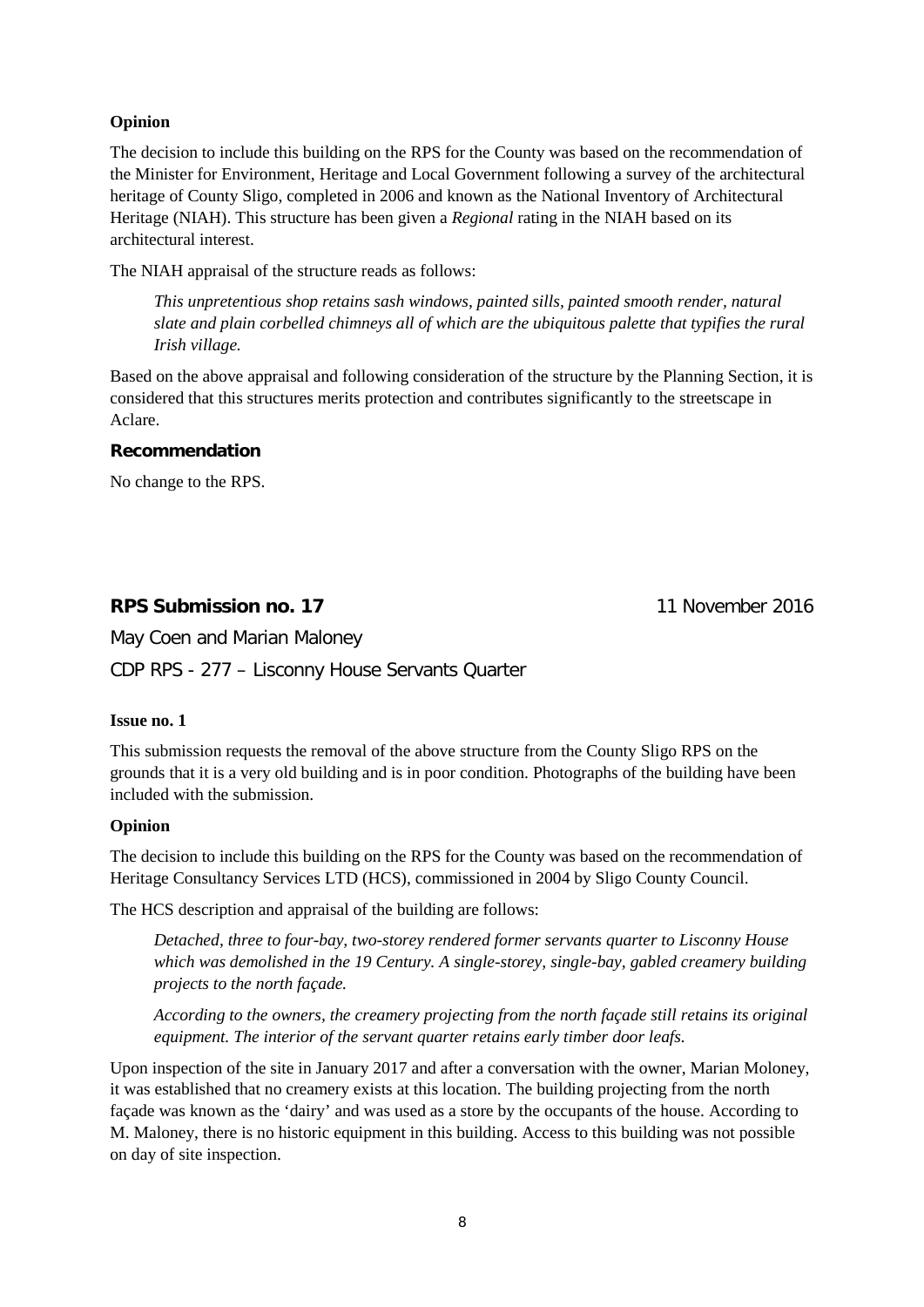The building does contain several historic sash windows of note and several fireplaces worthy of retention. However, it is considered that these features alone do not render the entire building worthy of protection in the Record of Protected Structures.

#### **Recommendation**

It is recommended to **delete** this structure from the Record of Protected Structures.

### **RPS Submission no. 18** 14 November 2016

Patrick Kilcullen

CDP RPS no. 112 – Single-storey cottage, Main Street, Enniscrone

#### **Issue no. 1**

This submission requests that the above property be removed from the Record of Protected Structures for County Sligo because it "provides a minimal contribution to the streetscape of Enniscrone" and there are "no fixtures or fittings contained or within the building that are considered to be of architectural or heritage merit". The property has fallen into significant disrepair and any renovation of the structure would result in "little more than the perimeter walls remaining".

#### **Opinion**

This property can be described as follows:

*Attached 4 bay single storey stone cottage, built circa 1850.One room deep, three interconnecting rooms, with two extensions to the rear, one of which is a ruin and comprises exposed stone walls only. The fourth room is occupied by the adjacent hotel. Projecting pitched roof porch. Pitched natural slate roof, clay ridge tiles, rendered unpainted chimney stacks x 3, painted wet dash walling. Square headed window openings, painted stone cills, painted one over one timber sash windows.* 

The building is not recorded in the National Inventory of Architectural Heritage survey of County Sligo. The structure was added to the County Sligo RPS in 2011, on foot of recommendations from Manogue Architects who were commissioned to propose structures within Local Area Plans for inclusion on the Record of Protected Structures for the County.

Manogue Architects appraised the building as follows:

*This is a good example of the small vernacular house type, dating from the early 19 Century, which sits well in the rural village setting. The house retains much original and early fabric.*

A *declaration* was issued to the property owner in 2013. This declaration stated that internal works to the building or an extension to the rear would not materially affect the character of the building. In effect, the declaration clarified that the façade, including the visible gable elevation, were the only elements of the building which should be retained and protected.

#### **Recommendation**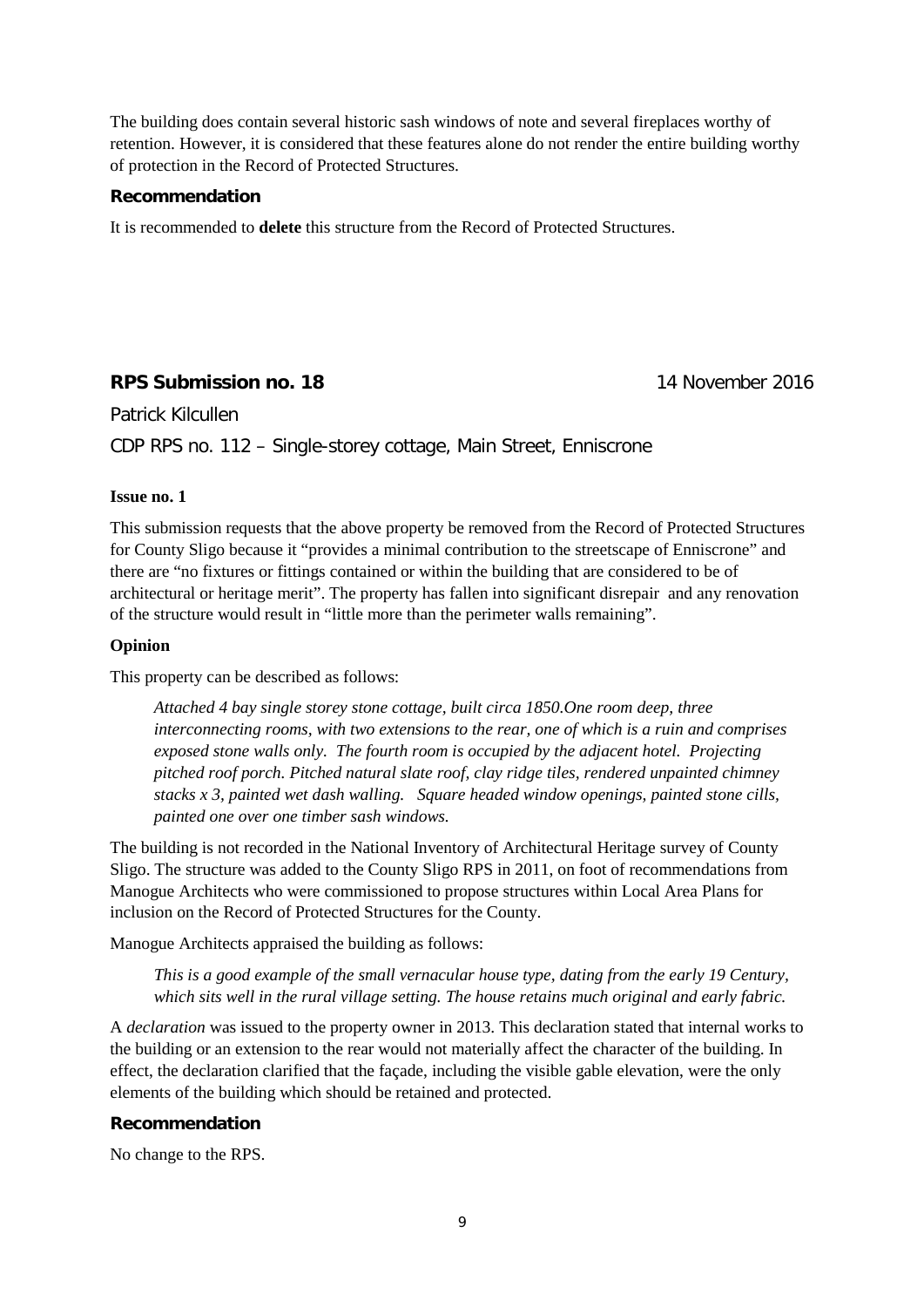### **RPS Submission no. 19** 14 November 2016

Paul Williams CDP RPS no. 105 – Former Carrowcrory National School

#### **Issue no. 1**

This submission requests that the above property be removed from the Record of Protected Structures for County Sligo. It is stated that the property is a concrete structure built in the 1950s, with little or no special interest. The financial implications of the *protected structure* status would make the renovation costs of this building prohibitive. A report from a chartered engineer, which accompanies the submission, describes the structural condition of the building and necessary remedial works to render the building habitable.

#### **Opinion**

The decision to include this building on the RPS for the County was based on the recommendation of Heritage Consultancy Services LTD (HCS), commissioned in 2004 by Sligo County Council.

The HCS appraisal of the building reads as follows:

*This is a good example of a mid-20th Century National School design and unlike most of the working and former schools in the Sligo area, it still retains many of its original external features such as the timber sashes, slate roof, metal gate.*

The Carrowcrory building is not recorded by the NIAH, but Scoil Bride (Mount Temple) is recorded as being of *Regional* importance for architectural, social and historical reasons. It is very similar in style and type to the former Carrowcrory School, which is the only such building in the County on the RPS representing the new age of state-sponsored education in terms of a particular building form and style.

Based on the above appraisals and following consideration of the structure by the Planning Section, it is considered that this structure merits protection.

The continued protection of the building should not unreasonably inhibit the refurbishment of the building. Any refurbishment works should be discussed in detail with the relevant Area Planner and Heritage Officer.

### **Recommendation**

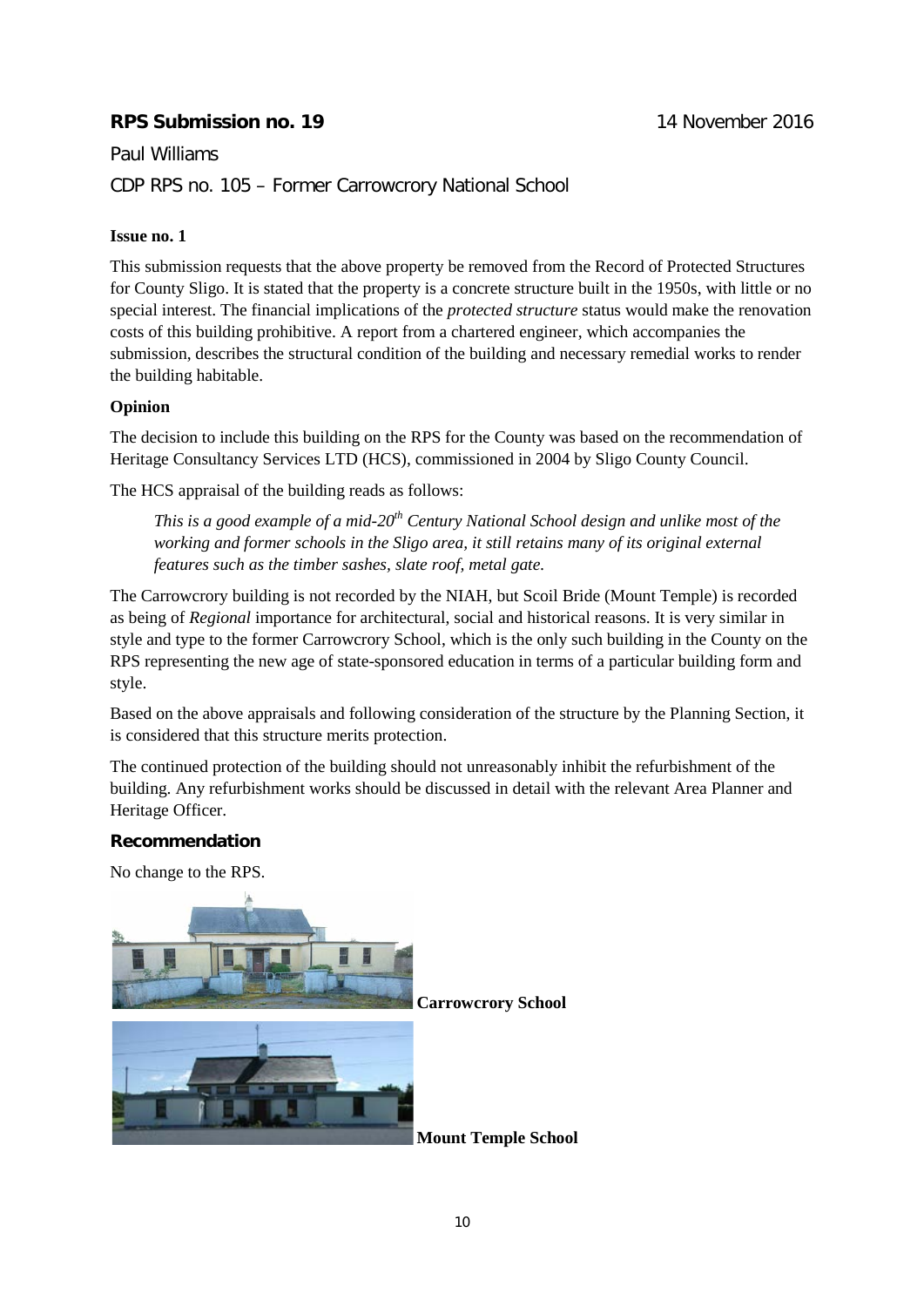### **RPS Submission no. 20** 17 November 2016

### Rita Flannery Proposed protected structure P-24 Springmount, Tobercurry

### **Issue no. 1**

This submission requests that the above property (two-storey three-bay house) not be included on the Record of Protected Structures. Ms Flannery states that she has always taken care of the property and its inclusion on the RPS would cause concern, inconvenience and intrusion into her privacy.

### **Opinion**

The decision to include this building on the RPS for the County was based on the recommendation of the Minister for Environment, Heritage and Local Government following a survey of the architectural heritage of County Sligo, completed in 2006 and known as the National Inventory of Architectural Heritage (NIAH). This structure has been given a *Regional* rating in the NIAH based on its architectural interest.

The NIAH appraisal of the structure reads as follows:

*This handsome self-contained house retains its original fenestration and much original fabric. The outbuilding to the rear complements the setting. The modestly-detailed gatescreen is well-executed and enhances the roadside.*

Based on the above appraisal from the NIAH, it is considered that this structure merits protection.

#### **Recommendation**

No change to the *Proposed additions and deletions* document.

### **RPS Submission no. 23** 22 November 2016

Dermot and Sheila McDermott

Proposed protected structure P-21 – Former Easky Barracks

#### **Issue no. 1**

This submission requests that the above building is not included Record of Protected Structures. It considers that this building does not merit inclusion on the RPS, as it does not have any special interest from an architectural, historical, archaeological, artistic, cultural, scientific, social or technical point of view. The location of a telecommunications mast to the rear of the building detracts from the setting of the building.

#### **Opinion**

This building is proposed for inclusion on the County RPS. The decision to include this building on the RPS for the County was based on the contribution made by building to the streetscape at the entrance of Easky.

The structure has been given a *Local* rating in the NIAH, based on its architectural interest.

The NIAH appraisal of the structure reads as follows: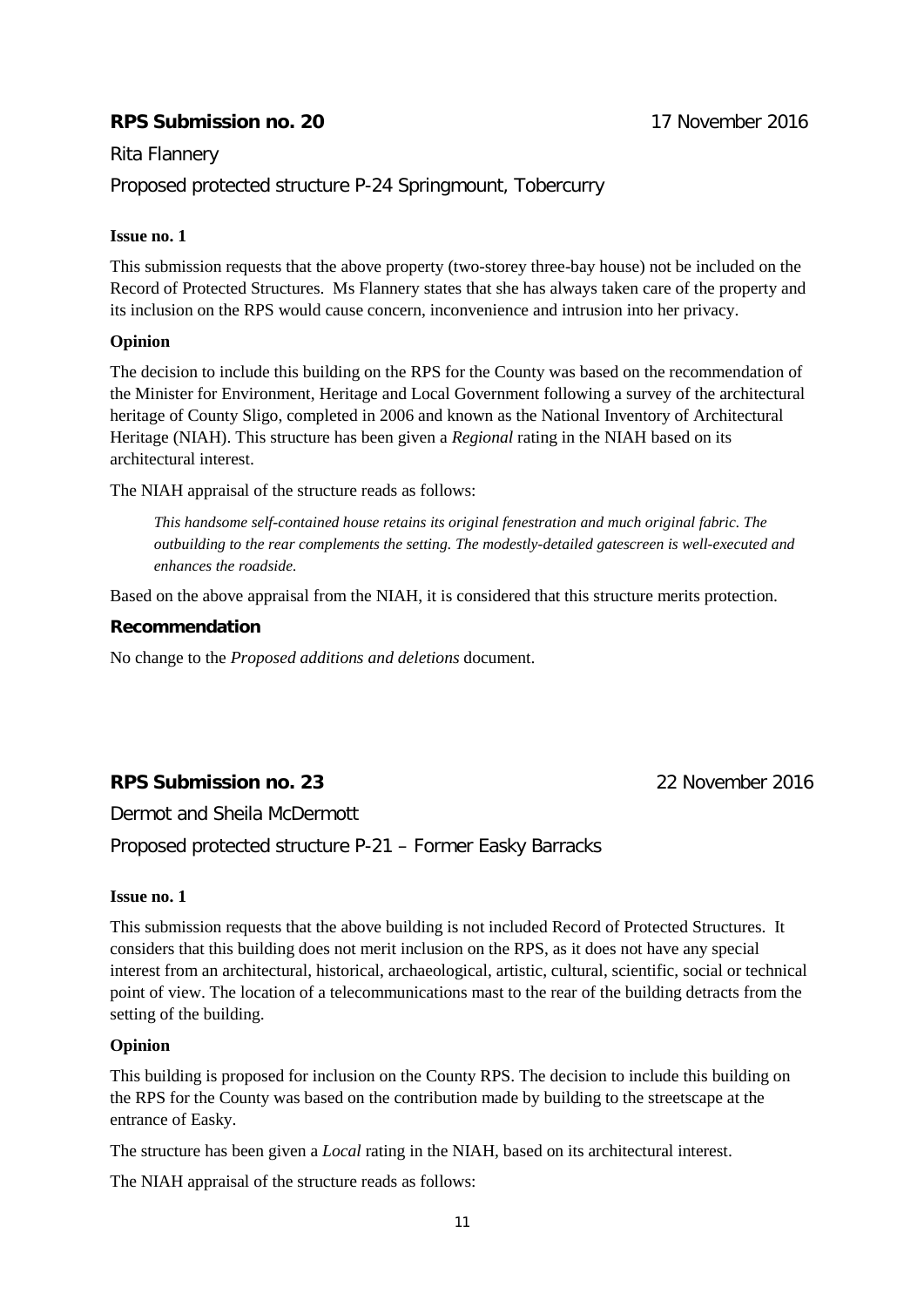*This is an interesting building at the entrance to Easky from the west. The design of the building is influenced by the Arts and Crafts movement and contrasts markedly with the typical architecture of the town with its hipped roofs, multiple chimneystacks and sprocketed eaves. The retention of original sash windows to the sides and rear is particularly pleasing.*

Based on the above appraisal and following consideration of the structure by the Planning Section, it is considered that this structures merits protection and contributes significantly to the streetscape of Easky village.

#### **Recommendation**

No change to the *Proposed additions and deletions* document.

### **RPS Submission no. 24** 23 November 2016

David Cahill, Fortland Fisheries CDP RPS No. 209 – Limestone farm building, Easky

#### **Issue no. 1**

This submission acknowledges receipt of the notice in relation to the retention of RPS No. 209 on the Register of Protected Structures. D. Cahill would like to apply for a grant to re-roof the building and requests a declaration from the Planning Authority regarding the structure and its curtilage.

#### **Opinion**

The issue of financial grants or declarations does not require discussion in this report. Contact has been made directly with Mr Cahill in this regard.

#### **Recommendation**

No change to the RPS.

### **RPS Submission no. 25** 24 November 2016

Michael Conmy (PlanDesign Associates)

on behalf of Desmond Clarke

Proposed protected structure P-22 – St Mary's Church, Enniscrone

#### **Issue no. 1**

This submission opposes the proposal to include St Mary's Church in Enniscrone in the RPS for County Sligo. A report accompanying the submission states that the protection should not apply to the entire building, but only to its 'external envelope'. Much of the building has been modified and is in poor condition.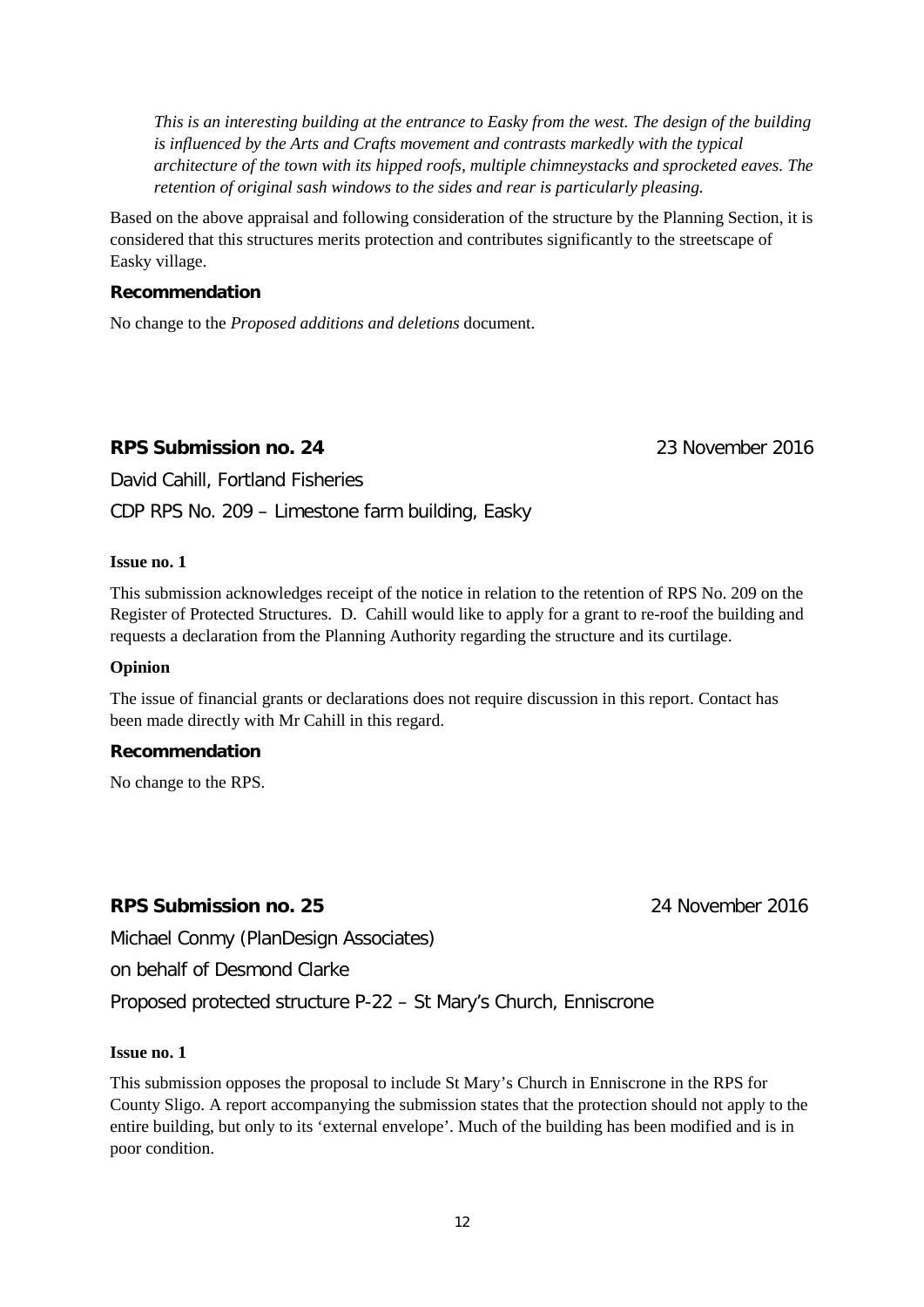It is argued that the exterior masonry, fenestration and slating of the building are elements which are afforded protection from alteration under planning legislation. The protection of the curtilage of the building would have implications for the adjacent former Ben Bulben Hotel, which is in need of redevelopment.

#### **Opinion**

The decision to include this building on the RPS for the County was based on the recommendation of the Minister for Environment, Heritage and Local Government following a survey of the architectural heritage of County Sligo, completed in 2006 and known as the National Inventory of Architectural Heritage (NIAH). This structure has been given a *Regional* rating in the NIAH based on its architectural interest.

The NIAH appraisal of the structure reads as follows:

*Although no longer in use and sadly modified, this former church still commands attention. Masonry and roof slating survive as a testament to the skills of the craftsmen who created this fine structure.*

The document *Architectural Heritage Protection – Guidelines for Planning Authorities* advises that deletions of structures from the RPS will only take place where the planning authority considers that the protection of a structure, or part of a structure, is no longer warranted. This will generally take place only when the structure has **entirely** lost its special interest value through major accident or where new information has come to light which proves that the special interests value was mistakenly attributed.

The report accompanying this submission provides a very brief description of the condition of the building illustrated with several photographs. It states that windows and doors have been blocked up, the interior of the building has been substantially altered, parts of the roof are beyond repair, the steeple has been removed and the rainwater goods are almost all gone.

It is considered that the report is not convincing in indicating that St Mary's Church has lost its special interest. It merely illustrates the building's poor condition resulting from years of consistent neglect. This is not a valid reason for deletion from the RPS.

Furthermore, the submission states that the external features of the building already have protection under planning legislation. This is incorrect. It is presumed that M. Conmy refers to Section 4(1) h of the Planning and Development Act 2000 (as amended). This section does not afford protection to the external appearance of a building. It simply stipulates that planning permission will be required for any external works which materially affect the external appearance of a building so as to render its appearance inconsistent with the character of the structure.

This section of the Act does not offer sufficient protection to the building. It is considered appropriate to include the church on the Record of Protected Structures for the County.

The Planning Authority would welcome the refurbishment or redevelopment of the adjacent former hotel. Any such redevelopment should be of a high standard, appropriate to its prominent location on the Main Street in Enniscrone and close to the former St Mary's Church building, regardless of whether this building is protected or not. The Council will adopt a flexible approach regarding any redevelopment proposal, in order to improve the visual amenity of the area.

#### **Recommendation**

No change to the *Proposed additions and deletions* document.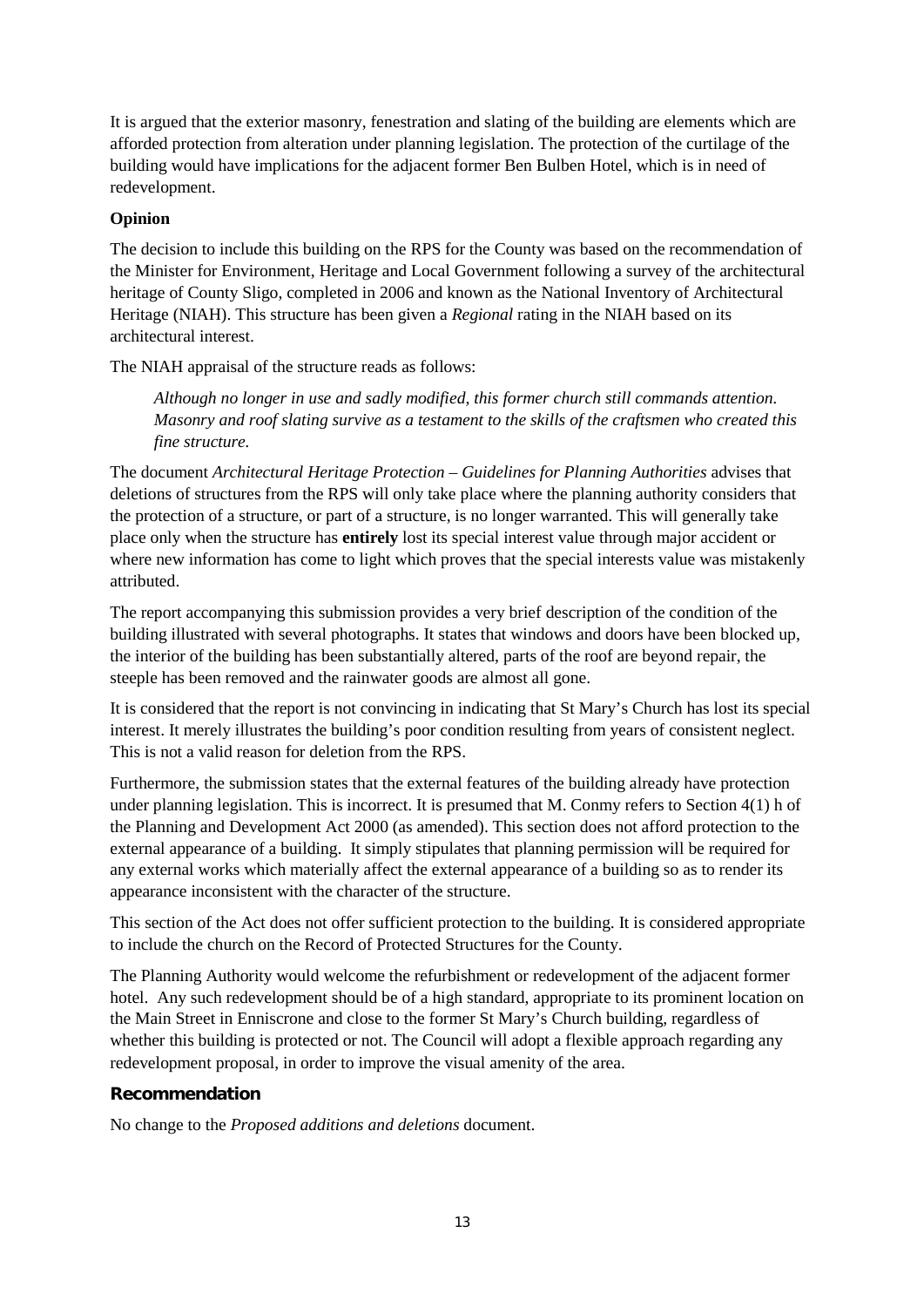### **RPS Submission no. 27** 25 November 2016

John Doddy CDP RPS No. 53 – Doddy's shop and house

### **Issue no. 1**

This submission requests that Doddy's house and shop on Main Street in Ballymote be removed from the Record of Protected Structures for County Sligo. The NIAH description and appraisal included in the Ballymote Local Area Plan 2012-2018 refer to features of the building which are modern and do not contribute to the heritage of the area. The building is not in keeping with any particular style to merit protection.

### **Opinion**

The decision to include this building on the RPS for the County was based on the recommendation of the Minister for Environment, Heritage and Local Government following a survey of the architectural heritage of County Sligo, completed in 2006 and known as the National Inventory of Architectural Heritage (NIAH). This structure has been given a *Regional* rating in the NIAH based on its architectural interest.

The NIAH appraisal of the structure reads as follows:

*This brightly-painted public house dominates the streetscape with its high roofline and busy facade. The roadside petrol pumps are a rapidly disappearing feature of Irish towns.* 

The above appraisal refers to the high roofline, the busy façade and the roadside petrol pumps as being features of interest in the building. It is considered that this building was given a *Regional* status on account of the roadside petrol pumps which, according to the NIAH appraisal, are rapidly disappearing features of Irish towns.

Based on the above NIAH appraisal, it is considered that this structure merits protection.

### **Recommendation**

No change to the RPS.

### **RPS Submission no. 29** 29 November 2016

Roger Maye CDP RPS No. 391 – House

#### **Issue no. 1**

This submission requests the removal of the above building from the Record of Protected Structures, having regard to its poor condition, proximity to a main road (which makes it unviable for a residential dwelling) and its lack of special characteristics which would merit protection.

#### **Opinion**

The decision to include this building on the County RPS was based on the recommendation of the Minister for Environment, Heritage and Local Government following a survey of the architectural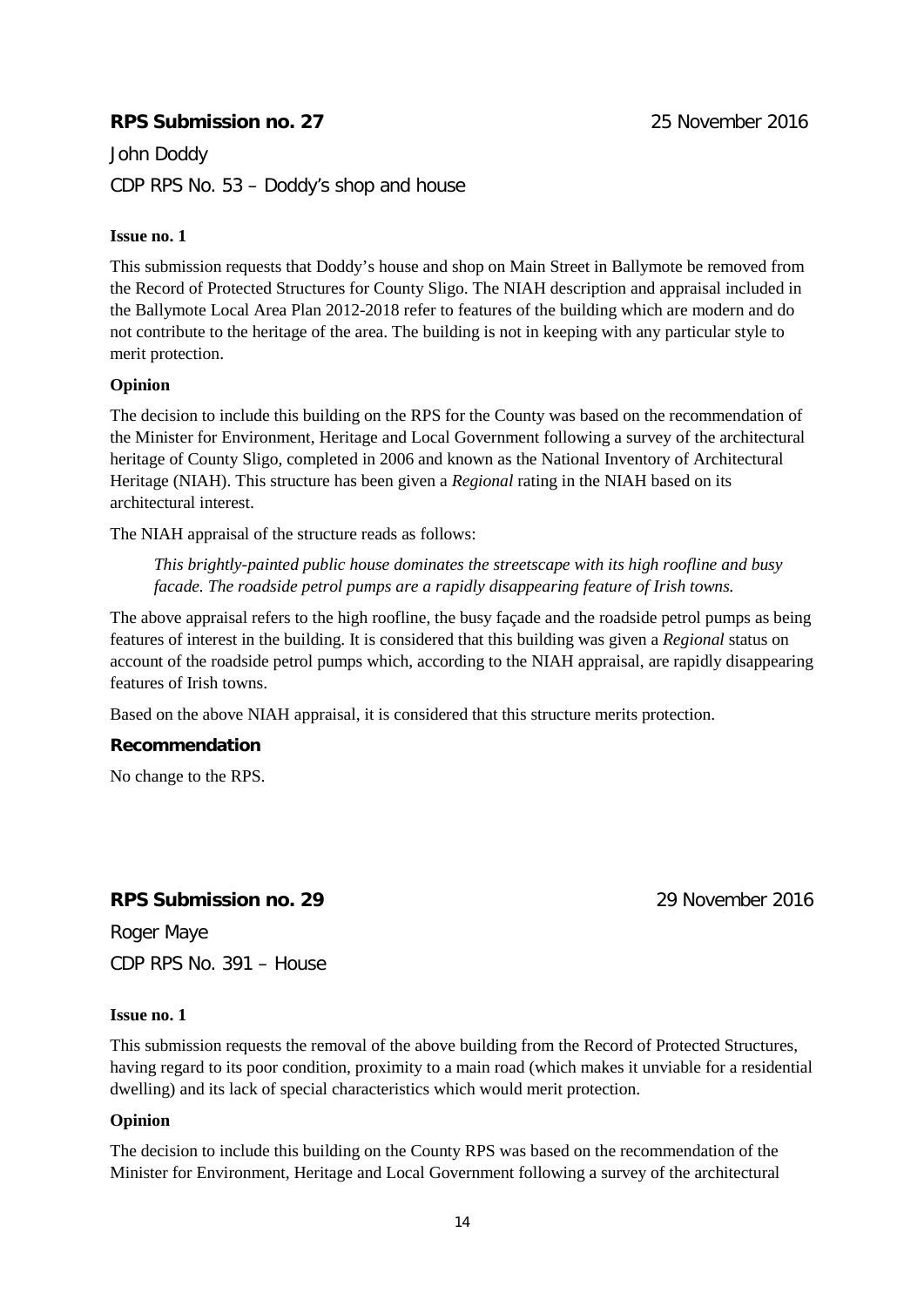heritage of County Sligo, completed in 2006 and known as the National Inventory of Architectural Heritage (NIAH). This structure has been given a *Regional* rating in the NIAH based on its architectural interest.

The NIAH description and appraisal of the structure read as follows:

*This interesting farm complex is a good example of vernacular agricultural layout. Slate roofs and unpainted rendered walling form a muted palette. Some original sash windows and wrought-iron gates survive.*

The document *Architectural Heritage Protection – Guidelines for Planning Authorities* advises that deletions of structures from the RPS will only take place where the planning authority considers that the protection of a structure, or part of a structure, is no longer warranted. This will generally take place only when the structure has **entirely** lost its special interest value through major accident or where new information has come to light which proves that the special interests value was mistakenly attributed.

The poor condition of the building, resulting from years of consistent neglect, is not a valid reason for deletion from the RPS.

Having regard to the absence of comprehensive information supporting the deletion of this building from the RPS, it is not considered appropriate to remove this structure from the RPS. It is considered, however, that the entry on the RPS should refer to a *farm complex* as per the NIAH appraisal and description, rather than 'House'.

The submission states that the proximity of the site to a main road and the associated noise make the use of the structure as a dwelling unviable. The site is zoned for mixed uses in the Enniscrone Local Area Plan 2014-2020 and has been earmarked for potential commercial use in Section 4.2.2 of the LAP.

#### **Recommendation**

Retain this building on the RPS and amend the entry **RPS 391** by replacing House with Farm complex.

### **RPS Submission no. 30** 25 November 2016

Noelle Harte

on behalf of the Select Vestry and Committee for St. Mary's Church

CDP RPS No. 142 – St Mary's Church, Dromore West

#### **Issue no. 1**

This submission requests the retention of St Mary's Church on the Record of Protected Structure for County Sligo.

#### **Opinion**

The request to retain this structure on the RPS is noted. It is not proposed to delete this structure from the County Sligo RPS.

#### **Recommendation**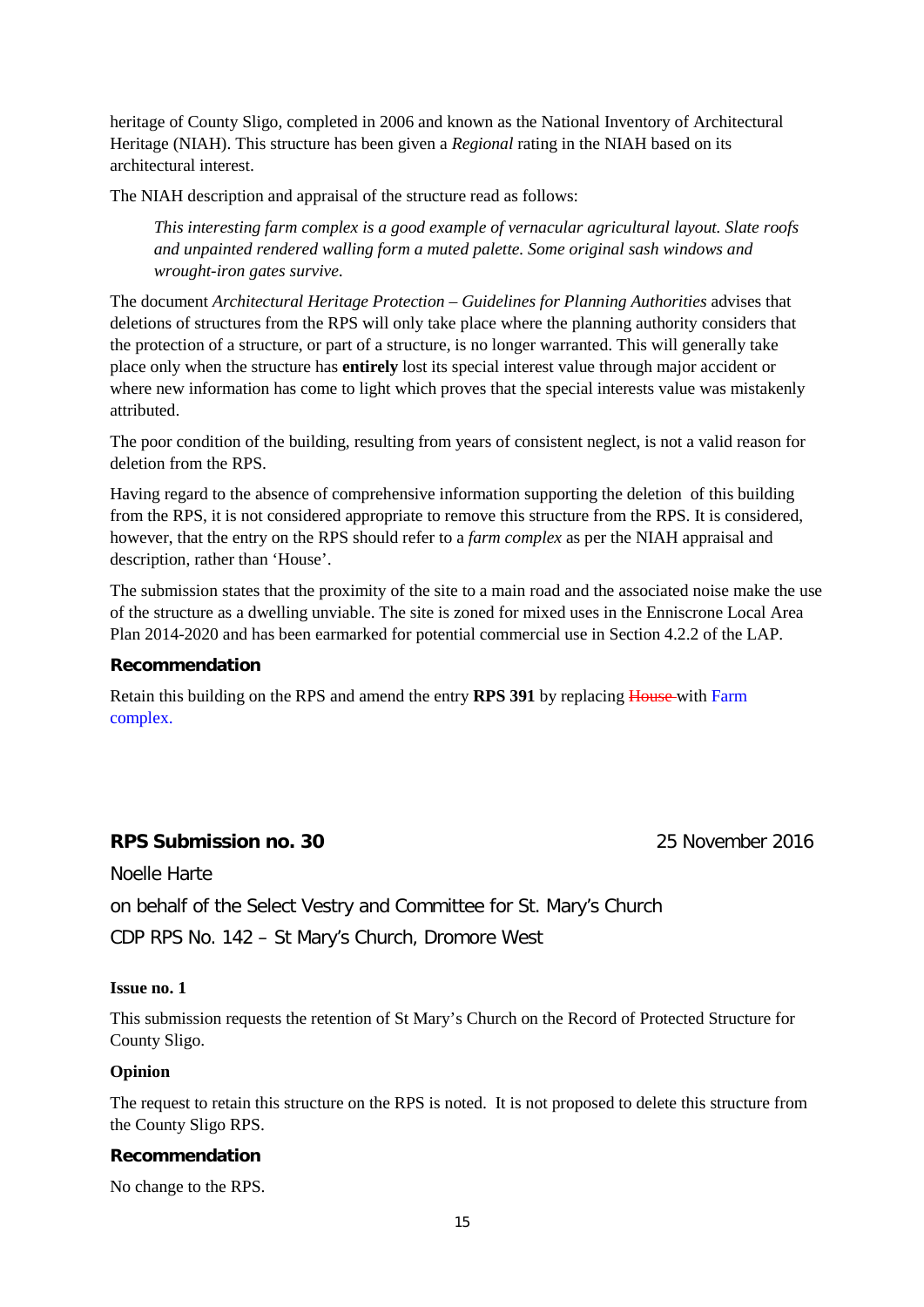### **RPS Submission no. 32** 27 November 2016

Nicholas Prins CDP RPS No. 62 – Bunnanaddan Mill

#### **Issue no. 1**

This submission requests the addition of Bunnanadden Corn Mill to the RPS for County Sligo.

#### **Opinion**

This building is already included on the RPS for the County (RPS No. 62).

#### **Recommendation**

No change to the RPS.

### **RPS Submission no. 33** 28 November 2016

Mary Timoney

Proposed protected structure P-28 – Old Emlaghfad Church, Ballymote

#### **Issue no. 1**

This submission supports the addition of the Old Emlaghfad Church to the RPS for County Sligo and supplies additional information regarding the history of the site.

#### **Opinion**

Noted.

#### **Recommendation**

No change to the *Proposed additions and deletions* document.

#### **Issue no. 2**

This submission notes that decorated box tombs by the Diamond School of Stone Masons are of national importance and several of them should be included in the Record of Protected Structures.

#### **Opinion**

The information is noted. In the coming years, it is the intention of the Planning Section to review several structures mentioned in submissions and proposed to be added to the RPS. Should it be considered that they merit protection, they will be proposed for inclusion on the RPS as part of the next development plan review cycle.

For the time being, there is insufficient information regarding the locations and ownership of the structures highlighted as potential additions to the RPS.

#### **Recommendation**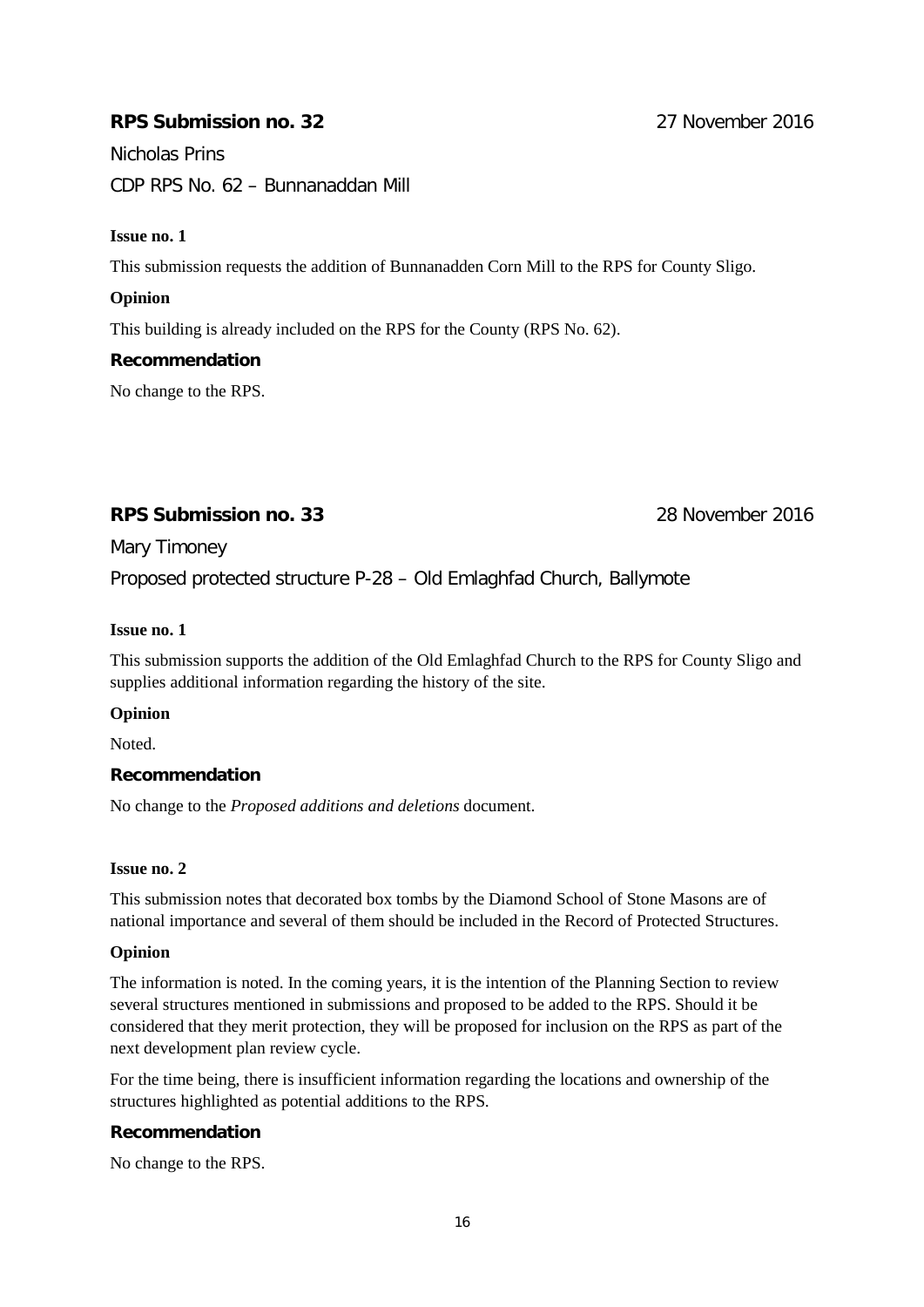### **RPS Submission no. 37 30 November 2016**

David McMunn on behalf of William McMunn Proposed protected structure P-23 – South Lodge, Enniscrone

#### **Issue no. 1**

This submission objects to the inclusion of the above building on the RPS for County Sligo on the grounds that the building has been much altered in recent years and bears little resemblance to the original structure built over 100 years ago.

#### **Opinion**

The decision to include this building on the RPS for the County was based on the recommendation of the Minister for Environment, Heritage and Local Government following a survey of the architectural heritage in County Sligo, completed in 2006 and known as the National Inventory of Architectural Heritage (NIAH). This structure has been given a *Regional* rating in the NIAH based on its architectural interest.

The NIAH description and appraisal of the structure reads as follows:

*This house is an attractive example of a detached seaside villa of the late-nineteenth century. Although modest in size, it is full of interesting details and the survival of many of the original windows is a particularly attractive feature. Situated at a height with splendid views of the beach, it adds greatly to the character of this seaside town.*

Since this survey, the original windows of the building were replaced with modern PVC windows. This change and the other changes listed in the submission are not irreversible and do not alter the building to such an extent that its protection is no longer warranted.

The document *Architectural Heritage Protection – Guidelines for Planning Authorities* advises that deletions of structures from the RPS will only take place where the planning authority considers that the protection of a structure, or part of a structure, is no longer warranted. This will generally take place only when the structure has **entirely** lost its special interest value through major accident or where new information has come to light which proves that the special interests value was mistakenly attributed.

This structure has not lost its special interest value. Having regard to the NIAH appraisal of the building, it is considered appropriate to include this building on the RPS.

### **Recommendation**

No change to the *Proposed additions and deletions* document.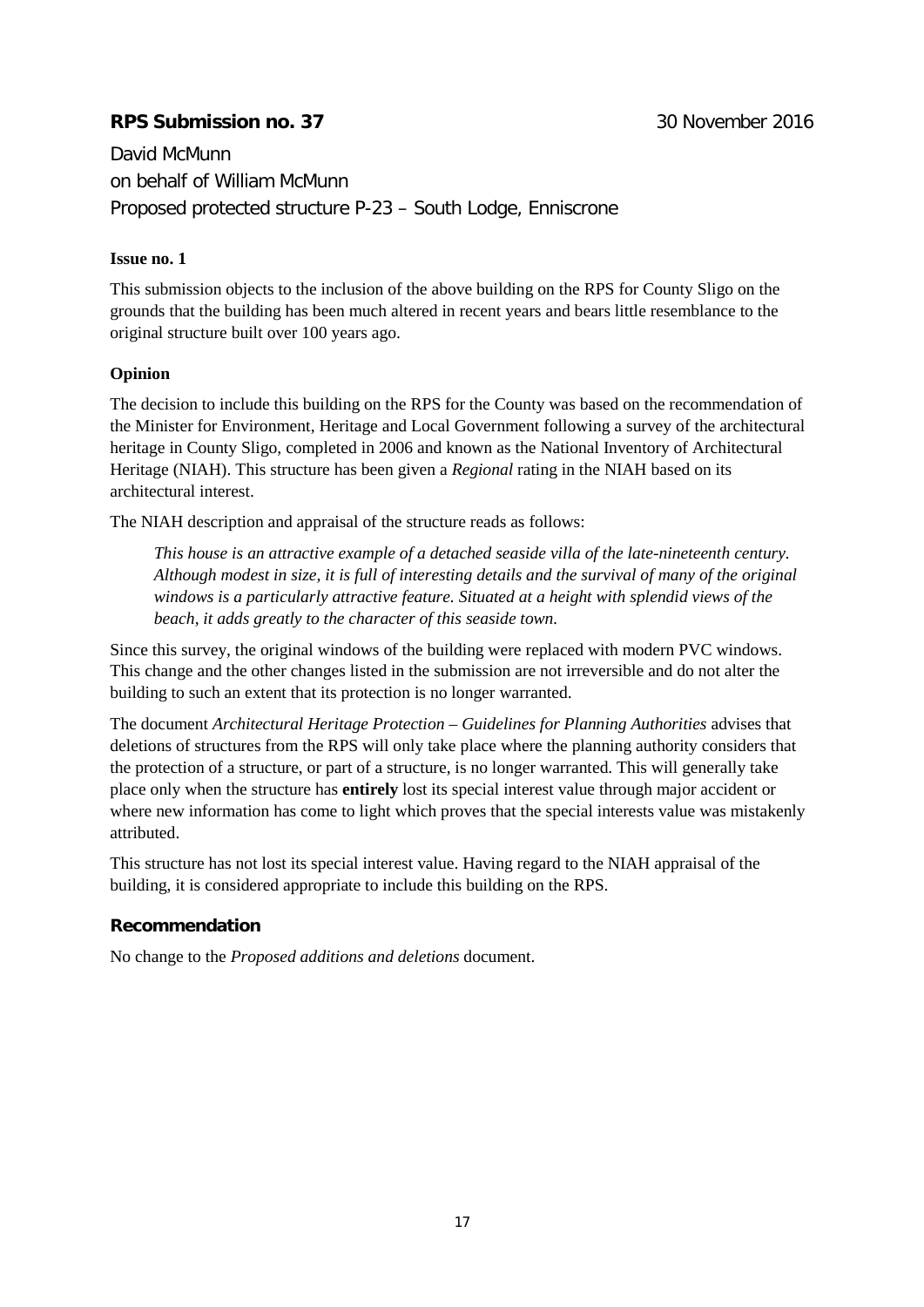### **RPS Submission no. 39** 22 November 2016

Michael Conmy, (PlanDesign Associates) on behalf of Reverend Noel Regan CDP RPS No. 213 – Thatched cottage, Ballintrillick

#### **Issue no. 1**

This submission requests the removal of the above building (known as Gorteen Farm) from the Record of Protected Structures following works carried out to repair extensive damage to the thatch caused by pine martens.

The report accompanying this submission provides a brief description of the condition of the building, illustrated with several photographs. The submission proposes that the building be delisted and 'mothballed' until future financial circumstances are favourable to re thatch it.

#### **Opinion**

The decision to include this building on the RPS for the County was based on the recommendation of the Minister for Environment, Heritage and Local Government following a survey of the architectural heritage of County Sligo, completed in 2006 and known as the National Inventory of Architectural Heritage (NIAH). This structure has been given a *Regional* rating in the NIAH based on its architectural interest.

The NIAH appraisal of the structure reads as follows:

*This particularly fine thatched cottage has been very well preserved. Thatch and multiple-pane sash windows are of particular note. A brief glimpse of the interior revealed it too to retain a large amount of original and early fabric. It is a classic example of the vernacular type and represents an important survival preserving a traditional local craft and a building type once much more common in the Irish countryside. Fine wrought-iron gates are also an important survival and add to the overall interest of the site.* 

The document *Architectural Heritage Protection – Guidelines for Planning Authorities* advises that deletions of structures from the RPS will only take place where the planning authority considers that the protection of a structure, or part of a structure, is no longer warranted. This will generally take place only when the structure has **entirely** lost its special interest value through major accident or where new information has come to light which proves that the special interests value was mistakenly attributed.

As per the NIAH appraisal, the roof was not the only element of the building worthy of protection. The report does not indicate that Gorteen Farm has lost its special interest. The historic roof structure and base layer of thatch can be reinstated.

It is considered that this structure merits continued protection.

#### **Recommendation**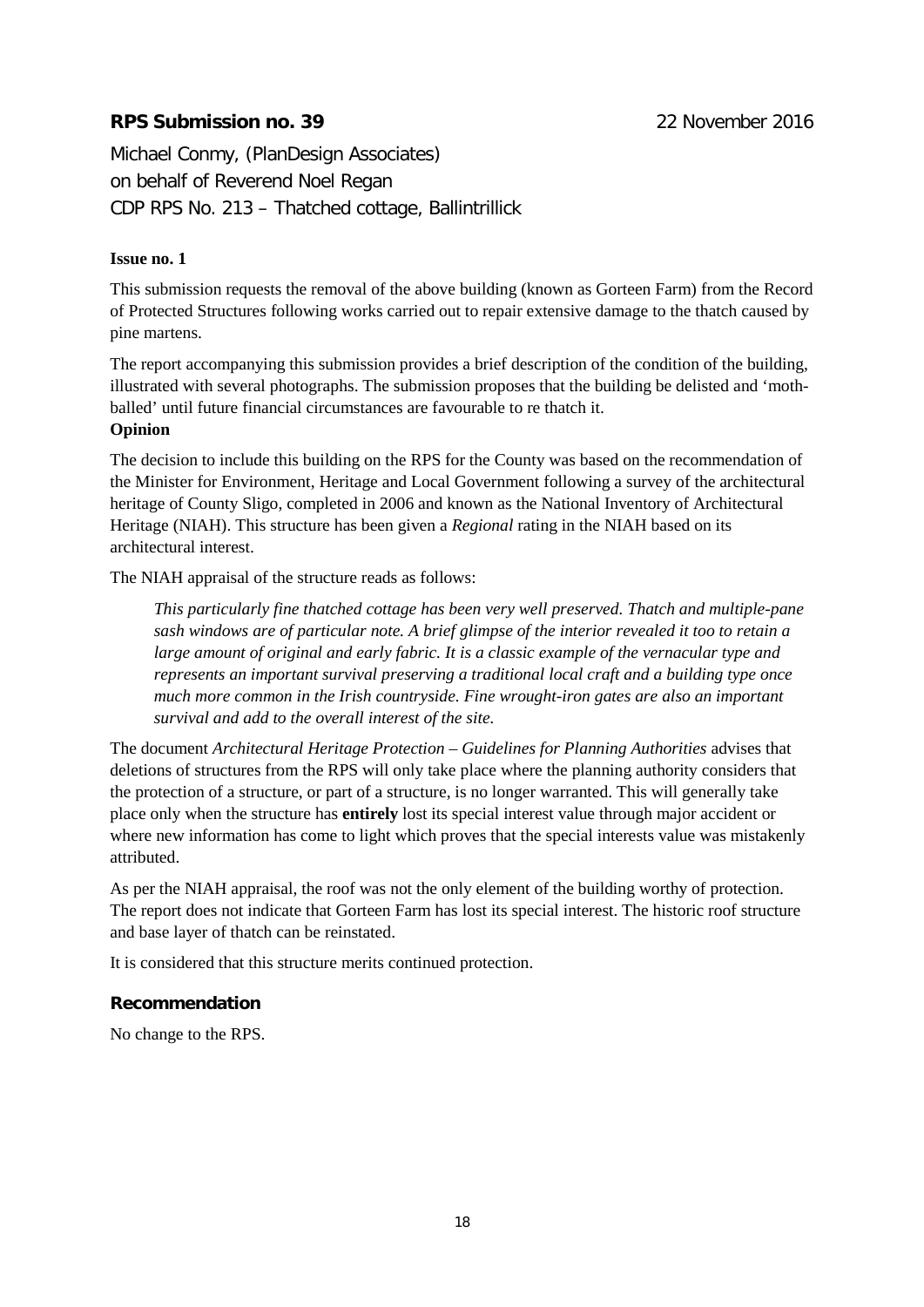### **RPS Submission no. 44 30 November 2016**

Dermot Freeman CDP RPS No. 328 – Thatched cottage, Parke Td, Enniscrone

#### **Issue no. 1**

This submission requests the removal from the RPS of the outbuildings associated with this thatched cottage in Parke, Enniscrone, County Sligo. D. Freeman has no objection to the retention of the thatched cottage on the RPS. He indicates that the outbuildings are in various states of decay and have not been used for more than 20 years. They are a "health and safety hazard" and should be removed from the RPS in order to make them safe.

#### **Opinion**

The decision to include this building on the RPS for the County was based on the recommendation of the Minister for Environment, Heritage and Local Government following a survey of the architectural heritage of County Sligo, completed in 2006 and known as the National Inventory of Architectural Heritage (NIAH). This structure has been given a *Regional* rating in the NIAH based on its architectural interest.

The NIAH description and appraisal of the structure read as follows:

*Detached four-bay single-storey thatched house, built c. 1820. Rectangular plan, flat-roofed porch projects from east end of north elevation. Pitched thatched roof, raised ridge, painted concrete verge skews with corbelled kneelers, painted smooth-rendered corbelled chimneystacks with mortar aprons. Painted smooth-rendered walling, large boulder stone protruding from each corner. Square-headed window openings, painted stone sills, painted sixover-six timber sash windows. Square-headed door openings, painted vertically-sheeted timber door. Set at right angles to road, concrete perimeter path, gravelled forecourt to north, painted smooth-rendered boundary wall to road. Single- and two-storey outbuilding to west, corrugated-iron roofs, painted roughcast walling, external stone staircase to upper floor.*

*This handsome thatched house relates well to its adjacent outbuilding. Traditional thatch and corrugated-iron roofing materials harmonise. Original sash windows survive on the north elevation.*

A *protected structure* is defined as any structure or specified part of the structure which is included in the RPS. The meaning of the term *structure* is expanded to include the land within the curtilage of the structure and any other structures within that curtilage.

The *protected structure* status applies to all the buildings and structures within the curtilage of the thatched cottage. There may be elements of the site which are not worthy of retention and conservation. However, a determination of this nature cannot be made in the absence of a comprehensive survey and assessment of the existing structures on site prepared by a Conservation Architect. Such a report would be required in the context of pre–planning consultations or a planning application for development on the site.

It is not considered appropriate to remove any element of this structure or its curtilage from the RPS.

#### **Recommendation**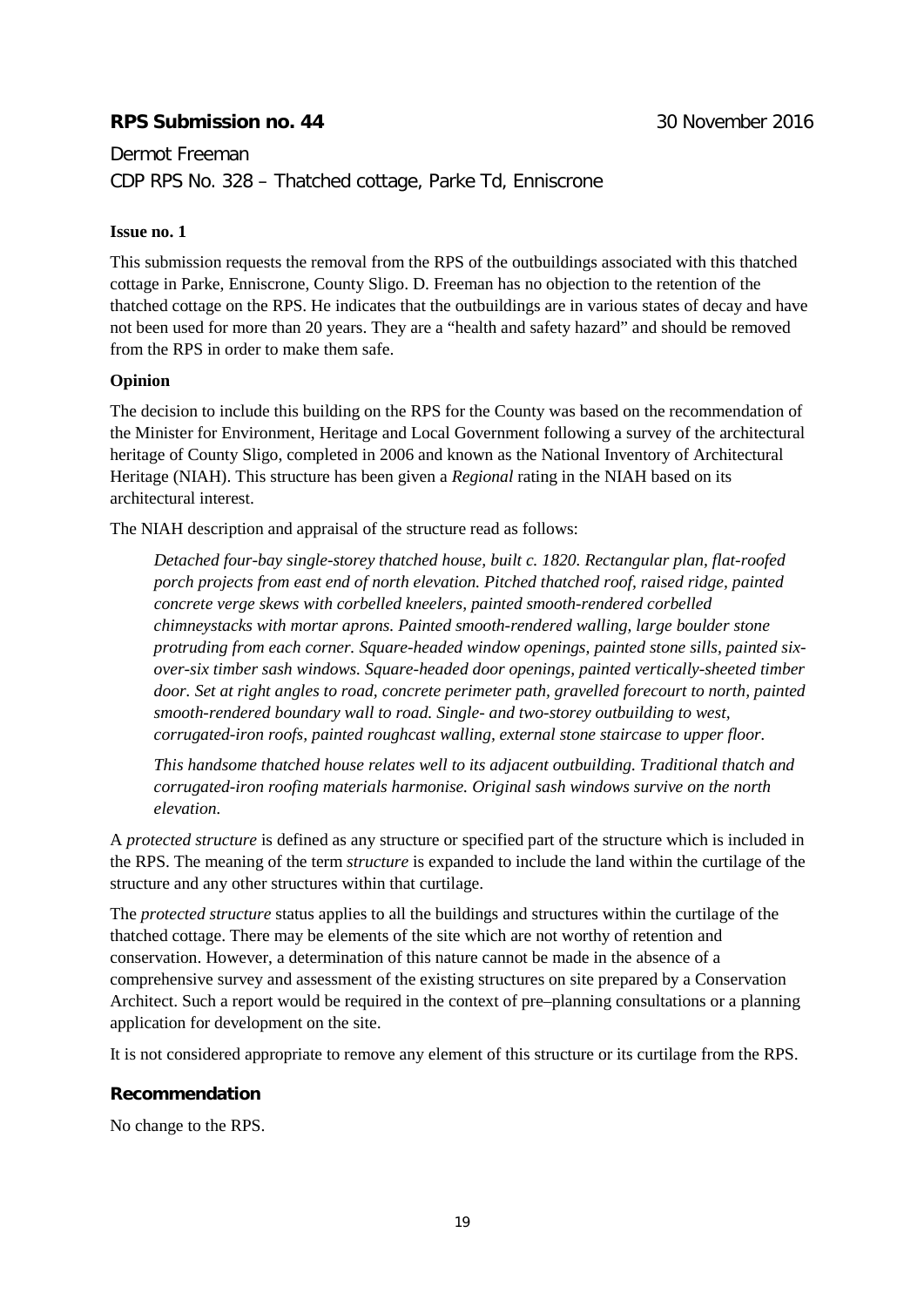### **RPS Submission no. 47 30 November 2016**

Christopher O'Neill CDP RPS no. 2 – Achonry Parochial Hall

#### **Issue no. 1**

The submission objects to the inclusion of the above building on the Draft RPS, having regard to the extent of alterations and subsequent neglect of the building. C. O'Neill indicates that the structure is in a very advanced state of decay.

### **Opinion**

The decision to include this building on the RPS for the County was based on the recommendation of the Minister for Environment, Heritage and Local Government following a survey of the architectural heritage of County Sligo, completed in 2006 and known as the National Inventory of Architectural Heritage (NIAH). This structure has been given a *Regional* rating in the NIAH based on its architectural, historical and social interest.

The NIAH description and appraisal of the structure reads as follows:

*This unusual parochial hall, although in an advanced state of decay, retains its original form and character together with its roof slating and rendered walling with moulded details. The hall remains a picturesque landmark in Achonry and contributes to the historical character of the area.*

The document *Architectural Heritage Protection – Guidelines for Planning Authorities* advises that deletions of structures from the RPS will only take place where the planning authority considers that the protection of a structure, or part of a structure, is no longer warranted. This will generally take place only when the structure has **entirely** lost its special interest value through major accident or where new information has come to light which proves that the special interests value was mistakenly attributed.

The NIAH appraisal recognised the advanced state of decay of the building, but nonetheless assigned a *Regional* rating. Consistent neglect and its consequences are not valid reasons to support the deletion of a structure from the RPS.

The submission does not demonstrate that the structure has '*entirely lost its special interest value*', nor does it prove that the special interest value was mistakenly attributed.

It is not considered appropriate to remove this structure from the RPS.

#### **Recommendation**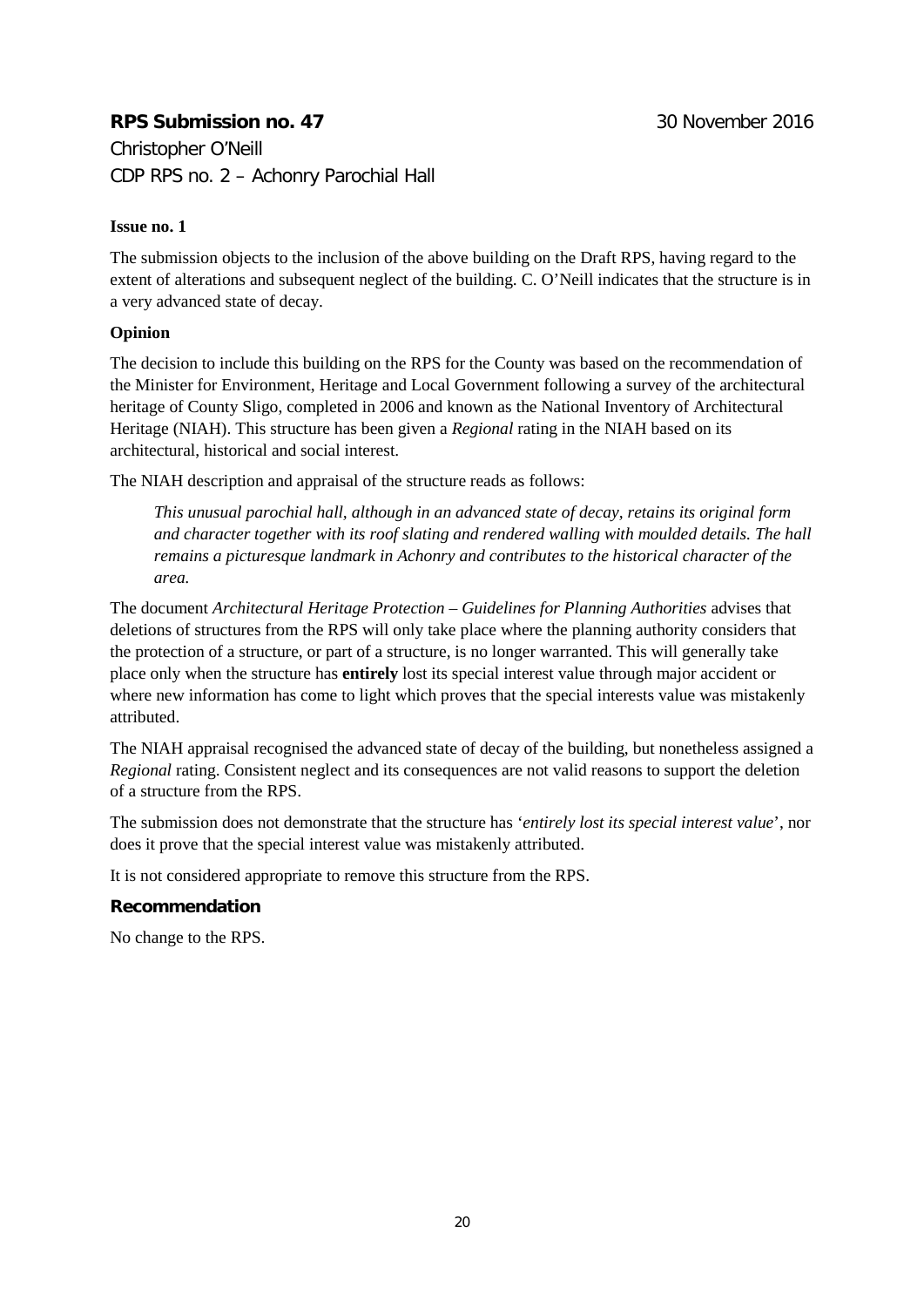Section II.

**Submissions relating to structures located within the Sligo Municipal District**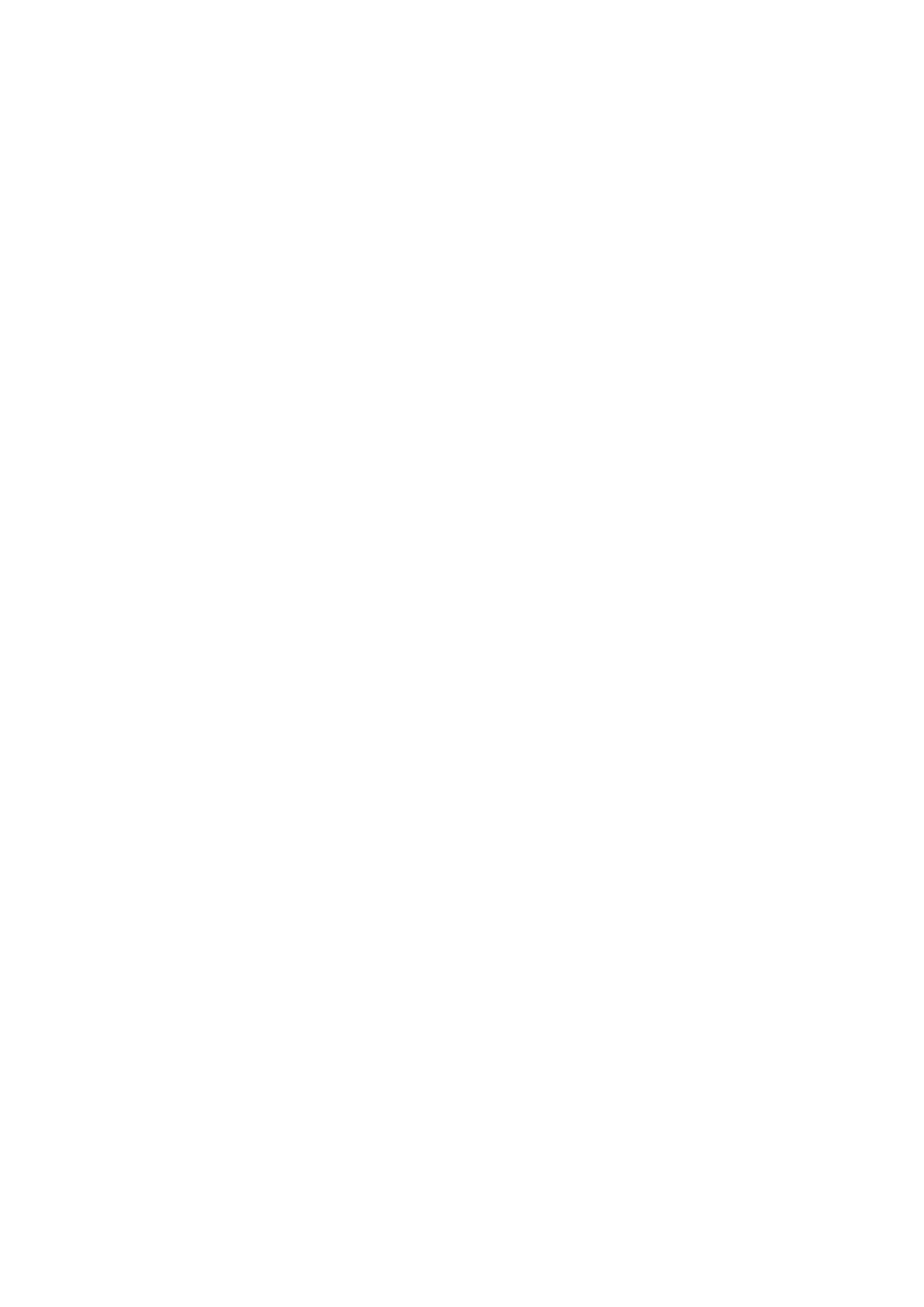### **RPS Submission no. 2** 26 September 2016

Irish Ursuline Union CDP RPS no. 137 – Clogherevagh House and two Gate Lodges

#### **Issue no. 1**

This submission notes that there is only one Gate Lodge associated with Clogherevagh House.

#### **Opinion**

The record for this RPS entry no.137 specifically refers to Clogherevagh House and two Gate Lodges. There are two Gate Lodges in the proximity of Clogherevagh House.

On review of the 25-inch OS map, it would appear that only one of the gate lodges is associated with Clogherevagh House. The other gate lodge is in separate ownership and would appear to be associated with Holywell House to the south-west.

It is therefore considered necessary to split this entry into two separate entries to the RPS.

#### **Recommendations**

**A**. Amend the entry for CDP RPS no. 137 as follows:

Clogherevagh House and **two** Gate Lodges

**B.** Add **Holywell Gate Lodge** to the RPS (a reference number will be allocated when the amended RPS is finalised):

Holywell Gate Lodge 1860 – 1900, NIAH Reg.No. 32401510

### **RPS Submission no. 3** 27 September 2016

Eoghane Lehane, Commissioner of Irish Lights CDP RPS no. 357 – Blackrock Lighthouse

#### **Issue no. 1**

This submission objects to the retention of RPS no. 357 on the Record of Protected Structures on the basis that the Commissioner of Irish Lights (CIL) has a statutory duty to provide aids to navigation and allied services for the safety of persons and infrastructure at sea.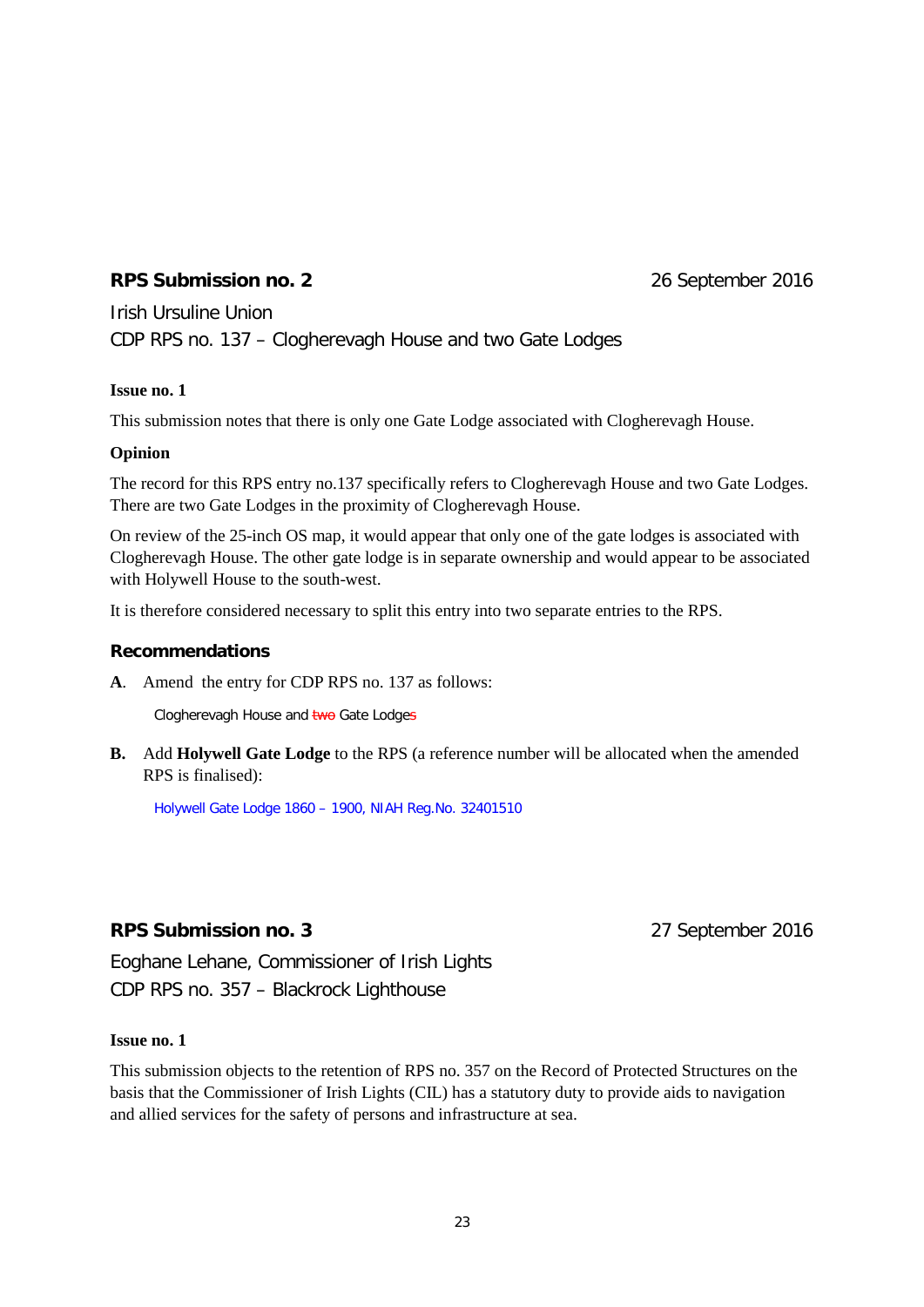Blackrock Lighthouse may be subject to the necessary operational changes to comply with the obligations under the Merchant Shipping Acts. It is argued that it is not appropriate that the CIL be restricted in any way in exercising their powers and fulfilling their statutory duties.

#### **Opinion**

The decision to include this building on the County RPS was based on the recommendations of the Minister for Environment, Heritage and Local Government following a survey of the architectural heritage of County Sligo, completed in 2006 and known as the National Inventory of Architectural Heritage (NIAH). This structure has been given a *Regional* rating in the NIAH based on its architectural interest.

The NIAH appraisal of the structure reads as follows:

*The Blackrock Lighthouse is an important element in the maritime history of Co. Sligo. The construction of the beacon attests to a high quality of stone masonry and now, as a lighthouse since 1834, forms a dramatic landmark on Blackrock within Sligo Bay. The lighthouse is well maintained and retains its original form and fabric with the electric lantern being of technical interest*.

Based on the above appraisal from the NIAH, it is considered that this structure merits protection. However, the Planning Authority will have regard to the ongoing operational needs of CIL in considering proposals to carry out works to this lighthouse.

#### **Recommendation**

No change to the RPS.

### **RPS Submission no. 6** 5 October 2016

Noel Kelly, Kelly & Ryan Solicitors on behalf of the legal personal representative of the late John Gilmartin

SEDP RPS no. 270 – 16 Wolfe Tone Street, Sligo

#### **Issue no. 1**

This submission requests that the 'façade only' protection of the above structure be retained. It is submitted that the entire building does not merit protection and has been substantially altered and remodelled since construction.

#### **Opinion**

The decision to include this building on the RPS for the County was based on the recommendation of the Minister for Environment, Heritage and Local Government in a survey of the architectural heritage of County Sligo, completed in 2006 and known as the National Inventory of Architectural Heritage (NIAH). This structure has been given a *Regional* rating in the NIAH based on its architectural interest.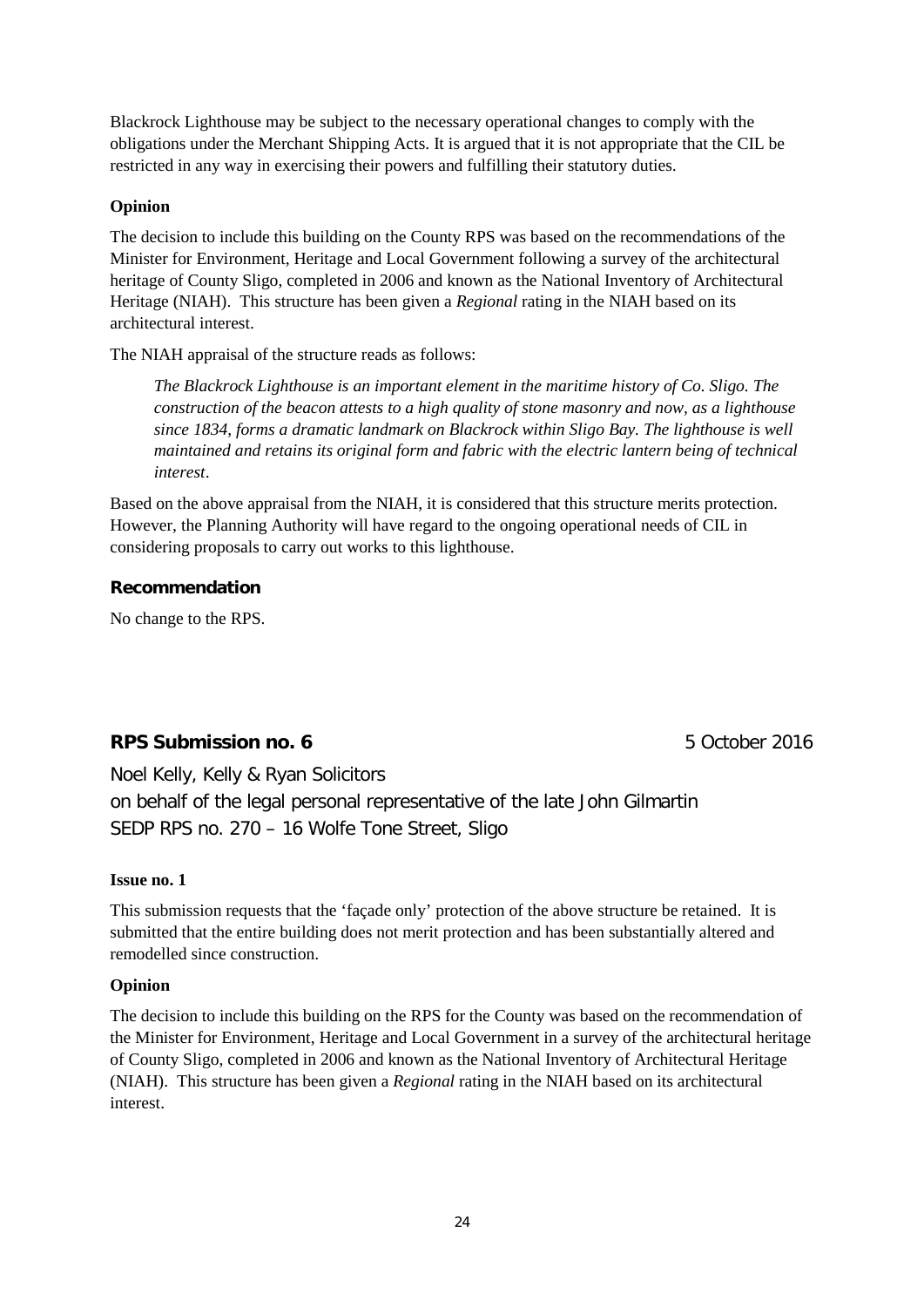The NIAH appraisal of the structure reads as follows:

*This house forms part of a planned terrace and as such is a fundamental component of this residential street. The projecting canted bay window contributes to the characteristic appearance of what is one of the best preserved streets in Sligo.*

The record in the SEDP RPS states that the "façade only" is protected, similar to the other five buildings in this particular group of buildings. No change is proposed to this.

#### **Recommendation**

No change to the RPS.

#### **RPS Submission no. 7** 5 October 2016

Michael Mullaney SEDP RPS no. 162 – 1 Teeling Street, Sligo

#### **Issue no. 1**

This submission requests that only the façade of this building be included on the RPS for the County. It is submitted that entire building does not merit protection and has been substantially altered and remodelled since construction.

#### **Opinion**

The decision to include this building on the RPS for the County was based on the recommendation of the Minister for Environment, Heritage and Local Government following a survey of the architectural heritage of County Sligo, completed in 2006 and known as the National Inventory of Architectural Heritage (NIAH). This structure has been given a Regional rating in the NIAH based on its architectural interest.

The NIAH appraisal of the structure reads as follows:

*This distinctive building is much later than, and quite different from, the remainder of the terrace fronting Teeling Street which it terminates. It contains some attractive features such as the oriel window, moulded classical detail and leaded lights to main windows.*

While the interior of the building may no longer contain original features, the designation of a 'facade' only' protection without a comprehensive survey of the interior of the building and its curtilage (by a Conservation Architect) would set an undesirable precedent for similar requests.

This may result in valuable heritage features being overlooked and therefore not protected for future generations. This would be contrary to the intent of a Record of Protected Structures.

#### **Recommendation**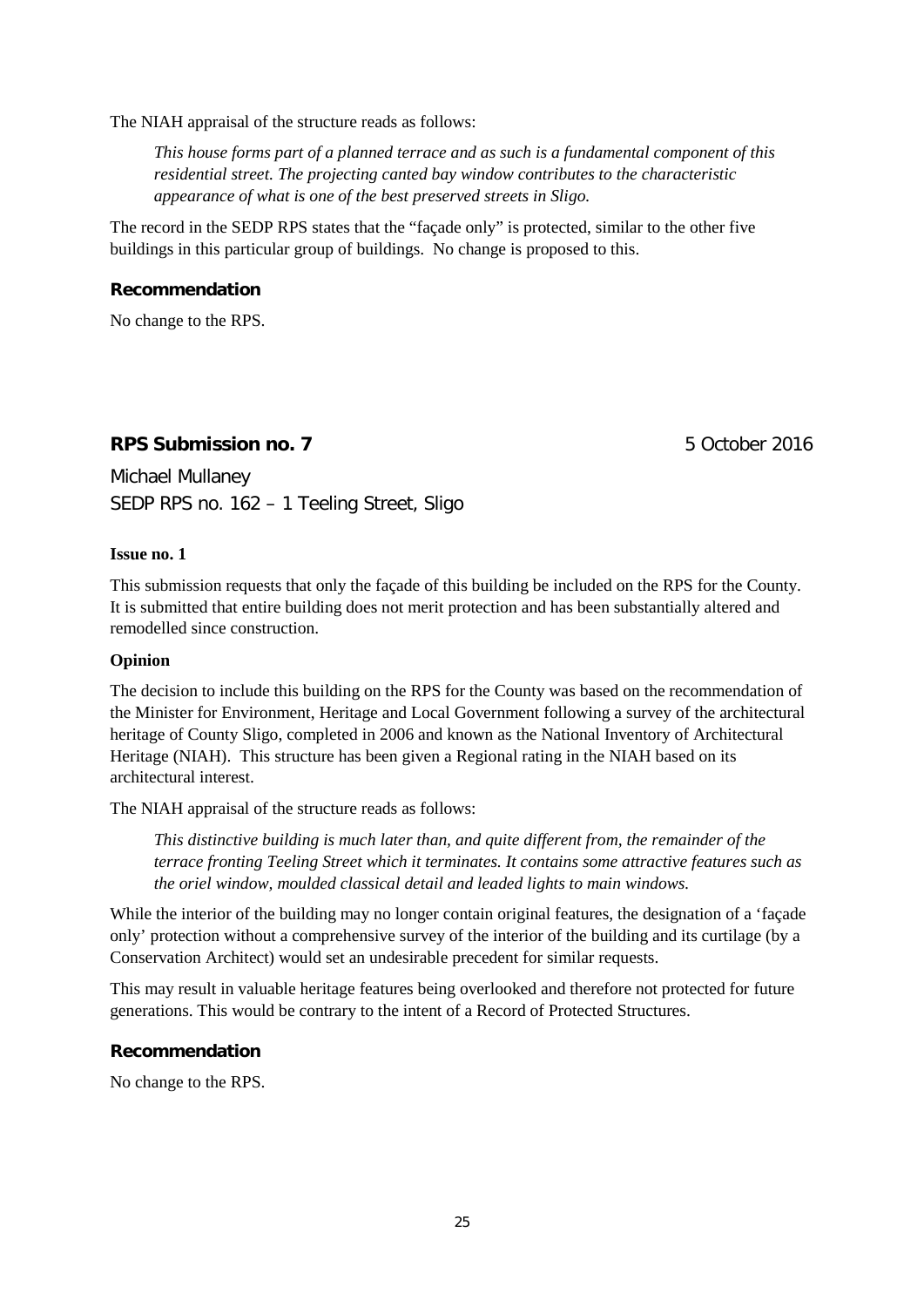### **RPS Submission no. 8** 14 October 2016

Tamlyn McHugh

#### **Issue no. 1**

This submission requests that a building on the corner of Lower Quay Street be added to the Record of Protected Structures. The building is likely to date from the late  $18<sup>th</sup>$  Century.

### **Opinion**

This building is not recorded on the National Inventory of Architectural Heritage. While it may be an old building, pre-1837 (it appears to be marked on the 6-inch maps for Sligo, which were drawn in 1837), the submission does not provide additional details. It is considered that a more comprehensive analysis would be required to confidently list this building.

#### **Recommendation**

No change to the RPS.

### **RPS Submission no. 9** 13 October 2016

John Sexton SEDP RPS no. 87 – House, John Street, Sligo

#### **Issue no. 1**

This submission refers to the lack of assistance from Sligo County Council in relation to listed buildings and suggests a waiving of the Local Property Tax (LPT) for people who maintain their property well.

#### **Opinion**

It is not within the remit of the Planning Authority to recommend amendments to the manner in which the LPT is administered by the Revenue Service.

The Council administers building conservation grants on behalf of the Department of AHRRGA. While the level of funding is limited and grant applications are competitive, there is some direct support from the Council for owners of protected structures to carry out necessary conservation works. In addition, other funding can be accessed through grant schemes operated by The Heritage Council, The Irish Georgian Society and the Department of Housing, Planning, Community and Local Government (Thatch).

#### **Recommendation**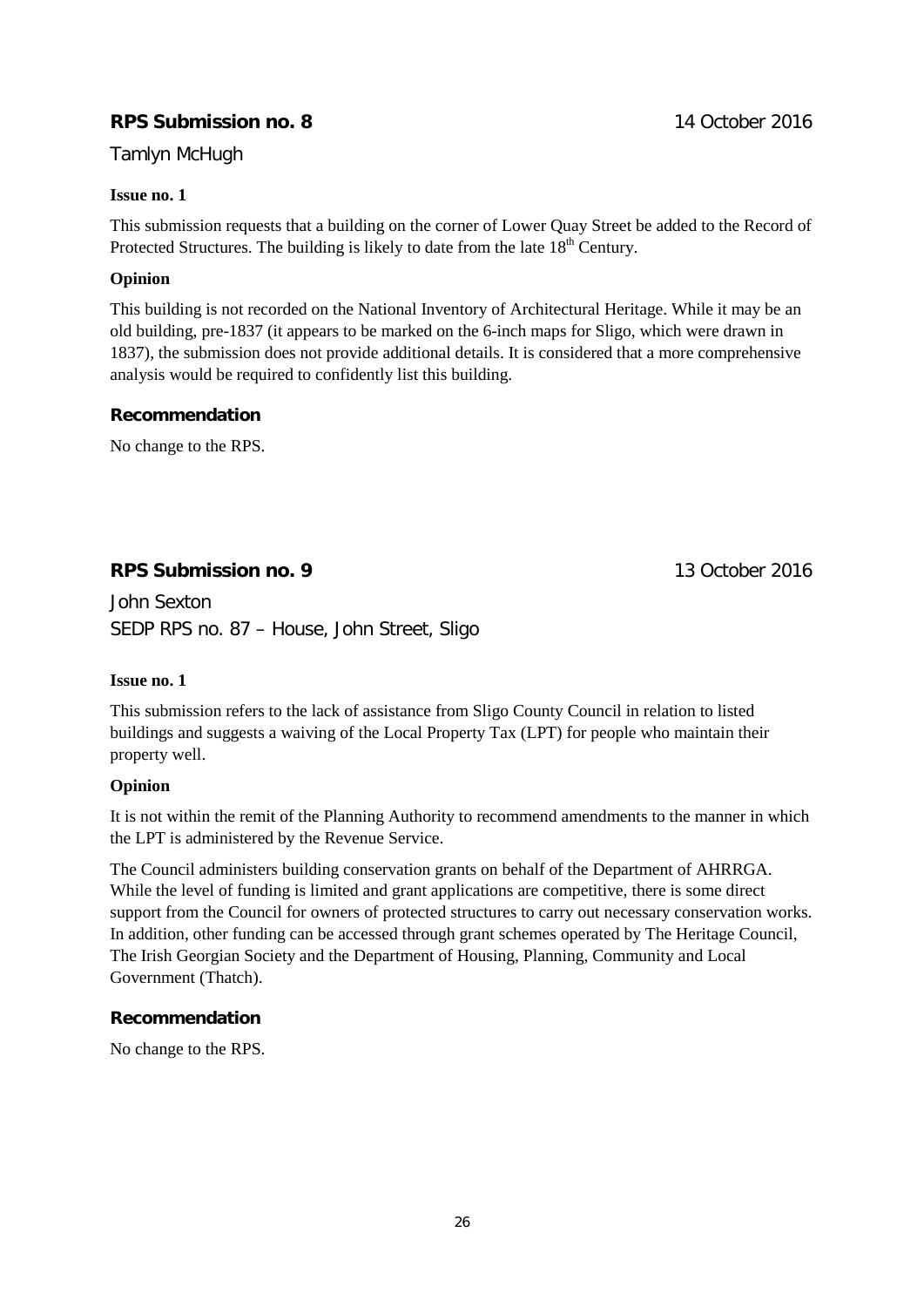### **RPS Submission no.10** 24 October 2016

### Conan Burke Proposed protected structures P-2 and P-3 – Wine Street, Sligo

#### **Issue no. 1**

This submission objects to the proposal to include Burke's Pharmacy (P-2) on the Record of Protected Structures for County Sligo. It argues that the presence of a couple of sash windows and a cast iron drain pipe do not make the building worthy of preservation.

The submission also requests that the adjacent building, formerly Rogers & Lyons (P-3), also be removed from the Record of Protected Structures.

#### **Opinion**

The two buildings are part of a terrace of three buildings, the third one of which is protected structure no. 229 on the existing SEDP RPS. All three buildings retain original sash windows with historic glass, features which are becoming increasingly rare in Sligo town. By including these buildings on the Record of Protected Structures, Sligo County Council is signalling to the owners of these buildings and to the general public that these features should not be removed without planning permission, and that doing so would have a detrimental effect on the character of the buildings and on the streetscape.

Architectural features such as historic sash windows and historic glass, natural slate roofs and castiron rain water goods add character to a streetscape and a town. At a certain point in history, all buildings in Sligo had these features.

Over the years, buildings were refurbished with little regard to historic features. In recent times, the opposite is happening. Planning authorities around the country are requiring the re-insertion of sash windows into streetscapes, in an effort to restore the character and nostalgic charm of a place.

By including these buildings on the RPS, Sligo County Council is attempting to protect the traditional features of the façades and the character they give to the terrace and the streetscape.

Regarding the Rogers and Lyons (P-3) building, it is noted that the shop contains original shop fittings that date from the early  $20<sup>th</sup>$  Century or even earlier.

#### **Recommendation**

No change to the *Proposed additions and deletions* document.

### **RPS Submission no. 13** 9 November 2016

Ann Hickey and Noel Kilgallon Proposed protected structure P-9 – Farmhouse, Lower Rosses Point

#### **Issue no. 1**

This submission requests that the above property not be included on the Record of Protected Structures. No reason has been provided to support this request.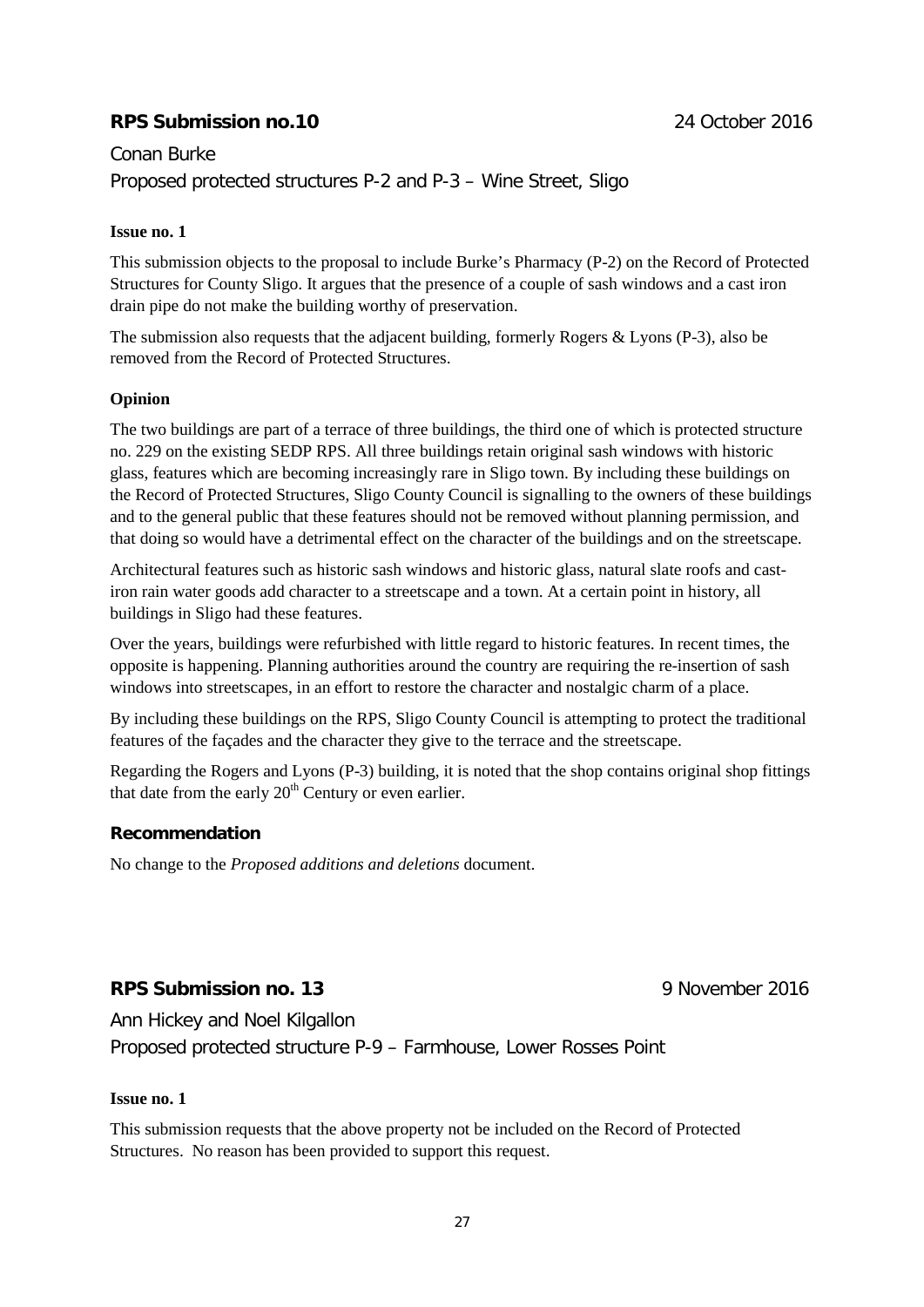#### **Opinion**

This building is proposed for inclusion on the County RPS based on the following appraisal by the Planning Section:

*This building is a rare example of a five-bay, two-storey house with all of its original features still surviving, albeit in poor condition. The context of the building remains intact also in terms of its accessway and garden.*

While currently uninhabited and in poor condition, this building is of vernacular interest. It deserves to be protected for the unique and special contribution that it makes to the Lower Rosses area.

With careful consideration and a conservation-led approach, the building could become a suitable family home and its heritage value retained for the future. If demolished, the landscape contribution of the building to the Lower Rosses area will be lost forever.

The inclusion of a building on the Record of Protected Structures facilitates access to conservation grant funding, which would assist in the repair and conservation of the structure.

#### **Recommendation**

No change to the *Proposed additions and deletions* document.

#### **RPS Submission no. 15** 10 November 2016

Tony Wehrly SEDP RPS no. 113 - Wehrly Brothers, O'Connell Street, Sligo

#### **Issue no. 1**

Tony Wehrly requests that the 'façade only' of the above building, Wehrly Brothers shop on O'Connell Street, be protected on the County RPS. It is stated that this would be in keeping with other properties on the street, e.g. Mullaney Brothers.

#### **Opinion**

The decision to include this building on the RPS for the County was based on the recommendation of the Minister for Environment, Heritage and Local Government following a survey of the architectural heritage of County Sligo, completed in 2006 and known as the National Inventory of Architectural Heritage (NIAH).This structure has been given a *Regional* rating in the NIAH based on its architectural interest.

The NIAH appraisal of the structure reads as follows:

*This building's traditional jeweller's shopfront forms an interesting group with Hargadon's pubfront to its immediate north. It represents an important survival from the era of Sligo's thriving commercial role as a busy port city. Tall, elegantly balanced proportions are of considerable importance to the streetscape, and the elaborate shopfront, with fine detailing and wrought-iron work of significant artistic interest, contrast pleasingly with the relative simplicity of the upper floors.*

Based on the above appraisal from the NIAH and following consideration of the building by the Planning Section, it is considered that this structure merits protection.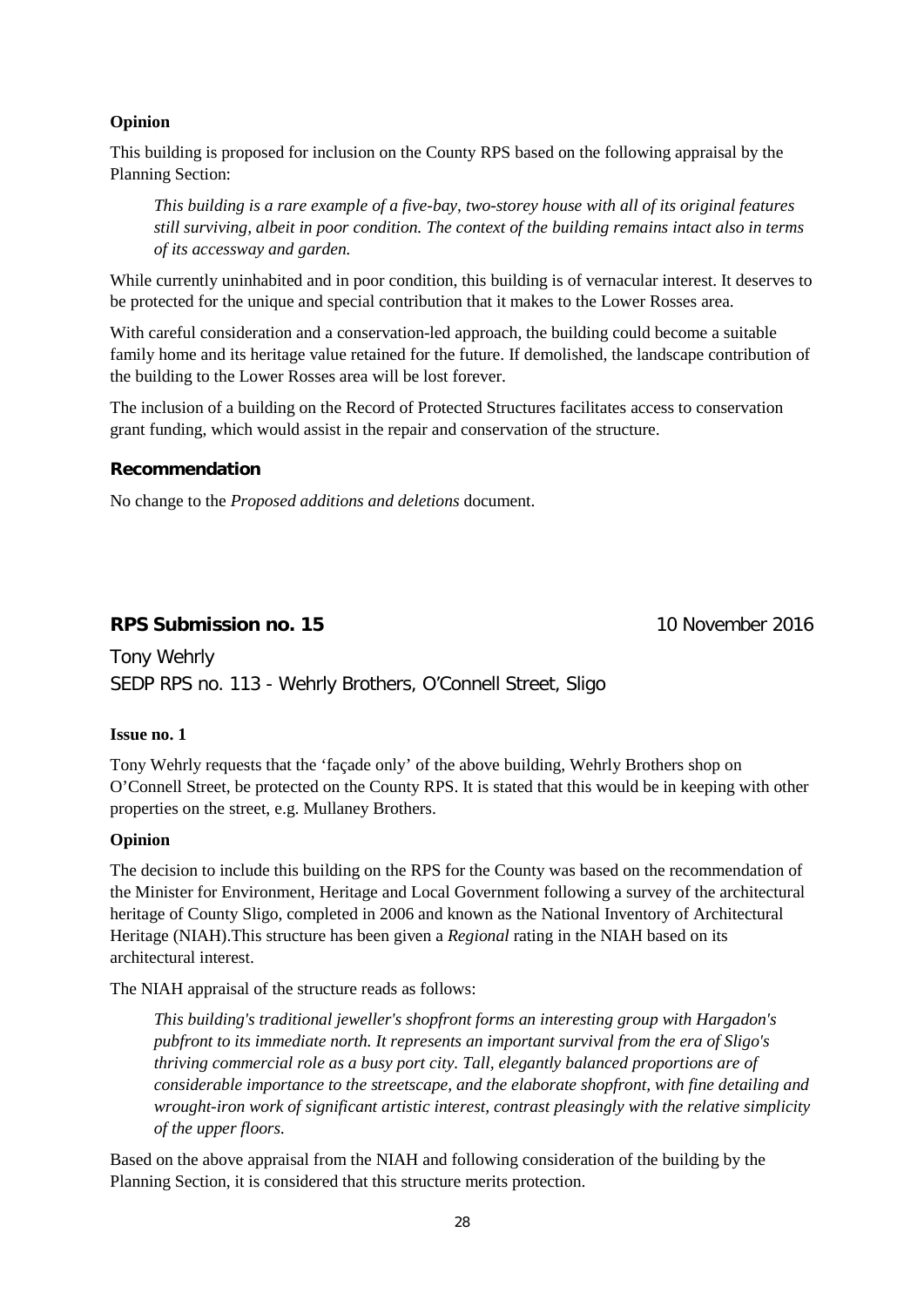It is noted that Mullaney Brothers is the only protected structure on O'Connell Street with 'façade only' protection. While the interior of the building may no longer contains original features, the designation of a 'façade only' protection without a comprehensive survey of the interior of the building and its curtilage (by a Conservation Architect) would set an undesirable precedent for similar requests. This may result in valuable heritage features being overlooked and therefore not protected for future generations. This would be contrary to the intent of a Record of Protected Structures.

#### **Recommendation**

No change to the RPS.

### **RPS Submission no. 21 17 November 2016**

Ursula and Raymond O'Connor RPS No. 364 – Streedagh House Gate Lodge

#### **Issue no. 1**

This submission requests clarification on the "nature of the preservation order" for the above building. The merit in protecting the main building is noted, but it is considered that a concrete extension to the rear is probably not worth preserving.

#### **Opinion**

A protected structure is defined as any structure or specified part of the structure which is included in the RPS. The meaning of the term *structure* is expanded to include the land within the curtilage of the structure and any other structures within that curtilage.

The *protected structure* status applies to the entire building and curtilage. While there may be elements of the site/building which are not worthy of retention and conservation, a determination of this nature cannot be made in the absence of a comprehensive survey and assessment of the existing structures on site, prepared by a Conservation Architect.

Such a report would be required in the context of pre –planning consultations and/or a planning application for development on the site.

#### **Recommendation**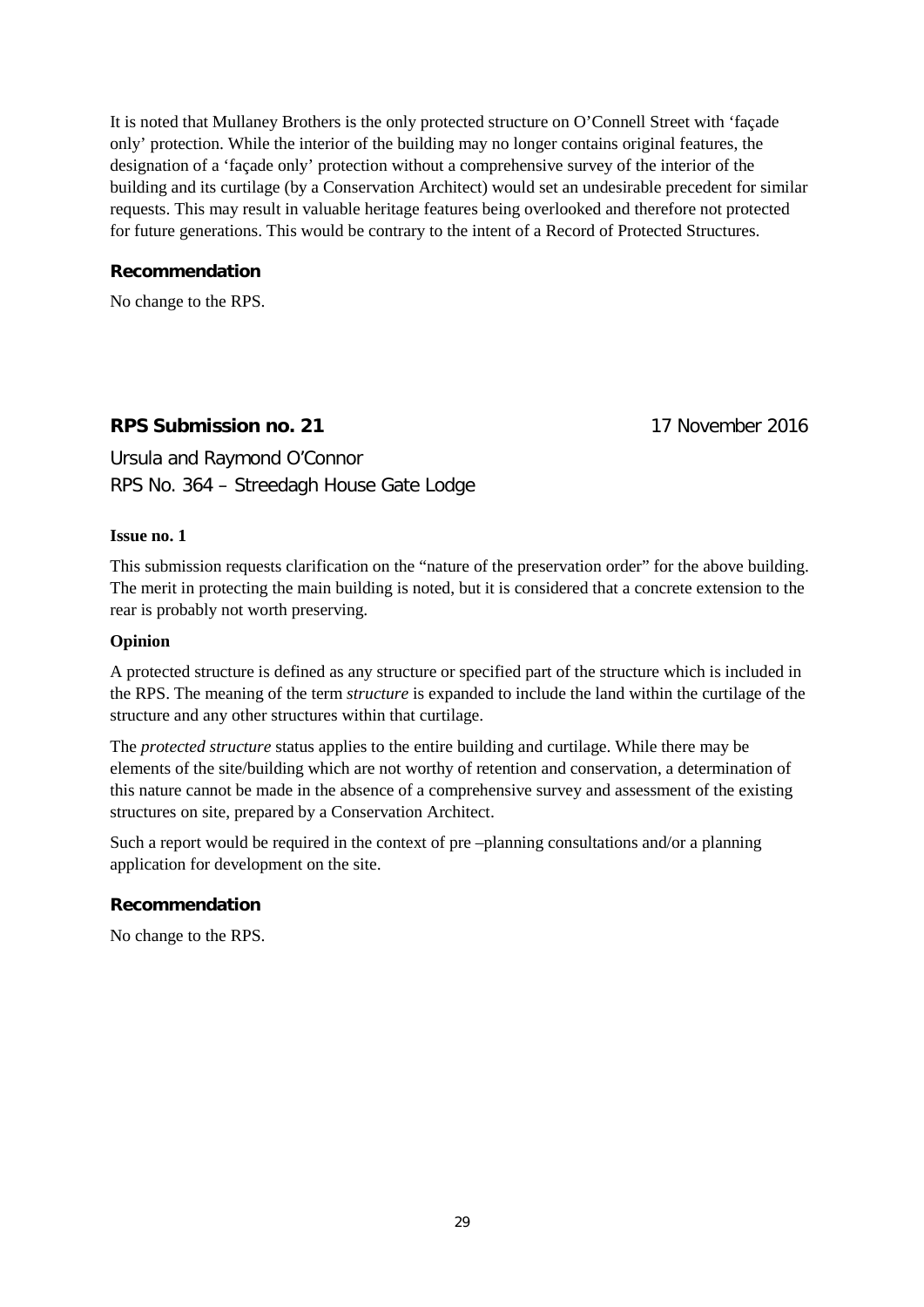### **RPS Submission no. 22** 27 November 2016

Edward Walsh and Constance Cassidy CDP RPS No. 283 – Lissadell House

#### **Issue no. 1**

This submission argues that neither Lissadell House nor any structure within the Lissadell estate are currently included within the RPS for the County. This is because in the Draft CDP 2011-2017, when it was proposed to change the wording of the entry from 'Lissadell House and demesne' to 'Lisadell House and associated features and structures', the owners were not notified in accordance with statutory requirements.

#### **Opinion**

The Planning and Development Act 2000 defines a structure as including any others structures lying within the curtilage of that structure.

The wording of RPS entry No. 283 was changed in 2011 to clarify that there are features and structures located within the curtilage of Lissadell House which come under the protection afforded to the main house.

These structures were already protected under the 2005-2011 RPS entry which read 'Lissadell House and demesne'. In the interest of clarity, it was considered appropriate to replace 'demesne' with 'associated features and structures' and to identify these structures by listing the NIAH registration numbers of each feature.

Hence, it is the view of the Planning Authority that since there was no change to the items being afforded protection, no new notification was necessary.

In the context of the current proposed changes to the RPS and the notification sent in 2016 to the owners of Lissadell House regarding 'Lissadell House and associated features and structures', it is considered that the argument raised in this submission is no longer relevant.

#### **Recommendation**

No change to the RPS.

#### **Issue no. 2**

This submission argues that the wording of RPS Item 283 - *Lissadell House and associated features and structures* is invalid. It is not sufficient to state 'associated features and structures'. E.Walsh and C. Cassidy quote the definition of a protected structure from the Planning and Development Act 2000 (as amended). It is argued that according to this definition, each feature must be specified in the RPS. Features which are not specified are not included within the definition.

#### **Opinion**

#### Definition of 'protected structure'

The submission quotes the definition of a protected structure from the Planning and Development Act 2000 (as amended) (henceforth known as 'the Act'). This is as follows:

*"protected structure" means— (a) a structure, or (b) a specified part of a structure, which is included in a record of protected structures, and, where that record so indicates,*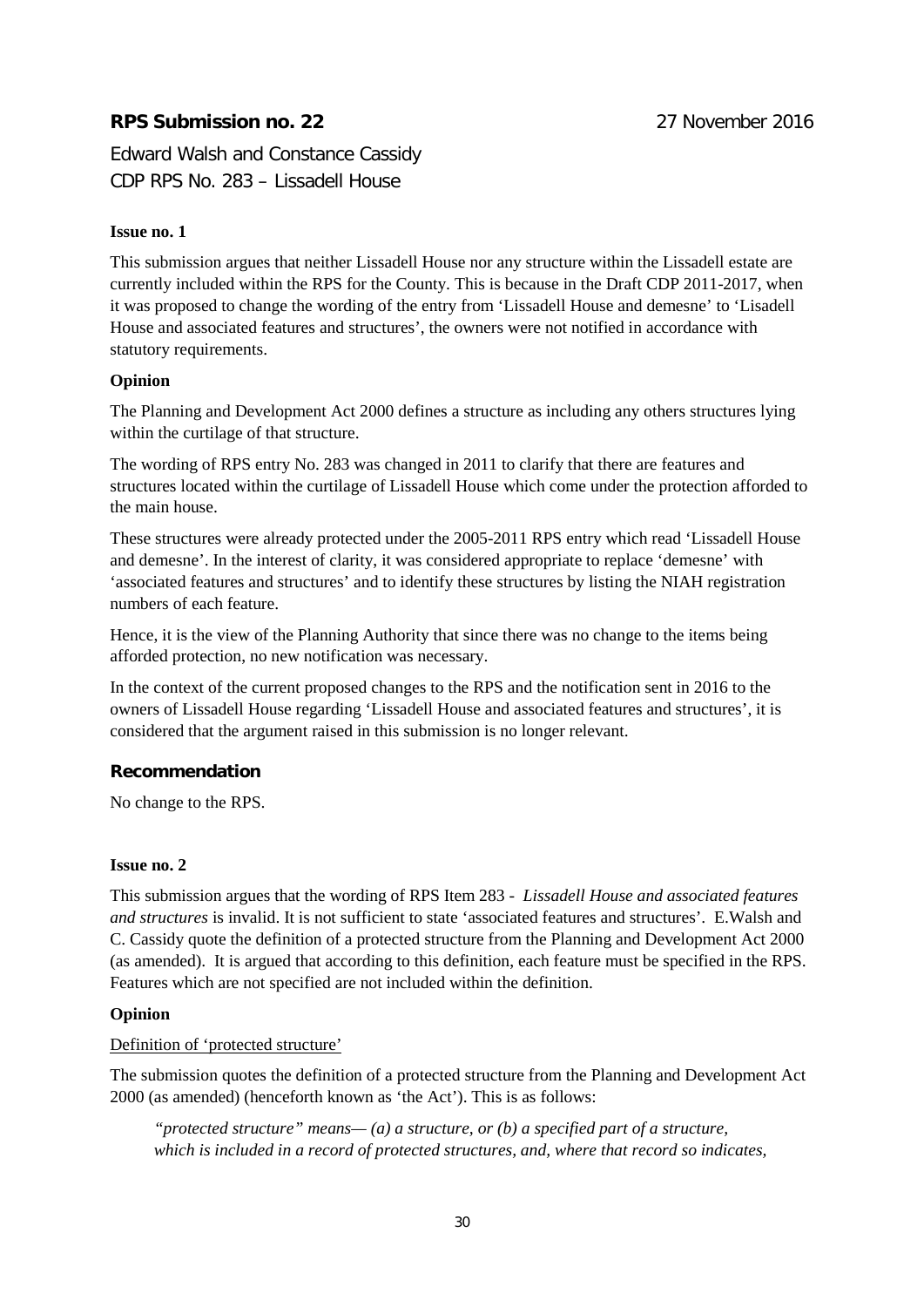*includes any specified feature which is within the attendant grounds of the structure and which would not otherwise be included in this definition;*

#### Definition of 'structure'

The authors of the submission did not quote the definition of 'structure' in the Act which is as follows:

*"structure" means any building, structure, excavation, or other thing constructed or made on, in or under any land, or any part of a structure so defined, and—*

*(a) where the context so admits, includes the land on, in or under which the structure is situate, and* 

*(b) in relation to a protected structure or proposed protected structure, includes— (i) the interior of the structure, (ii) the land lying within the curtilage of the structure, (iii) any other structures lying within that curtilage and their interiors, and (iv) all fixtures and features which form part of the interior or exterior of any structure or structures referred to in subparagraph (i) or (iii);* 

#### Definition of 'attendant grounds'

In their submission, the authors highlight the term *'specified features'* in the above definition of a protected structure. The term relates to 'the attendant grounds of the structure' which is defined as follows in the Act:

*"attendant grounds", in relation to a structure, includes land lying outside the curtilage of the structure.*

#### Discussion

**RPS Item 283 Lissadell House** includes the wording 'associated features and structures'. Reference is made to the NIAH Registration numbers of 15 items included within this term.

All of these features are considered to be within the curtilage of Lisadell House as defined by the extent of the demesne on the 6-inch OSI maps. They are not considered to be within the 'attendant grounds', i.e. on lands *outside* the curtilage (see above definition).

It is acknowledged that the term 'curtilage' has not been defined in legislation. The *Architectural Heritage Protection Guidelines for Planning Authorities* provide guidance on determining the curtilage of a protected structure. The Guidelines recognise that the curtilage of a structure might not necessarily coincide with land ownership.

In making a decision as to the extent of the curtilage of a protected structure, a planning authority is advised to consider whether there is a functional connection between structures, whether there is a historical relationship between the main structure and the other structures within the curtilage and whether the structures are or were in the same ownership.

All three points are considered to be relevant for Lissadell House and the associated features listed under RPS Item 283. All the features listed are functionally connected and historically connected to Lissadell House and formed part of the original workings of the estate. They would all have been at one stage under the same ownership as Lissadell House.

The authors of this submission are correct to assert that items within the *attendant grounds* of a protected structure must be specified in the record if they are to be protected. The 15 structures included within 'associated feature and structures' are not considered to be within the 'attendant grounds'. They are considered to be within the curtilage of Lissadell House and therefore, by definition, part of the protected structure and included within its protection.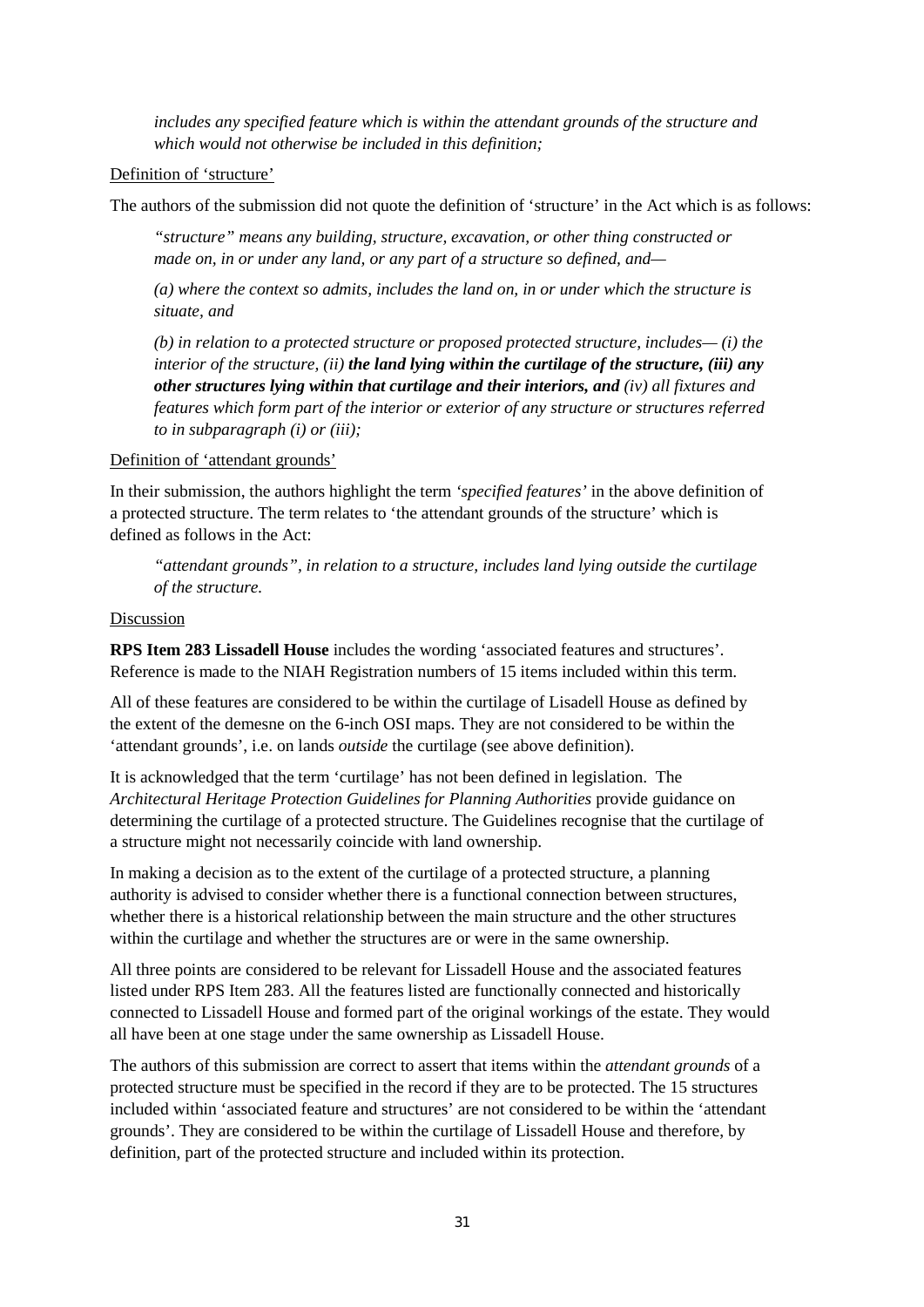#### Conclusion

Therefore, if it is accepted that these structures are within the curtilage of Lissadell House and given the definition of a protected structure as including all features within its curtilage, it follows that these 15 structures (encompassed in the term 'associated features and structures' and identified by their NIAH registration numbers) are protected within the meaning of the Planning and Development Act 2000 (as amended).

It is considered that the current listing in the RPS for County Sligo is correct and adequate to ensure that Lissadell House and 15 additional structures within its curtilage are protected.

#### **Recommendation**

No change to the RPS.

#### **Issue no. 3**

E. Walsh and C. Cassidy inform the Planning Authority that one of the 15 items identified as being included under RPS Item no. 283 is not in their ownership. The particular structure in question was not identified in the submission.

#### **Opinion**

Lissadell estate was viewed on the Property Registration Authority's website at [www.landdirect.ie.](http://www.landdirect.ie/) Most of Lissadell estate is not registered. However, one of the features listed under RPS Item no. 283 (32400804 saw mill) is registered to Kevin Deering and Jacqueline Ellis Deering of Furnaceland, Swanlinbar, County Cavan.

It is therefore considered necessary to split RPS Item 283 into two separate entries on the RPS.

#### **Recommendations**

**A.** Amend CDP RPS no. 283 by deleting the NIAH registration number 32400804

**B.** Add a new item to the RPS:

Former saw mill 1870 – 1910, NIAH Reg. No. 32400804

### **RPS Submission no. 26** 25 November 2016

Chris and Lynne Jermyn SEDP RPS No. 294 – Rathbraughan House

#### **Issue no. 1**

This submission requests that Rathbraughan House be removed from the Record of Protected Structures for County Sligo. It notes that the house was not surveyed by the NIAH and is not considered to be of significant cultural or heritage interest by the Heritage Council. The submission states that the house falls well below the threshold for inclusion on the RPS and does not have any special interest.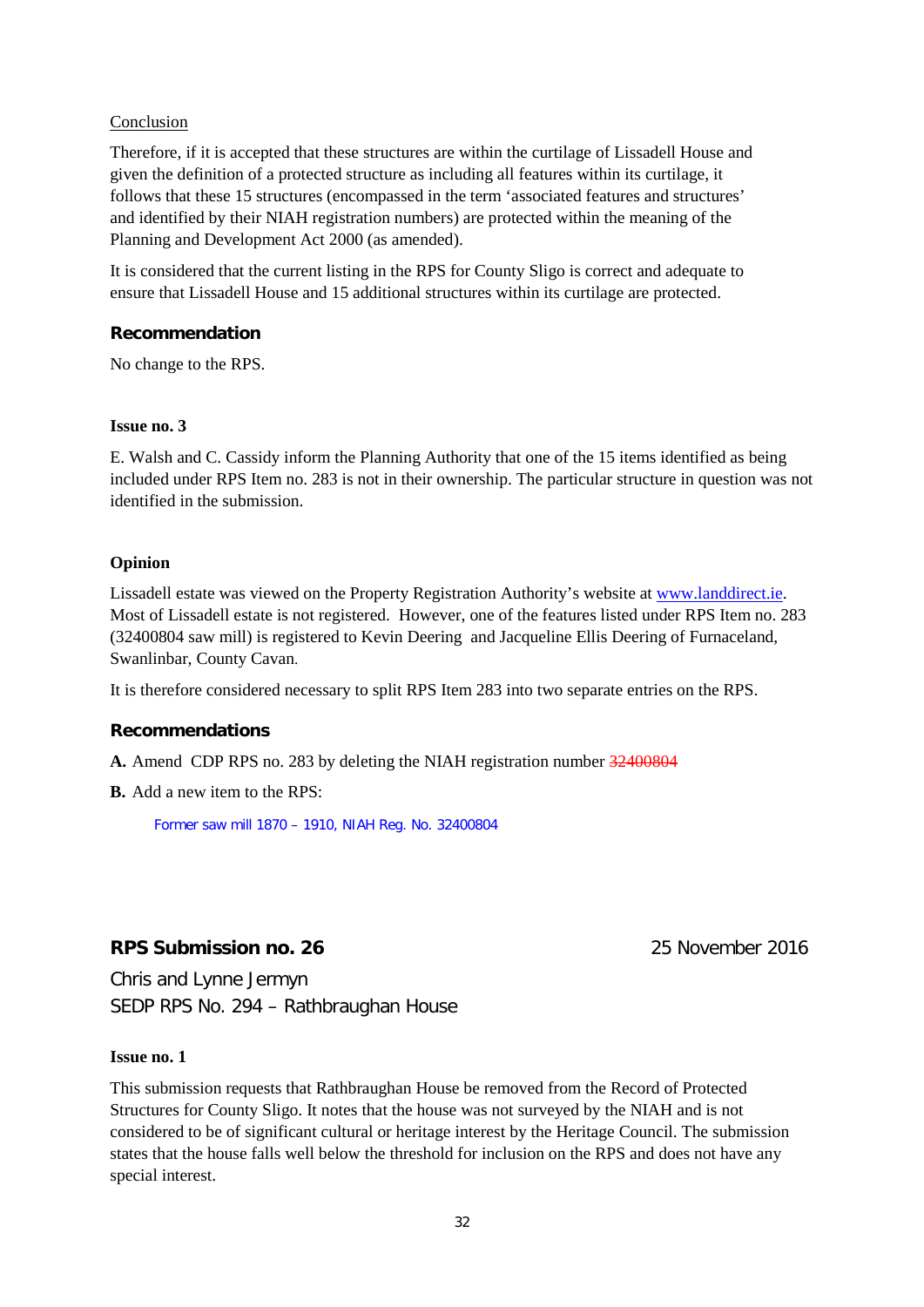#### **Opinion**

Rathbraughan House has been on the RPS for the Sligo and Environs area since 2004.

The farm holding and two buildings appear on the 6-inch OSI maps. They were originally part of the Wynne Estate. The house and outbuildings again appear on the  $2<sup>nd</sup>$  edition of the OS maps, c. 1910. The house appears to have been in the same ownership since then.

The conservation report submitted with a recent planning application (PL16-190) records the house as being in good condition, with many original features worthy of protection.

The document *Architectural Heritage Protection – Guidelines for Planning Authorities* advises that deletions of structures from the RPS will only take place where the planning authority considers that the protection of a structure, or part of a structure, is no longer warranted. This will generally take place only when the structure has **entirely** lost its special interest value through major accident or where new information has come to light which proves that the special interests value was mistakenly attributed.

It is considered that neither the submission nor the conservation report submitted with the recent planning application indicate that Rathbraughan House has lost its special interest or that its special interest was mistakenly attributed.

#### **Recommendation**

No change to the RPS.

### **RPS Submission no. 28** 25 November 2016

Eamonn O'Dowd Proposed protected structure P-9 – Farmhouse, Lower Rosses Point

#### **Issue no. 1**

This submission requests that the above property not be included on the Record of Protected Structures, on the basis of a visual inspection carried out in November 2016, which confirmed the poor condition of the building. The report accompanying this submission indicates that the building is in very poor condition resulting from its age (estimated to be c.150 years) and years of not being occupied.

#### **Opinion**

Please refer to the Chief Executive's response on RPS Submission no. 13, which relates to the same structure.

#### **Recommendation**

No change to the *Proposed additions and deletions* document.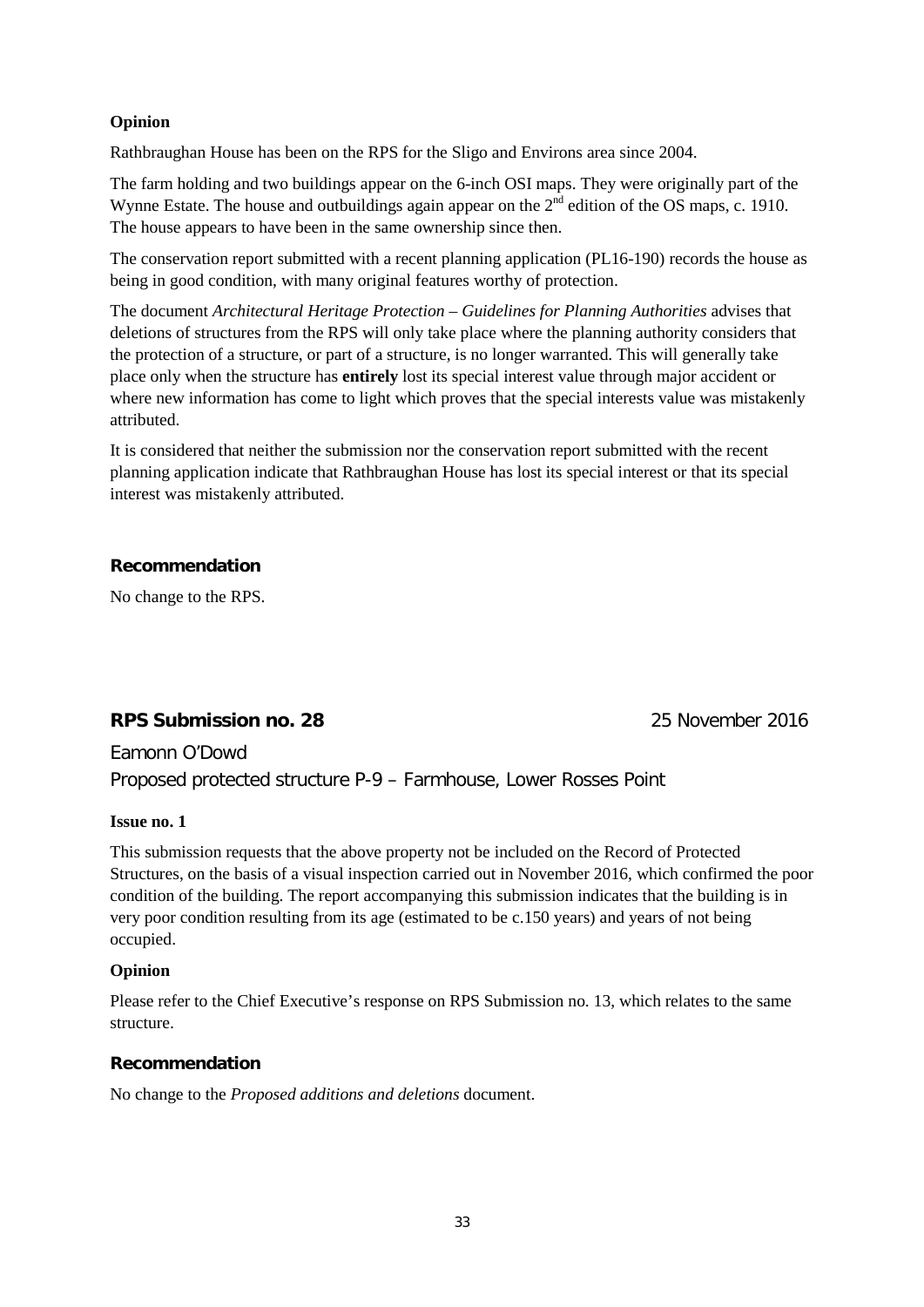### **RPS Submission no. 31** 27 November 2016

Marie Gilgan CDP RPS No. 336 – House, Rathcarrick

### **Issue no. 1**

This submission requests the removal of the above building from the Record of Protected Structures, having regard to its very poor condition.

### **Opinion**

The decision to include this building (containing two semi-detached cottages) on the County RPS was based on the recommendation of the Minister for Environment, Heritage and Local Government following a survey of the architectural heritage of County Sligo, completed in 2006 and known as the National Inventory of Architectural Heritage (NIAH). This structure has been given a *Regional* rating in the NIAH based on its architectural interest.

The NIAH description and appraisal of the structure read as follows:

*Two semi-detached three-bay single-storey rendered houses, built c. 1860. Pitched slate roof, clay ridge tiles, painted smooth-rendered chimneystacks each with yellow clay pot, gutters missing. Painted roughcast walling, corbelled eaves course. Square-headed window openings, stone sills, painted six-over-six timber sash windows. Square-headed door opening, painted vertically-sheeted timber doors. Grass verge fronting to road. Although in an advanced state of decay, these vernacular dwellings are virtually unaltered since their construction.* 

The document *Architectural Heritage Protection – Guidelines for Planning Authorities* advises that deletions of structures from the RPS will only take place where the planning authority considers that the protection of a structure, or part of a structure, is no longer warranted. This will generally take place only when the structure has **entirely** lost its special interest value through major accident or where new information has come to light which proves that the special interests value was mistakenly attributed.

The poor condition of the building, resulting from years of consistent neglect, is not a valid reason for deletion from the RPS.

Having regard to the absence of comprehensive information supporting the deletion of this building from the RPS, it is not considered appropriate to remove this structure from the RPS.

However, it is considered appropriate to amend the RPS entry to clarify the presence of two dwelling units.

### **Recommendation**

Retain this building on the RPS and amend the entry **RPS 336** by replacing House with Two cottages.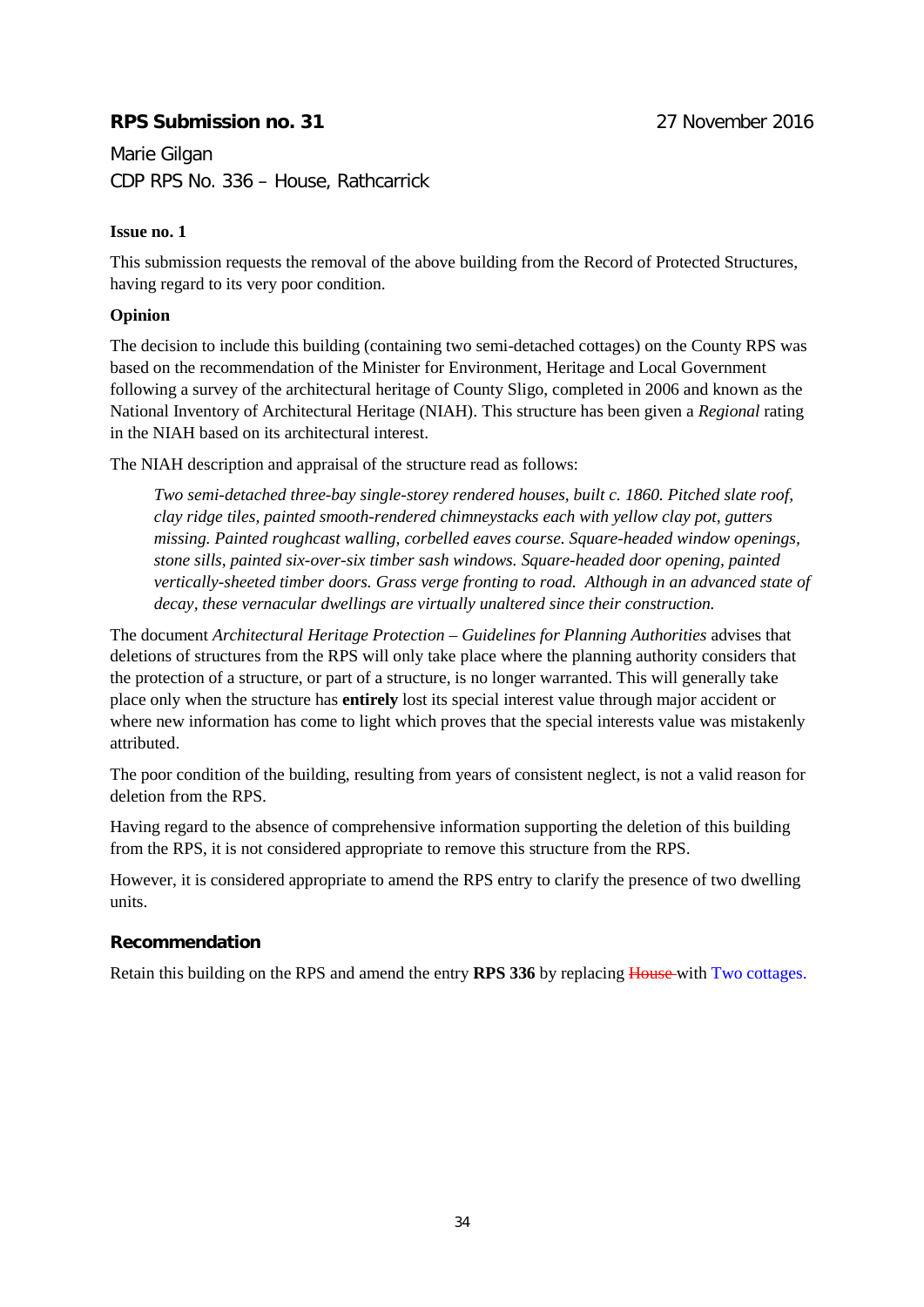### **RPS Submission no. 34** 29 November 2016

### Michael Kirby on behalf on An Taisce North West Local Association

#### **Issue no. 1**

The submission identifies a number of structures that warrant inclusion on the Record of Protected Structures for the County.

### **Opinion**

The information is noted. In the coming years, it is the intention of the Planning Section to review several structures mentioned in submissions and proposed to be added to the RPS. Should it be considered that they merit protection, they will be proposed for inclusion on the RPS as part of the next development plan review cycle.

For the time being, there is insufficient information regarding the structures highlighted as potential additions to the RPS.

### **Recommendation**

No change to the RPS.

### **RPS Submission no. 35** 29 November 2016

Barry Cannon, Hamilton Young Architects on behalf of Peter Martin and Gerry Conway SEDP RPS no. 118 – No. 45 and 46 – O'Connell Street, Sligo

#### **Issue no. 1**

The owners of these buildings welcome their inclusion on the RPS as their façade forms 'an important element of the streetscape'. It is submitted that there is nothing of any heritage value remaining in the buildings, as there has been substantial remodelling through the years.

### **Opinion**

The decision to include this building on the RPS for the County was based on the recommendation of the Minister for Environment, Heritage and Local Government following a survey of the architectural heritage in County Sligo, completed in 2006 and known as the National Inventory of Architectural Heritage (NIAH). These structures have been given a *Regional* rating in the NIAH based on their architectural interest.

The NIAH appraisal of the buildings reads as follows:

**No.45 -** *This property is an integral and harmonious component in the streetscape setting. The modern shop front contributes positively to the streetscape and other details to the upper floors such as the inscribed render, sash windows and dormer windows all combine to create an overall pleasing effect.*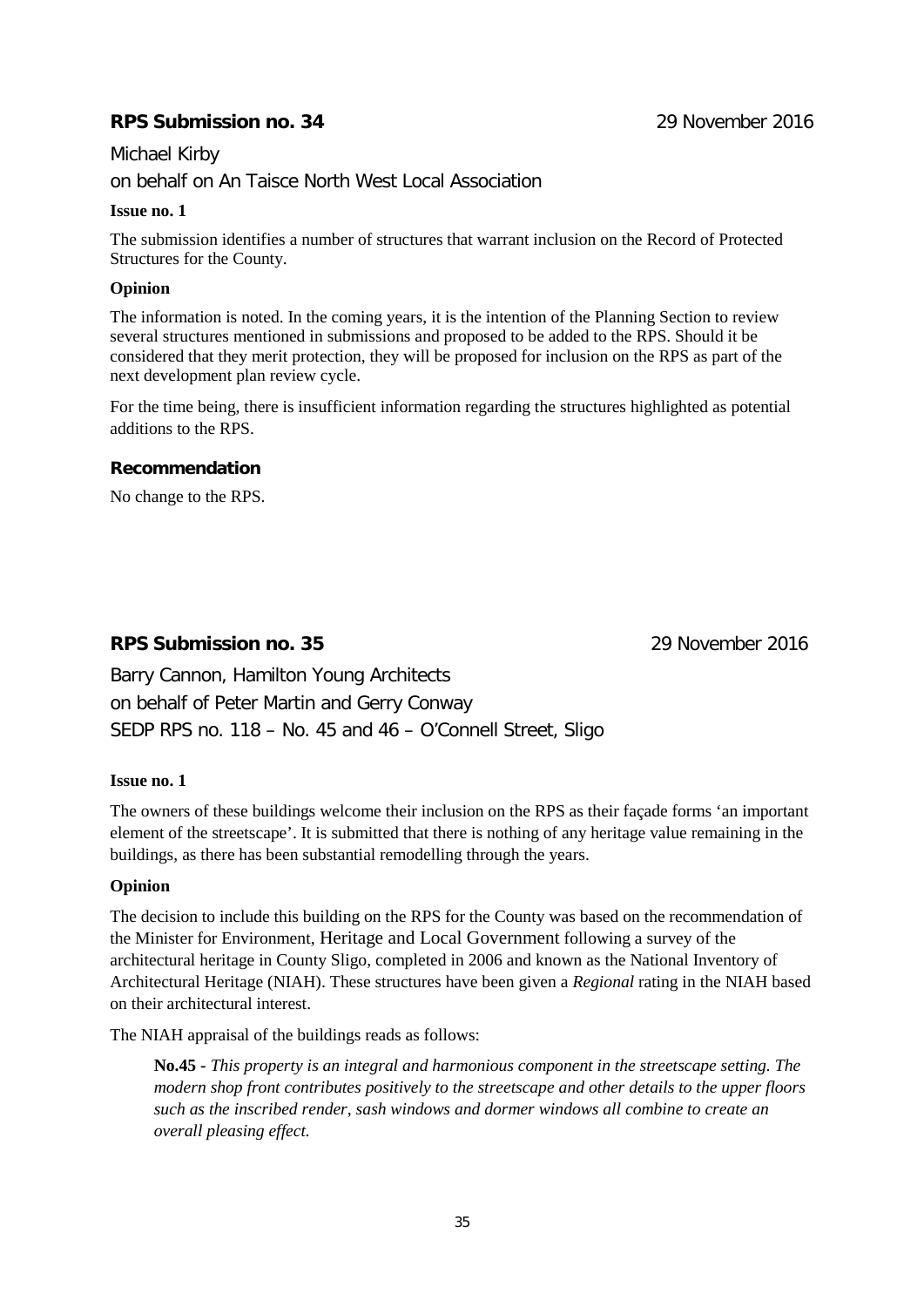**No.44 –** *This property is an integral and harmonious component in the streetscape setting. Details to the upper floors such as the inscribed render, sash windows and dormers all combine to create an overall pleasing effect.*

While the interior of the building may no longer contain original features, the 'façade only' protection without a comprehensive survey of the interior of these building and their curtilage by a Conservation Architect would set an undesirable precedence for similar requests. This may result in valuable heritage features being overlooked and therefore not protected for future generations. This would be contrary to the intent of a Record of Protected Structures.

In this context, it is considered that there should be no change to the status of these buildings.

#### **Recommendation**

No change to the RPS.

### **RPS Submission no. 36** 29 November 2016

Dylan Foley on behalf of Eamonn MacSharry Proposed protected structure P-4 – 39 High Street, Sligo

#### **Issue no. 1**

This submission requests that the 'façade only' of this building be included on the Record of Protected Structures. It claims that there is nothing of particular heritage value in the interior of the building. The submission includes a brief description and photographic survey of the building.

#### **Opinion**

This building is proposed for inclusion on the County RPS based on the following appraisal by the Planning Section:

*This building, while in poor condition, contains many original features and makes a significant contribution to the streetscape.*

While the interior of the building may no longer contain original features, a 'façade only' protection without a comprehensive survey of the interior of the building and its curtilage by a Conservation Architect would set an undesirable precedence for similar requests. This may result in valuable heritage features being overlooked and therefore not protected for future generations. This would be contrary to the intent of a Record of Protected Structures.

#### **Recommendation**

No change to the *Proposed additions and deletions* document.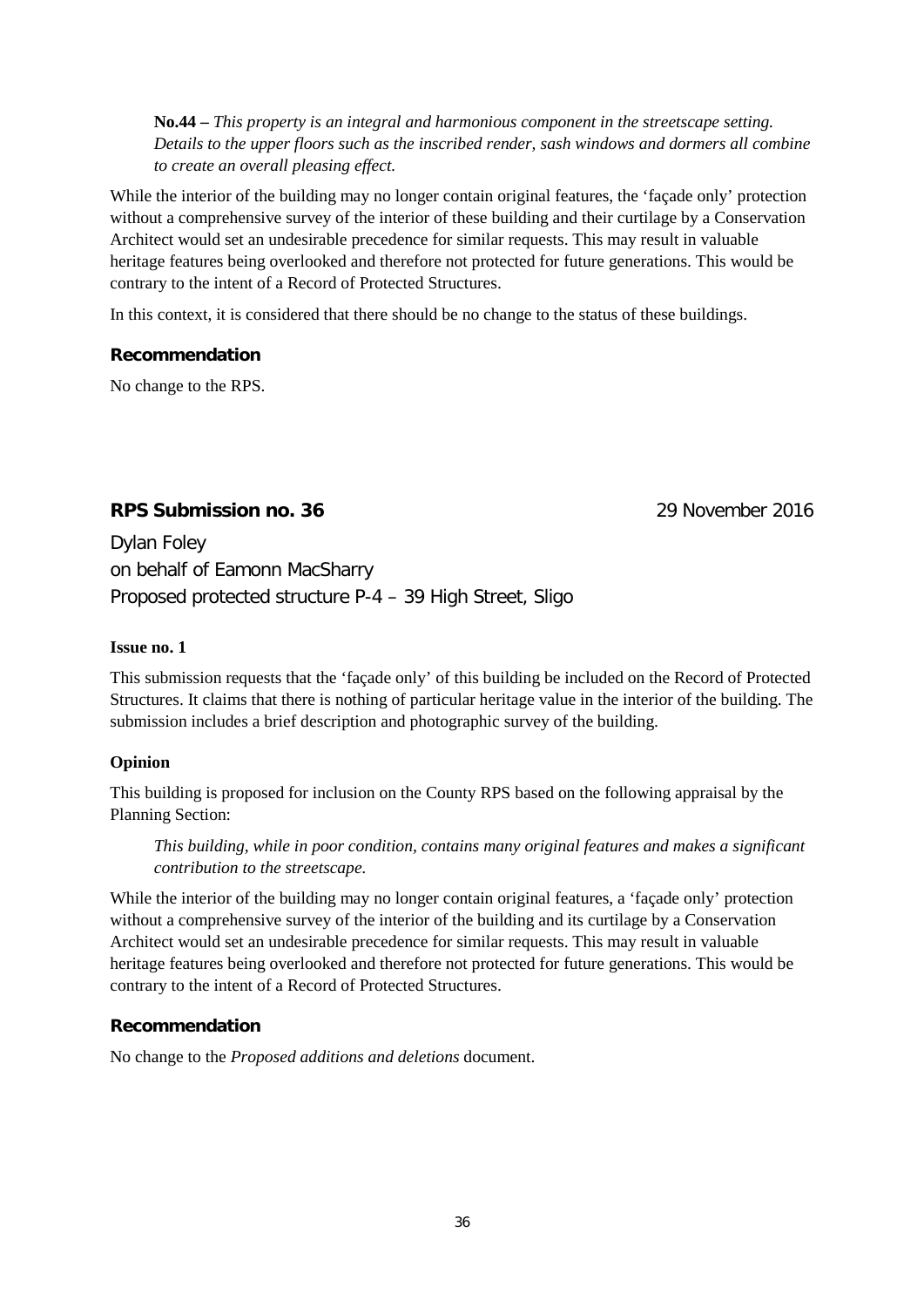### **RPS Submission no. 38** 29 November 2016

Denis and Brian O'Connor SEDP RPS No. 174 and 175 – Temple Street, Sligo

#### **Issue no. 1**

This submission agrees with the protection of the façade of these two buildings, but considers that there is nothing worth protecting in the interior of the buildings, following renovation works.

#### **Opinion**

These two buildings are currently on the RPS for the Sligo and Environs area. The records in the SEDP RPS indicate that only the façades of the buildings are protected. It is not proposed to make any change to this level of protection.

#### **Recommendation**

No change to the RPS.

### **RPS Submission no. 40** 29 November 2016

Peter Bowen Walsh

#### **Issue no. 1**

The submission identifies a number of railway bridges, cottages and miscellaneous structures that warrant inclusion on the Record of Protected Structures for the County.

#### **Opinion**

The information is noted. In the coming years, it is the intention of the Planning Section to review several structures mentioned in submissions and proposed to be added to the RPS. Should it be considered that they merit protection, they will be proposed for inclusion on the RPS as part of the next development plan review cycle.

For the time being, there is insufficient information regarding the structures highlighted as potential additions to the RPS.

#### **Recommendation**

No change to the RPS.

#### **Issue no. 2**

This submission highlights a number of corrections needed to the *Proposed additions and deletions document*, as follows:

- The appraisal with respect to proposed protected structure P-15 is incorrect and should be amended (suggested text included);
- The Draft RPS includes the same photograph for both P-40 and P-42.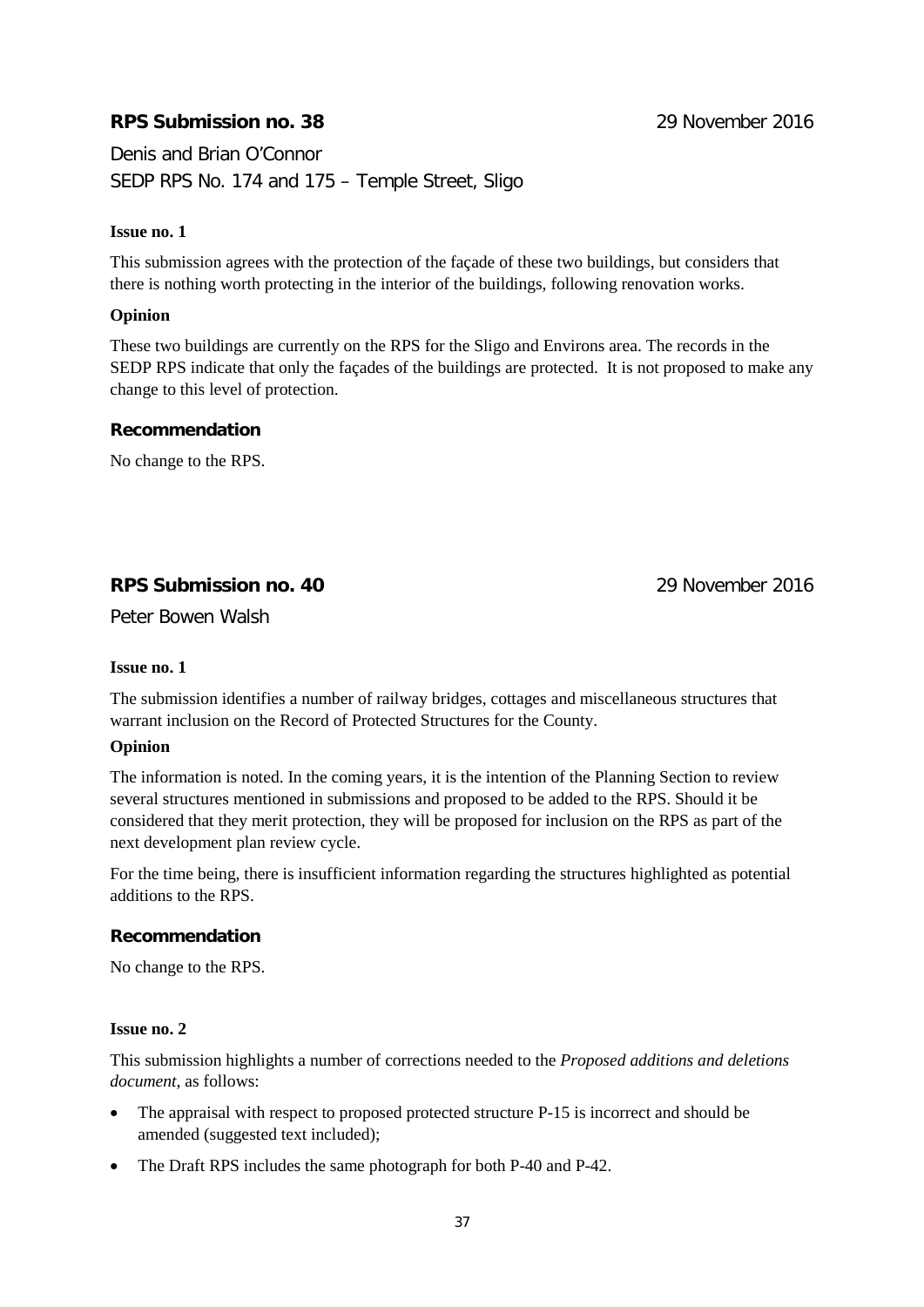### **Opinion**

It is agreed to correct the appraisal of the proposed protected structure P-15 and to insert the correct photograph for P-42.

#### **Recommendations**

**A.** The information regarding Proposed protected structure P-15 should be modified as follows (additions in blue, deletions in red):

This is a rare, possibly unique bridge which supports a disused railway line (the Collooney to Claremorris line) over another former railway line (the Collooney to Enniskillen line).

This is the only grade-separated rail over rail crossing in Connaught. The bridge accommodates the Sligo-Dublin railway over the track bed of the former link between the closed Waterford, Limerick & Western Railway line (closed 1975) & the Sligo Leitrim & Northern Counties Railway line (closed 1957) . It was constructed in 1895.

**B.** Modify the entry for P-42 by replacing the existing photo with the following photograph:



### **RPS Submission no. 42 30 November 2016**

Louis Doherty SEDP RPS no. 126 – Teeling House, Teeling Street, Sligo

#### **Issue no. 1**

The submission objects to the inclusion of the above building on the Draft RPS on the grounds that it does not have any architectural, historical, cultural or artistic interest. It is argued that any changes to the building require planning permission from the County Council, who ultimately has the say in how the site is developed. The inclusion of the property on the RPS places very onerous obligations and responsibilities on the owner to maintain the building.

#### **Opinion**

The decision to include this building on the RPS for the County was based on the recommendation of the Minister for Environment, Heritage and Local Government following a survey of the architectural heritage of County Sligo, completed in 2006 and known as the National Inventory of Architectural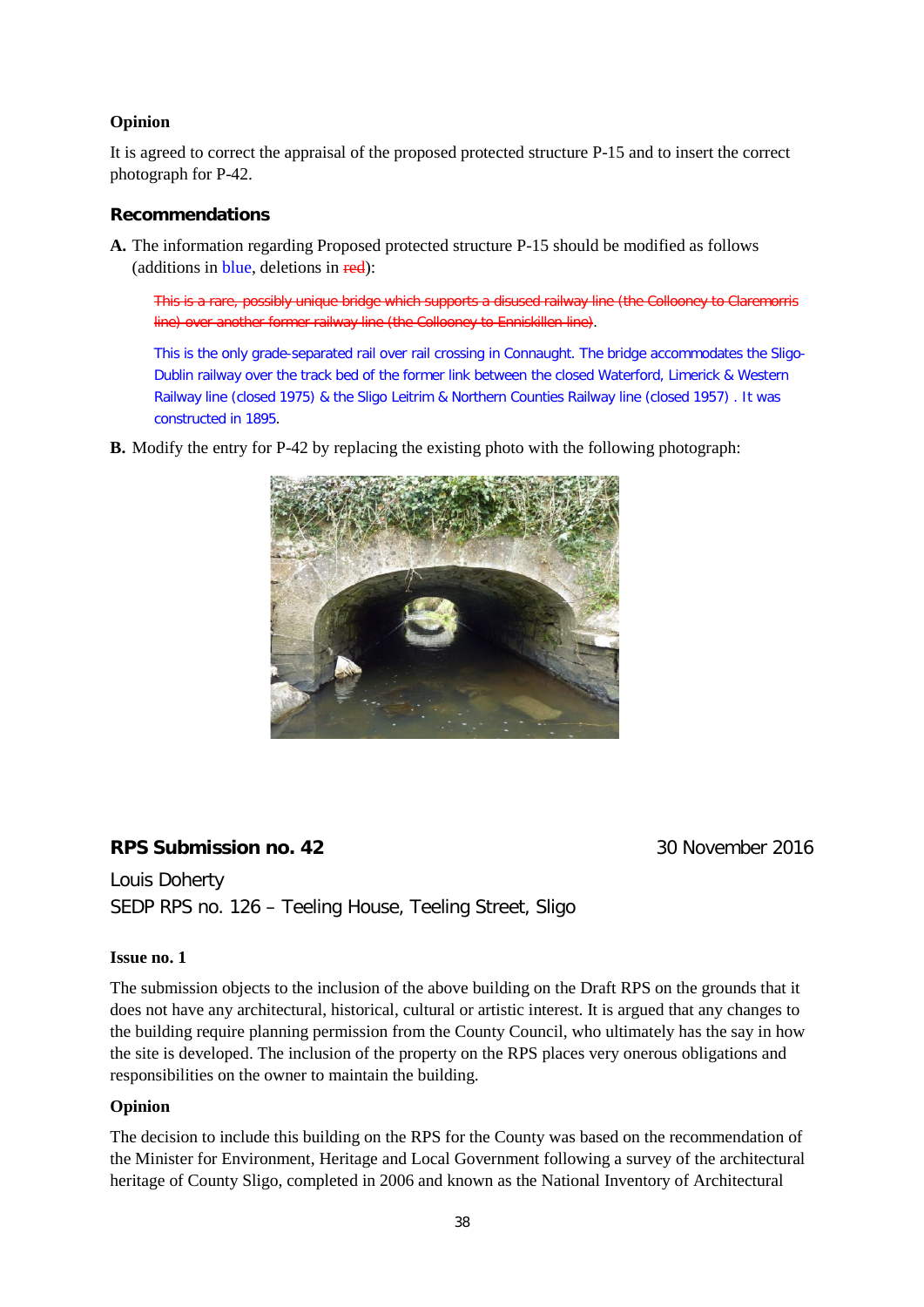Heritage (NIAH). This structure has been given a *Regional* rating in the NIAH based on its architectural interest.

The NIAH appraisal of the structure reads as follows:

*This prominent building sits on the interface between the civic dignity of the courthouse to the north and a modest residential terrace to the south. Although somewhat altered, it retains original moulded details and some original sash windows. Decorative cast-iron columns, supporting the upper floors, can be glimpsed behind the shop front.*

The document *Architectural Heritage Protection – Guidelines for Planning Authorities* advises that deletions of structures from the RPS will only take place where the planning authority considers that the protection of a structure, or part of a structure, is no longer warranted. This will generally take place only when the structure has **entirely** lost its special interest value through major accident or where new information has come to light which proves that the special interests value was mistakenly attributed.

The submission does not indicate that the structure has '*entirely lost its special interest value*', nor does it prove that the special interest value was mistakenly attributed.

It is not considered appropriate to remove this structure from the RPS.

#### **Recommendation**

No change to the RPS.

### **RPS Submission no. 43** 30 November 2016

Louis and Sheila Doherty SEDP RPS no. 226 and 228 – No. 12 and No. 14 Wolfe Tone Street, Sligo

#### **Issue no. 1**

The submission objects to the way in which the notice of Sligo County Council's intention to retain these buildings on the RPS was served on the owners of these buildings. The notice was served on a business premises owned by one of the owners of this property, and was only addressed to one person when it should have been addressed to both owners of this property.

#### **Opinion**

This is an operational matter which does not request any amendment to the Draft RPS.

#### **Recommendation**

No change to the RPS.

However, it is recommended to re-issue the notices in respect of no.12 and no.14 Wolfe Tone Street to both Louis and Sheila Doherty at No. 12 Wolfe Tone Street, Sligo.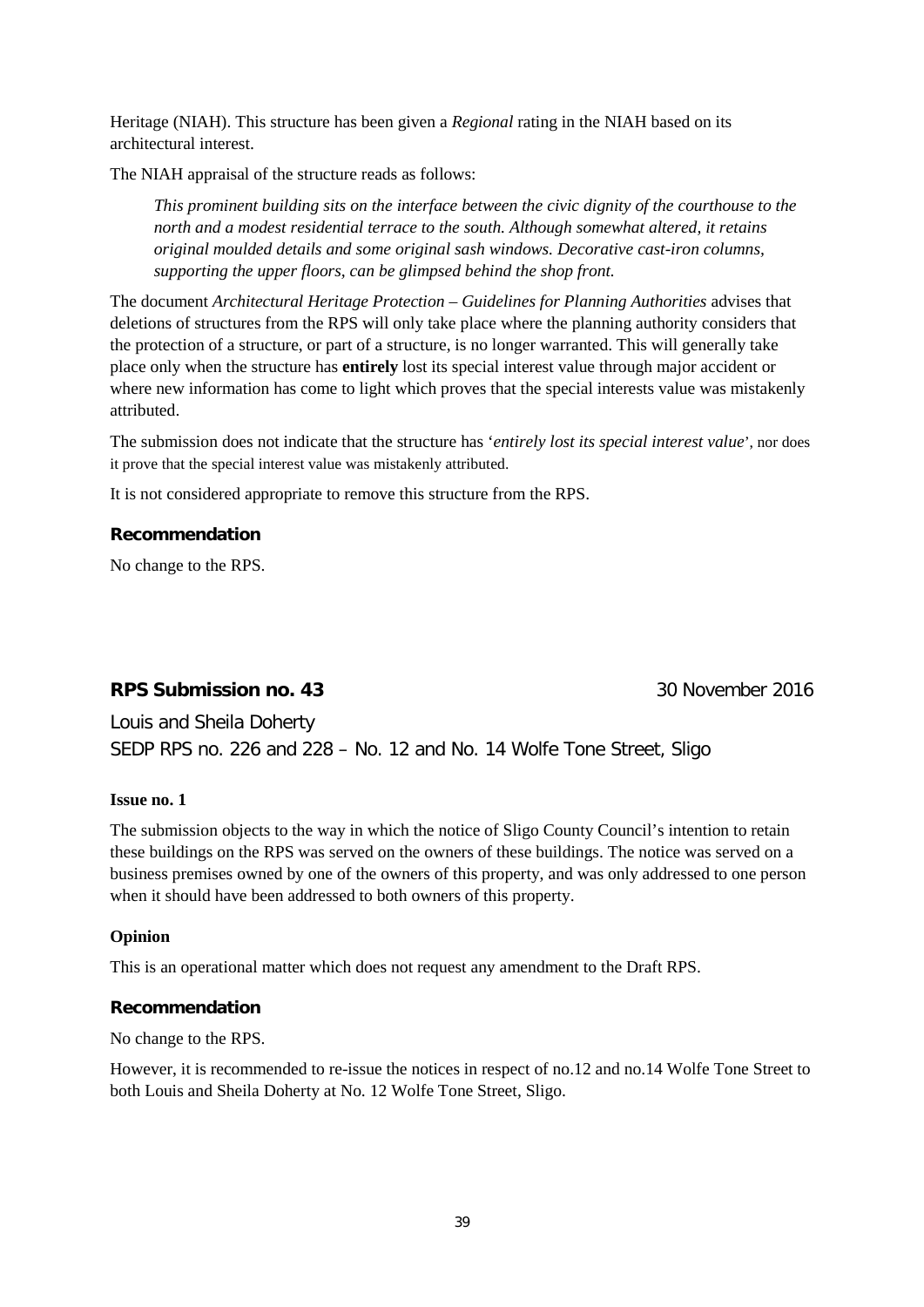### **RPS Submission no. 45** 30 November 2016

Jarlath Gantly on behalf of Drumcliffe Development Association CDP RPS No. 172 – Milltown Creamery

#### **Issue no. 1**

The submission requests Sligo County Council to seek the protection and conservation of the former Drumcliffe Creamery Co-op and associated buildings by adding them to the Drumcliffe Mini-Plan.

#### **Opinion**

This building, listed as the Milltown Creamery, is already included on the RPS as No.172. The building is not located within the boundary of the Drumcliffe Mini-Plan and hence it is not mentioned in the Mini-Plan.

#### **Recommendation**

No change to the RPS.

### **RPS Submission no. 46** 30 November 2016

Seamus Mc Cormack, Ballintogher Tidy Towns CDP RPS No. 254 – Kingsfort House, Ballintogher (issues extracted from Submission no. 96, addressed in Volume 2)

#### **Issue no. 1**

The submission requests Sligo County Council to seek the protection and conservation of the former Kingsfort House.

#### **Opinion**

Kingsfort House is already included on the Record of Protected Structure (RPS No.254).

#### **Recommendation**

No change to the RPS.

#### **Issue no. 2**

The submission requests that the building marked 'B' on a submitted map be designated a protected structure, as it adds significantly to the character of the village. This building is located to north-east of Tiraghrill Church.

#### **Opinion**

The information is noted. In the coming years, it is the intention of the Planning Section to review several structures mentioned in submissions and proposed to be added to the RPS. Should it be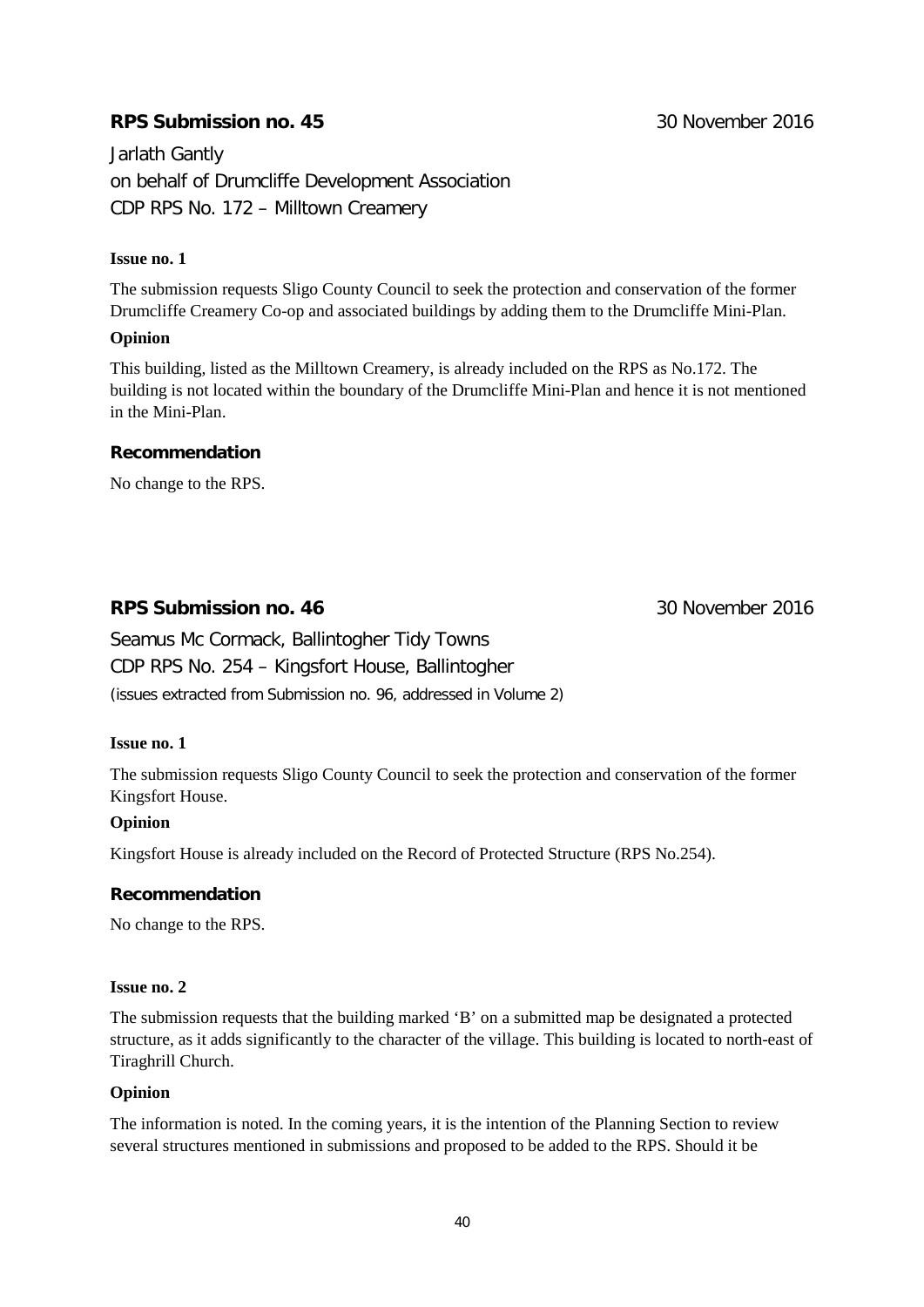considered that they merit protection, they will be proposed for inclusion on the RPS as part of the next development plan review cycle.

For the time being, there is insufficient information regarding the locations and ownership of the structures highlighted as potential additions to the RPS.

#### **Recommendation**

No change to the RPS.

### **RPS Submission no. 48** 30 November 2016

John Monaghan Rossess Point Development Association (issue extracted from Submission 111, addressed in Volume 2)

#### **Issue no. 1**

The submission recommends the inclusion of a number of buildings on the Record of Protected Structures:

- Pilot house (along coastal walk, south of Jackson's Pier)
- Pilot House (north of County Sligo Golf Club house)
- RC Parochial House
- Moyle Lodge

#### **Opinion**

The information is noted. In the coming years, it is the intention of the Planning Section to review several structures mentioned in submissions and proposed to be added to the RPS. Should it be considered that they merit protection, they will be proposed for inclusion on the RPS as part of the next development plan review cycle.

For the time being, there is insufficient information regarding the structures highlighted as potential additions to the RPS.

#### **Recommendation**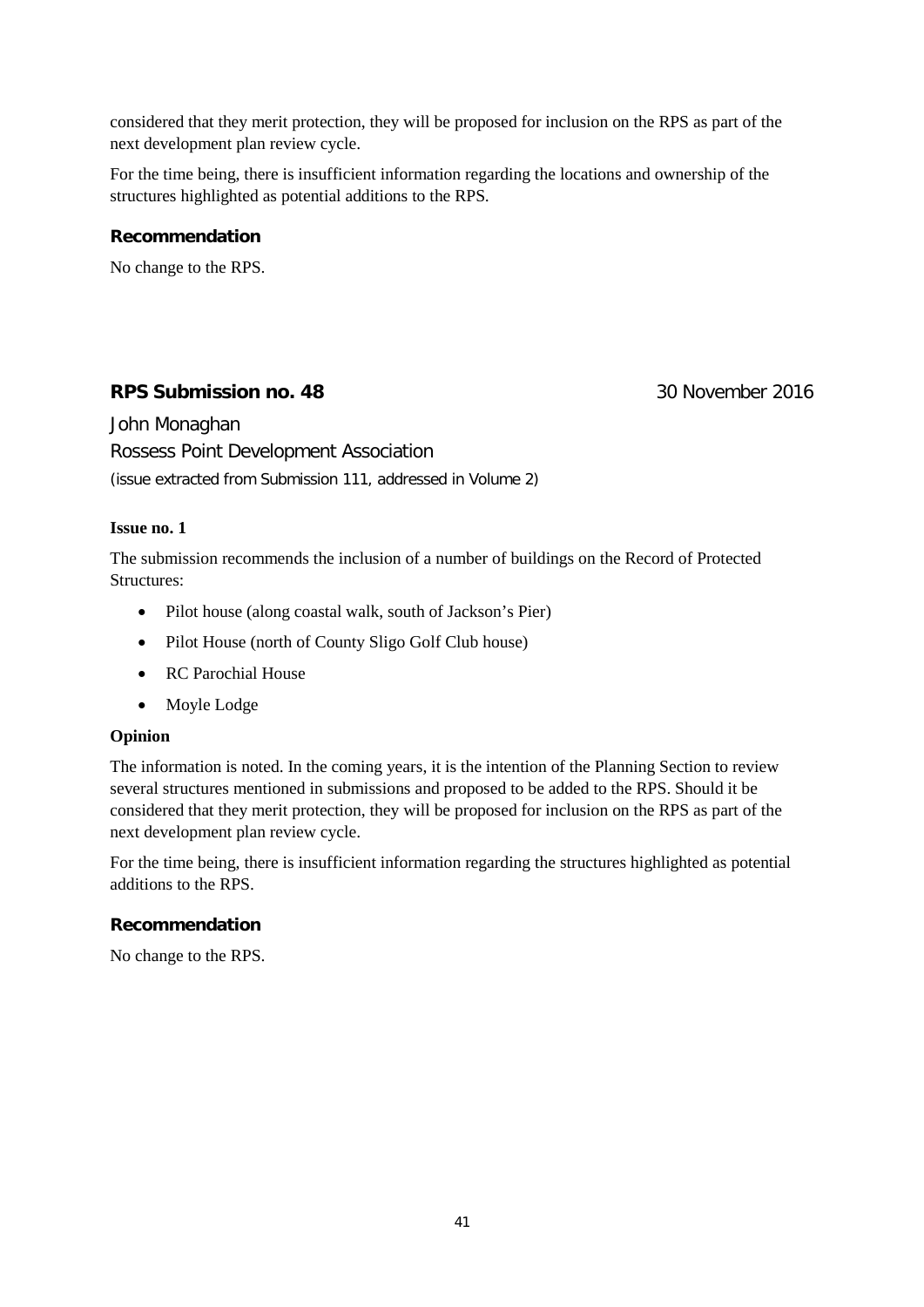### **RPS Submission no. 49 19 120 130 November 2016**

#### Peigin Doyle

(issue extracted from Submission no. 77, addressed in Volumes 1 and 2)

#### **Issue no. 1**

The submission identifies a number of structures for inclusion on the Strandhill Objectives Map as protected structures, namely:

- the bowl barrow at the junction of Carrowbunnaun and Carrowdough;
- the ringfort beside St Asicus School;
- the Giant's Grave on the Airport Road.

#### **Opinion**

The above structures are archaeological monuments and are listed on the Record of Monuments and Places. Therefore it is not considered necessary or appropriate to include these archaeological monuments on the RPS for the County.

All three structures are shown on the Designations Map for Strandhill. It is not considered necessary or appropriate to show them on the Objectives Map as well.

#### **Recommendation**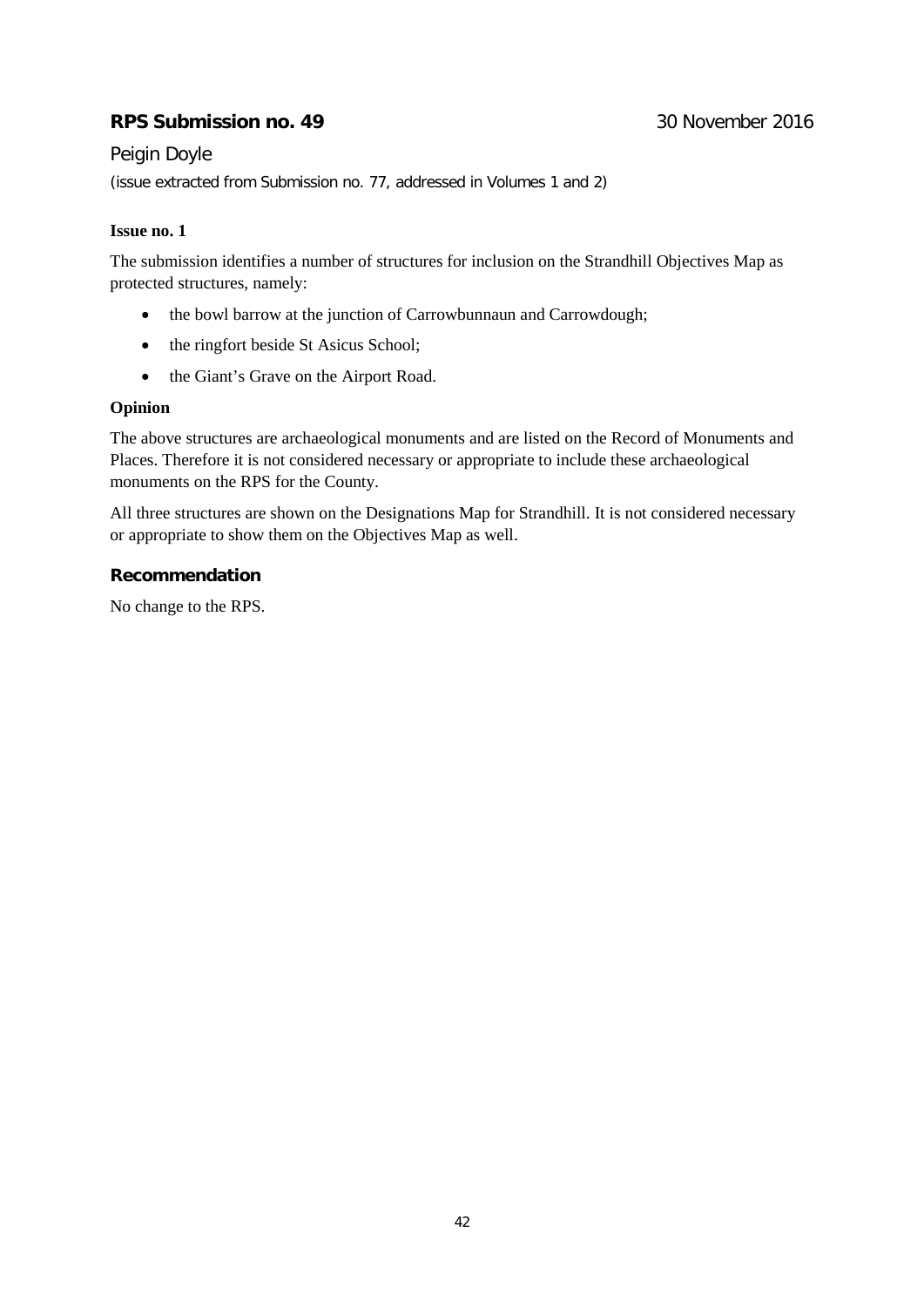## **Submissions received before or after the public consultation period**

### **Early RPS Submission no. E-1** 20 September 2016

Michael Monahan SEDP RPS no. 76 – Former house, John Street, Sligo

#### **Issue no. 1**

This submission notes that the property is no longer known as Fatima House and requests that the record be amended.

#### **Opinion**

Noted.

#### **Recommendation**

Amend the entry for SEDP RPS no. 76 by replacing Fatima House with House.

#### **Issue no. 2**

This submission states that the property was purchased as an unlisted building and there is no reason why the structure should be listed, as it has no particular architectural merit.

#### **Opinion**

The building has been on the Sligo and Environs Record of Protected Structures since 2004.

The decision to retain this building on the RPS was based on the recommendation of the Minister for Environment, Heritage and Local Government following a survey of the architectural heritage of County Sligo, completed in 2006 and known as the National Inventory of Architectural Heritage (NIAH). This structure has been given a *Regional* rating in the NIAH based on its architectural interest.

The NIAH appraisal of the structure reads as follows:

*This attractive house is one of two on the street to display a projecting porch with fine cast-iron crested railings to their parapets. The recess created by the inclusion of such a porch adds to the variety of the streetscape. The two make a handsome pair separated by another property on the street line. Round-headed window openings to the porches also contribute to variety within the streetscape, while overall proportions conform well to architectural typology in the area. Particularly fine cast-iron railings and gate are also noteworthy.* 

This building represents an important element of the historical character of John Street, which merits protection.

#### **Recommendation**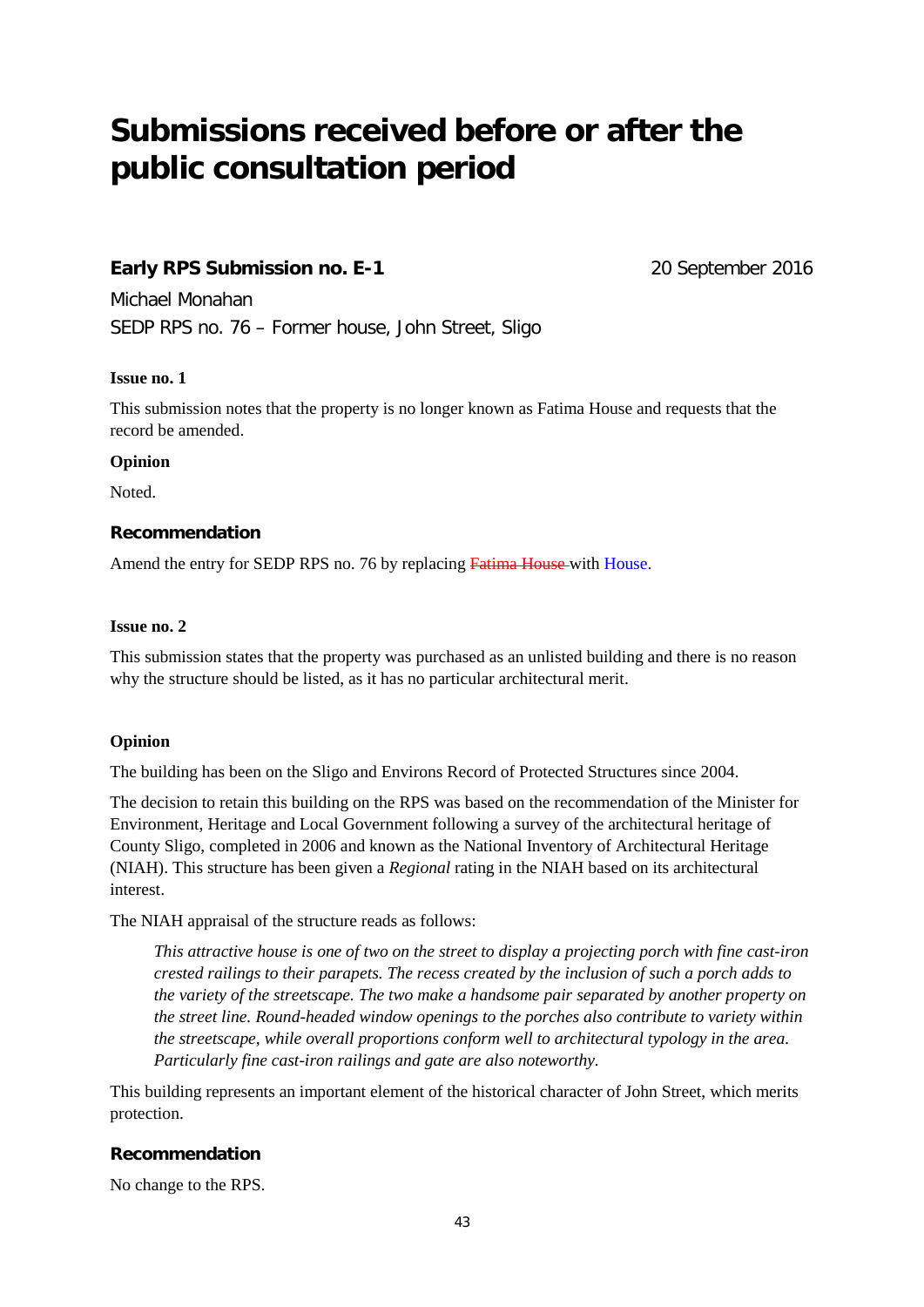### **Late RPS Submission no. L-1** 1 December 2016

Edmund Henry SEDP RPS No. 100 – No. 14 Lord Edward Street, Sligo

#### **Issue no. 1**

E. Henry requests the removal of the structure from the RPS. This submission is accompanied by a letter from architect Eugene O'Neill, stating that due to flooding in 2011, the interior of the property has been destroyed and practically all original internal features have been removed. It is requested that only the exterior of the building be protected.

### **Opinion**

The decision to include this building on the RPS for the County was based on the recommendation of the Minister for Environment, Heritage and Local Government following a survey of the architectural heritage of County Sligo, completed in 2006 and known as the National Inventory of Architectural Heritage (NIAH). This structure has been given a *Regional* rating in the NIAH based on its architectural and artistic interest.

The NIAH description and appraisal of the structure read as follows:

*Attached two-bay three-storey rendered house, built c. 1820. Lower properties to either side. Now in use as a commercial office. Pitched slate roof, cement verges to gables, clay ridge tiles, unpainted smooth-rendered corbelled chimneystacks, cast-iron gutters on eaves corbel course, cast-iron downpipe with cast-iron hopper to lower section. Painted smooth-rendered walls. Square-headed window openings, painted stone sills, painted timber multi-paned casements, c. 1980. Round-headed door opening to ground floor east, with Regency 'teardrop' fanlight, painted timber three-panel double doors c. 1980. Set back from street with small garden area to front west bounded by wrought-iron railings on painted smooth-rendered walls with segmented coping.*

*This unusually-positioned house is an important architectural survival on Lord Edward Street. A particularly attractive fanlight is of artistic interest and suggests an early nineteenth century date.*

While the interior of the building may no longer contain original features, a 'façade only' protection without a comprehensive survey of the interior of the building and its curtilage by a Conservation Architect would set an undesirable precedent for similar requests. This may result in valuable heritage features being overlooked and therefore not protected for future generations. This would be contrary to the intent of a Record of Protected Structures.

### **Recommendation**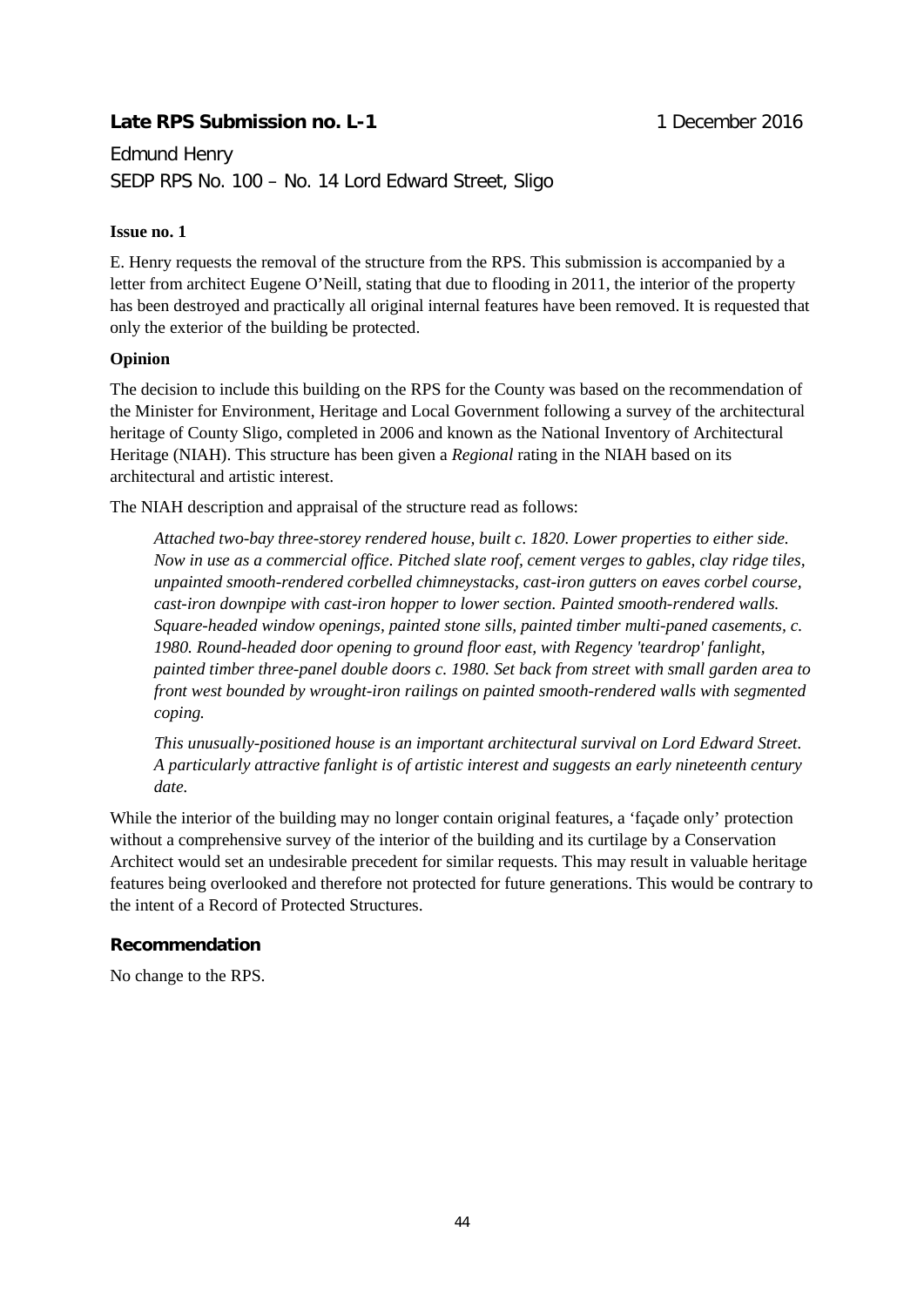### **Late RPS Submission no. L-2** 12 December 2016

Terry Rooney CDP RPS No. 30 – Denver Lodge, Cliffony

#### **Issue no. 1**

This submission requests the removal of Denver Lodge from the RPS. The submission emphasises the difficulty in 'keeping up with the guidelines' and failure to understand the obligations of an owner of a protected structure.

#### **Opinion**

The decision to include this building on the RPS for the County was based on the recommendation of the Minister for Environment, Heritage and Local Government following a survey of the architectural heritage of County Sligo, completed in 2006 and known as the National Inventory of Architectural Heritage (NIAH). This structure has been given a *Regional* rating in the NIAH based on its architectural interest.

The NIAH description and appraisal of the structure read as follows:

*Detached three-bay single-storey with attic rendered house, built c. 1890. L-plan, return to south-east with gabled dormer, centrally-located gabled single-storey porch to north (front) elevation. Pitched slate roof, clay ridge tiles, unpainted roughcast splay-capped chimneystacks, ornate pierced painted timber bargeboards to gables, half-round cast-iron gutters on overhanging eaves. Unpainted roughcast walling, chamfered plinth, painted render quoins. Square-headed window openings, painted moulded eared architraves to front block, painted smooth-rendered reveals to return, painted stone sills with corbels below to front block, painted two-over-two timber sash windows. Round-headed window opening to porch, painted moulded eared architraves with keystone, painted stone sill on corbels, painted timber fixed-light casement window. Square-headed door opening to east side of porch, painted timber four-panel door. Set in grounds, gravelled forecourt, one-and-a-half-storey outbuildings to south and west, gravel driveway from road to north, surrounding fields and trees, wrought-iron double gates on concrete insitu pillars, stone stile adjacent to gates.*

*This charming dwelling retains most of its original features and character. Of particular note are sash windows, moulded architraves and decorative bargeboards. The house is complemented by an attractive outbuilding that also retains much of its fabric and character.*

Based on the above appraisal from the NIAH and following consideration of the structure by the Planning Section, it is considered that this structure merits protection.

#### **Recommendation**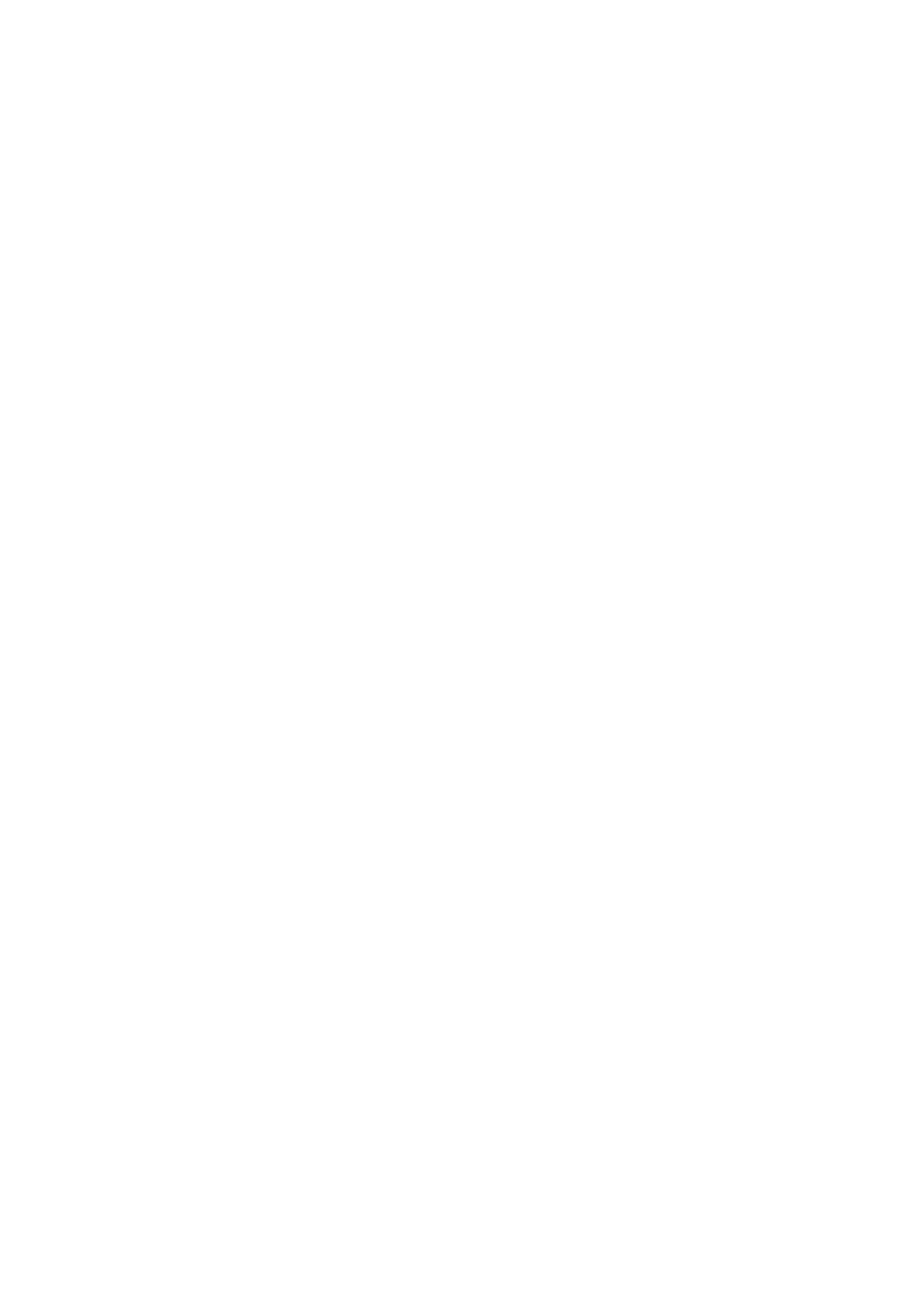### **List of persons and organisations that made submissions or observations relating to the Record of Protected Structures**

| Ref.<br>No.             | Date<br>received       | Name or Agency                                                | on behalf of<br>(where applicable)      | <b>Address</b>                                               |
|-------------------------|------------------------|---------------------------------------------------------------|-----------------------------------------|--------------------------------------------------------------|
| 1                       | 23/09/16               | <b>Brendan Connaughton</b>                                    |                                         | Cobra, Easkey PO, Co.<br>Sligo.                              |
| $\overline{\mathbf{c}}$ | 26/09/16               | <b>Marianne O'Connor</b>                                      | <b>Irish Ursuline Union</b>             | Clogherevagh, Co. Sligo.                                     |
| 3                       | 27/09/16               | Eoghan Lehane,<br><b>Operations &amp; Property</b><br>Manager | <b>Commissioners of Irish</b><br>Lights | Harbour Road, Dun<br>Laoghaire, Co. Dublin.                  |
| 4                       | 28/09/16               | <b>Bishop John Fleming</b>                                    | <b>Diocese of Killala</b>               | Bishop's House, Ballina,<br>Co. Mayo.                        |
| 5                       | 28/09/16               | <b>Neil Egan</b>                                              |                                         | Aclare, Co. Sligo.                                           |
| 6                       | 05/10/16               | Noel Kelly, Kelly & Ryan<br><b>Solicitors</b>                 | Reps. of John Gilmartin                 | Teeling Street, Sligo                                        |
| 7                       | 13/10/16               | <b>Michael Mullaney</b>                                       |                                         | Teeling Street, Sligo                                        |
| 8                       | 14/10/16               | <b>Tamlyn McHugh</b>                                          |                                         | 17 Cooldrumman Upper,<br>Carney, Co. Sligo.                  |
| 9                       | 14/10/16               | <b>John Sexton</b>                                            |                                         | Gurteen, Ballymote, Co.<br>Sligo.                            |
| 10                      | 21/10/16 &<br>16/12/16 | <b>Conan Burke</b>                                            |                                         | Burke's Life Pharmacy,<br>Wine St., Sligo                    |
| 11                      | 24/10/16               | Michael Conmy, Plan<br><b>Design Associates</b>               | <b>Matthew Cavanagh</b>                 | Unit 2, Killala Road<br>Business Park, Ballina, Co.<br>Mayo. |
| 12                      | 03/11/16               | <b>Dermot McDermott</b>                                       |                                         | Killeroran Road, Ballygar,<br>Co. Galway.                    |
| 13                      | 09/11/16               | Ann Hickey & Noel<br>Kilgallon                                |                                         | Lower Rosses, Rosses<br>Point, Co. Sligo.                    |
| 14                      | 09/11/16               | Very Rev. Patrick J.<br>Holleran P.P.                         |                                         | e-mail                                                       |
| 15                      | 10/11/16               | Tony Wehrly, Jeweller                                         |                                         | 2/3 O'Connell Street,<br>Sligo.                              |
| 16                      | 11/11/16               | <b>Gabriel Gavigan</b>                                        |                                         | 4 Palmerston Park,<br>Rathmines, Dublin 6.                   |
| 17                      | 11/11/16               | May Coen & Marian<br><b>Maloney</b>                           |                                         | Lisconny, Drumfin, Co.<br>Sligo.                             |
| 18                      | 14/11/16               | <b>Patrick Kilcullen</b>                                      |                                         | Iceford, Ballina, Co. Mayo.                                  |

### **Submissions received between 21 September 2016 and 30 November 2016**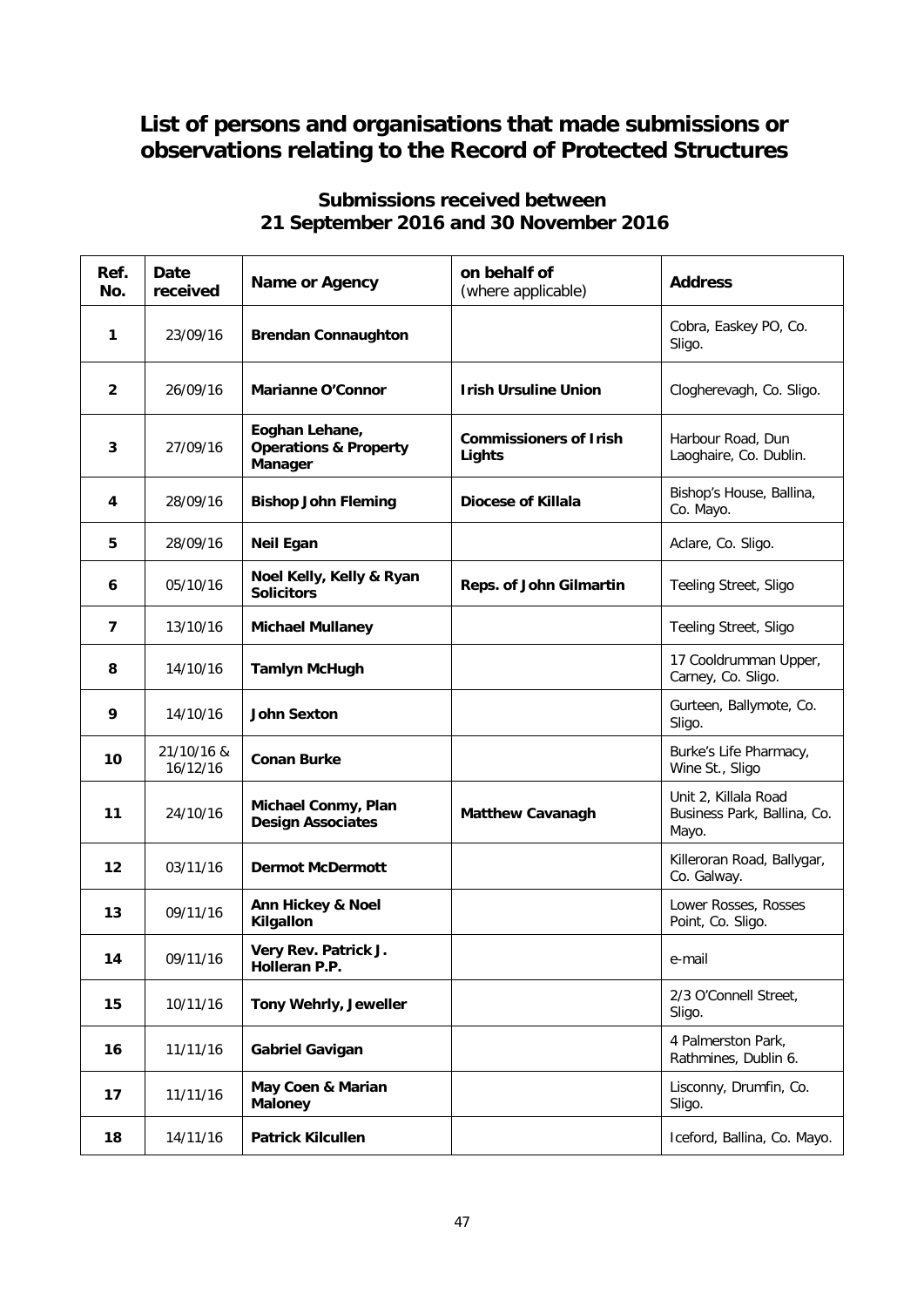| 19 | 14/11/16 | <b>Paul Williams</b>                                                              |                                                                          | e-mail                                                                                  |
|----|----------|-----------------------------------------------------------------------------------|--------------------------------------------------------------------------|-----------------------------------------------------------------------------------------|
| 20 | 17/11/16 | <b>Rita Flannery</b>                                                              |                                                                          | Springmount,<br>Tubbercurry, Co. Sligo.                                                 |
| 21 | 17/11/16 | <b>Ursula and Raymond</b><br>O'Connor                                             |                                                                          | <b>Island View Riding Stables</b><br>Ltd., Mount Temple,<br>Grange, County Sligo        |
| 22 | 21/11/16 | <b>Edward Walsh &amp; Constance</b><br>Cassidy                                    |                                                                          | Lissadell House, Ballinfull,<br>Co. Sligo.                                              |
| 23 | 22/11/16 | Dermot & Sheila<br><b>McDermott</b>                                               |                                                                          |                                                                                         |
| 24 | 23/11/16 | <b>David Cahill</b>                                                               | <b>Fortland Fisheries</b>                                                | C/o Kilbride Business<br>Centre, Kilbride Industrial<br>Estate, Arklow, Co.<br>Wicklow. |
| 25 | 24/11/16 | Michael Conmy, Plan<br><b>Design Associates</b>                                   | <b>Desmond Clarke</b>                                                    | Unit 2, Killala Road<br>Business Park, Ballina, Co.<br>Mayo.                            |
| 26 | 25/11/16 | Chris & Lynne Jermyn                                                              |                                                                          | Drumcashel School<br>Masters House,<br>Clogherevagh, Sligo.                             |
| 27 | 25/11/16 | <b>John Doddy</b>                                                                 |                                                                          | O'Connell Street,<br>Ballymote, Co. Sligo.                                              |
| 28 | 25/11/16 | Eamonn O'Dowd,<br><b>Architectural Design &amp;</b><br><b>Planning Consultant</b> | Owner of P-9 CDP, House,<br><b>Lower Rosses, Rosses</b><br>Point, Sligo. | 4 Ballytivnan Road, Sligo.                                                              |
| 29 | 25/11/16 | Vincent Coleman, Coleman<br><b>Architects</b>                                     | <b>Roger Maye</b>                                                        | Pearse Street, Ballina, Co.<br>Mayo.                                                    |
| 30 | 25/11/16 | <b>Noelle Harte, Secretary</b>                                                    | Select Vestry and<br><b>Committee for St. Mary's</b><br>Church           | Forest View, Dooneal,<br>Dromore West, Co. Sligo.                                       |
| 31 | 27/11/16 | <b>Marie Gilgan</b>                                                               |                                                                          | margarettgilgan@                                                                        |
| 32 | 27/11/16 | <b>Nicholas Prins</b>                                                             |                                                                          | Ballinlig, Beltra, Co. Sligo.                                                           |
| 33 | 28/11/16 | Mary B. Timoney                                                                   |                                                                          | Keash, Ballymote, Co.<br>Sligo.                                                         |
| 34 | 29/11/16 | <b>Michael Kirby</b>                                                              | <b>An Taisce</b>                                                         | North West Local<br>Associations                                                        |
| 35 | 29/11/16 | <b>Barry Cannon, Hamilton</b><br><b>Young Architects</b>                          | <b>Peter Martin and Gerry</b><br>Conway                                  | Hamilton Young<br>Architects, 12 Beulagh<br>Buildings, Finisklin Road,<br>Sligo.        |
| 36 | 29/11/16 | <b>Dylan Foley</b>                                                                | <b>Eamonn MAcSharry</b>                                                  | e-mail                                                                                  |
| 37 | 29/11/16 | David MacMunn, Solicitor                                                          | William (Liam) MacMunn                                                   | The South Lodge, Pier<br>Road, Enniscrone, Co.<br>Sligo.                                |
| 38 | 29/11/16 | Denis O'Connor and Brian<br>O'Connor                                              |                                                                          | Cuilbeg, Carraroe, Sligo                                                                |